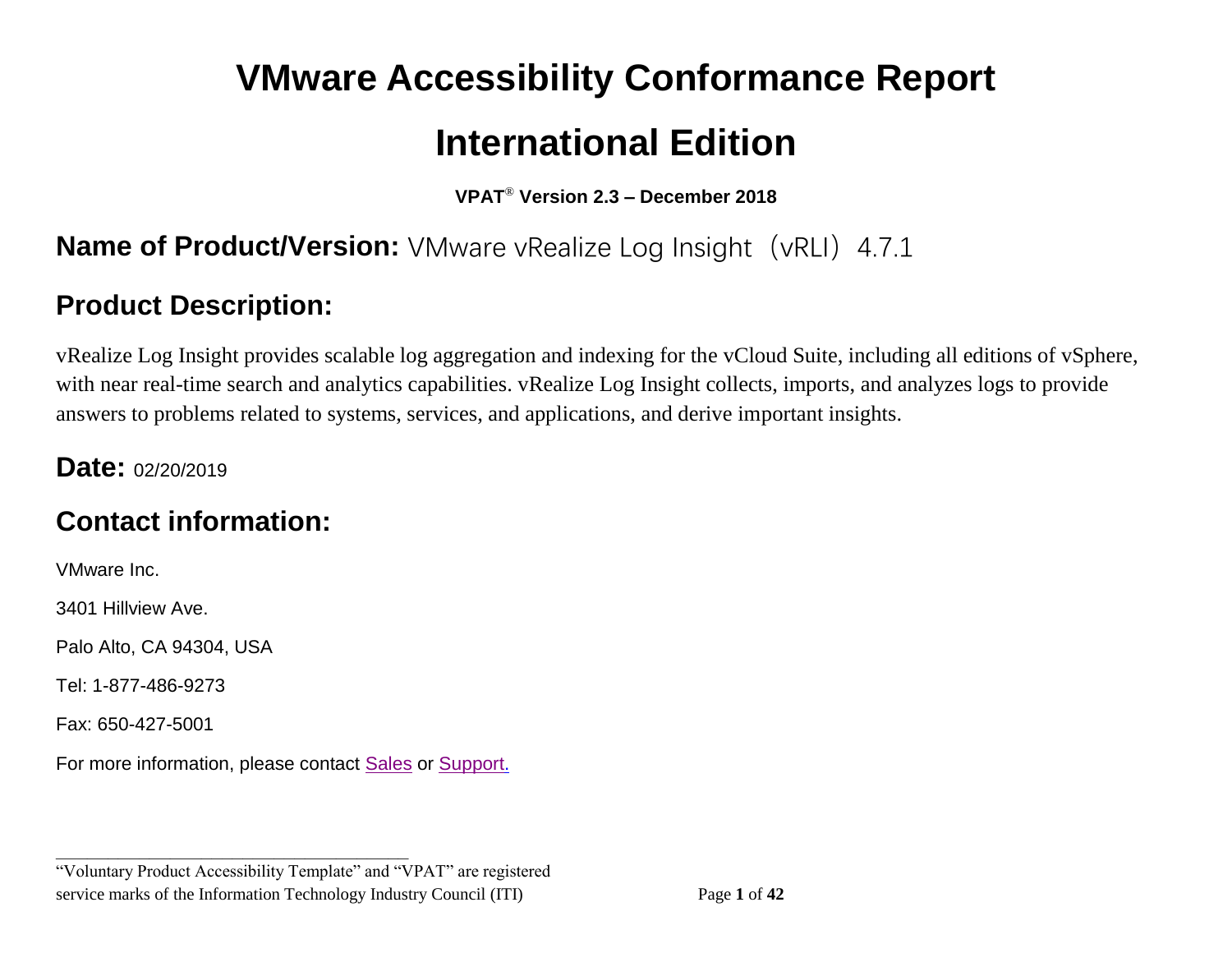# **Notes:**

Beyondsoft, based on their independent testing of the generally available product version noted, has created this VPAT Report.

# **Evaluation Methods Used:**

Using the combination methods of third-party automation tools and manual test.

# **Applicable Standards/Guidelines**

This report covers the degree of conformance for the following accessibility standard/guidelines:

| <b>Standard/Guideline</b>                                                                     | <b>Included In Report</b> |
|-----------------------------------------------------------------------------------------------|---------------------------|
| Web Content Accessibility Guidelines 2.0, at http://www.w3.org/TR/2008/REC-WCAG20-            | Level A - No              |
| 20081211/                                                                                     | Level AA - No             |
|                                                                                               | Level AAA - No            |
| Web Content Accessibility Guidelines 2.1 at https://www.w3.org/TR/WCAG21/                     | Level A - Yes             |
|                                                                                               | Level AA - Yes            |
|                                                                                               | Level AAA - Yes           |
| Revised Section 508 standards as published by the U.S. Access Board in the Federal Register   |                           |
| on January 18, 2017                                                                           | Yes                       |
| Corrections to the ICT Final Rule as published by the US Access Board in the Federal Register |                           |
| on January 22, 2018                                                                           |                           |
| EN 301 549 Accessibility requirements suitable for public procurement of ICT products and     |                           |
| services in Europe, - V2.1.2 (2018-08) at                                                     |                           |
| https://www.etsi.org/deliver/etsi_en//301500_301599/301549/02.01.02_60/en_301549v020          | Yes.                      |
| 102p.pdf                                                                                      |                           |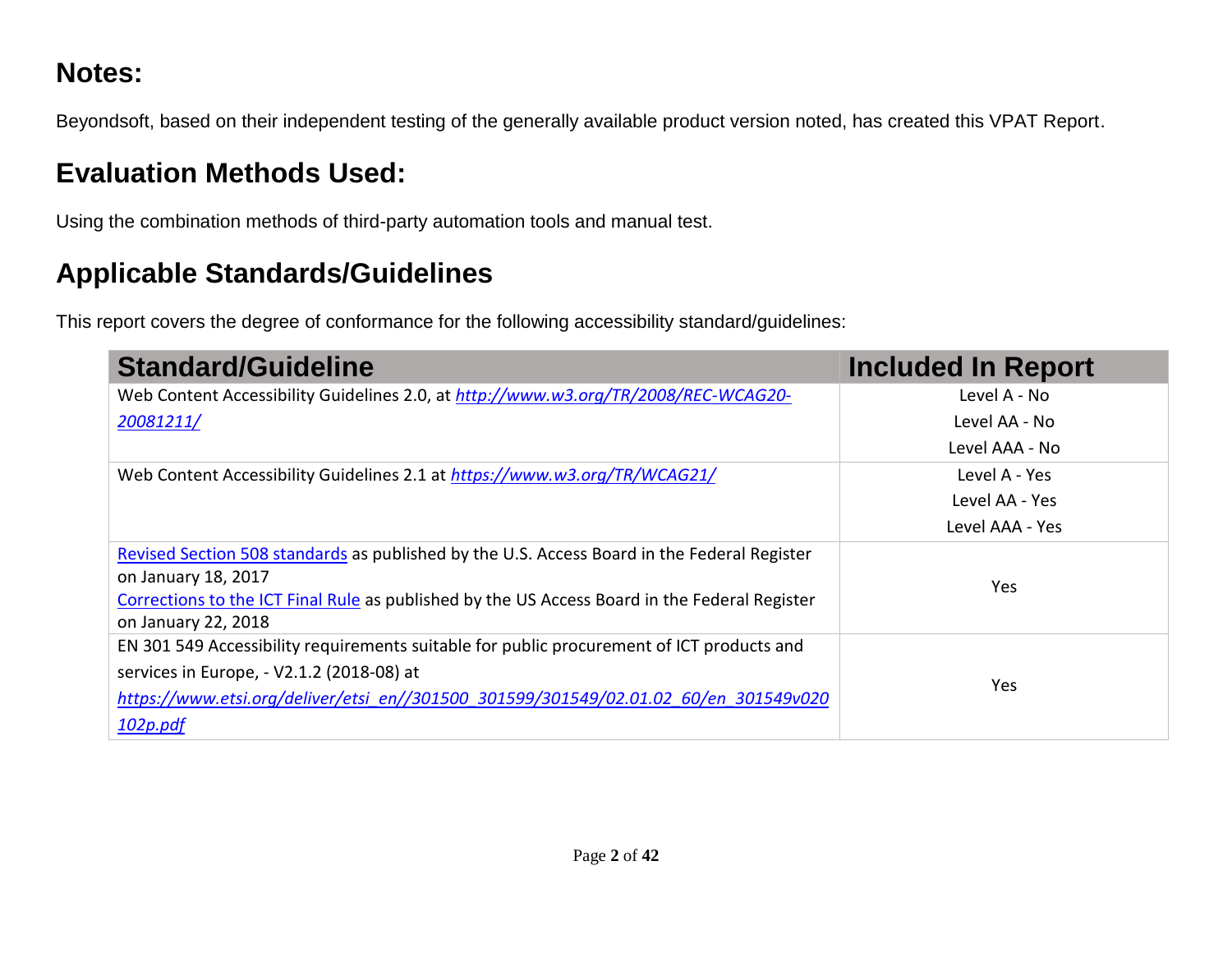# **Terms**

The terms used in the Conformance Level information are defined as follows:

- **Supports**: The functionality of the product has at least one method that meets the criterion without known defects or meets with equivalent facilitation.
- **Partially Supports**: Some functionality of the product does not meet the criterion.
- **Does Not Support**: The majority of product functionality does not meet the criterion.
- **Not Applicable**: The criterion is not relevant to the product.
- **Not Evaluated**: The product has not been evaluated against the criterion. This can be used only in WCAG 2.1 Level AAA.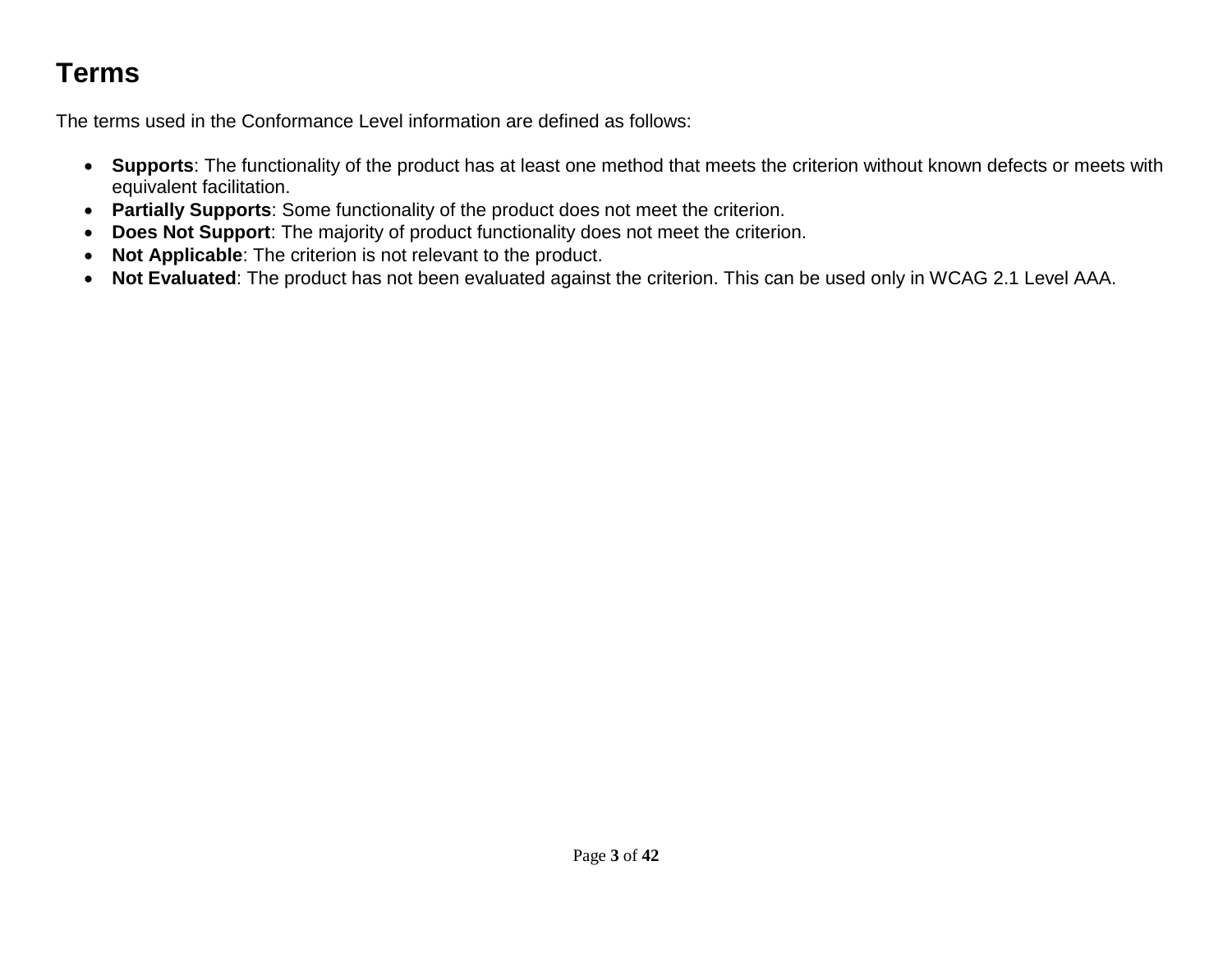# **WCAG 2.1 Report**

Tables 1 and 2 also document conformance with:

- EN 301 549: Chapter 9 Web, Chapter 10 Non-Web documents, Section 11.2.1- Non-Web Software (excluding closed functionality), and Section 11.2.2 - Non-Web Software (closed functionality).
- Revised Section 508: Chapter 5 501.1 Scope, 504.2 Content Creation or Editing, and Chapter 6 602.3 Electronic Support Documentation.

Note: When reporting on conformance with the WCAG 2.1 Success Criteria, they are scoped for full pages, complete processes, and accessibility-supported ways of using technology as documented in the WCAG [2.1 Conformance Requirements](https://www.w3.org/TR/WCAG21/#conformance).

#### **Table 1: Success Criteria, Level A**

| <b>Criteria</b>                                                                                                                                                                                                                                                                                                                                                                                                        | <b>Conformance Level</b> | <b>Remarks and Explanations</b>                                                                                |
|------------------------------------------------------------------------------------------------------------------------------------------------------------------------------------------------------------------------------------------------------------------------------------------------------------------------------------------------------------------------------------------------------------------------|--------------------------|----------------------------------------------------------------------------------------------------------------|
| 1.1.1 Non-text Content (Level A)<br>Also applies to:<br>EN 301 549 Criteria<br>9.1.1.1 (Web)<br>$\bullet$<br>10.1.1.1 (Non-web document)<br>11.1.1.1.1 (Open Functionality Software)<br>11.1.1.1.2 (Closed Functionality Software)<br>11.8.2 (Authoring Tool)<br>12.1.2 (Product Docs)<br>12.2.4 (Support Docs)<br><b>Revised Section 508</b><br>501 (Web)(Software)<br>504.2 (Authoring Tool)<br>602.3 (Support Docs) | Does Not Support         | Most of the non-text content(controls, info) does not<br>have text alternative that serves equivalent purpose. |
| 1.2.1 Audio-only and Video-only (Prerecorded) (Level A)<br>Also applies to:<br>EN 301 549 Criteria<br>9.1.2.1 (Web)<br>10.1.2.1 (Non-web document)<br>11.1.2.1.1 (Open Functionality Software)<br>$\bullet$<br>11.1.2.1.2.1 and 11.1.2.1.2.2 (Closed Software)                                                                                                                                                         | Not Applicable           | The vRealize Log Insight does not contain Audio-only<br>and Video-only media.                                  |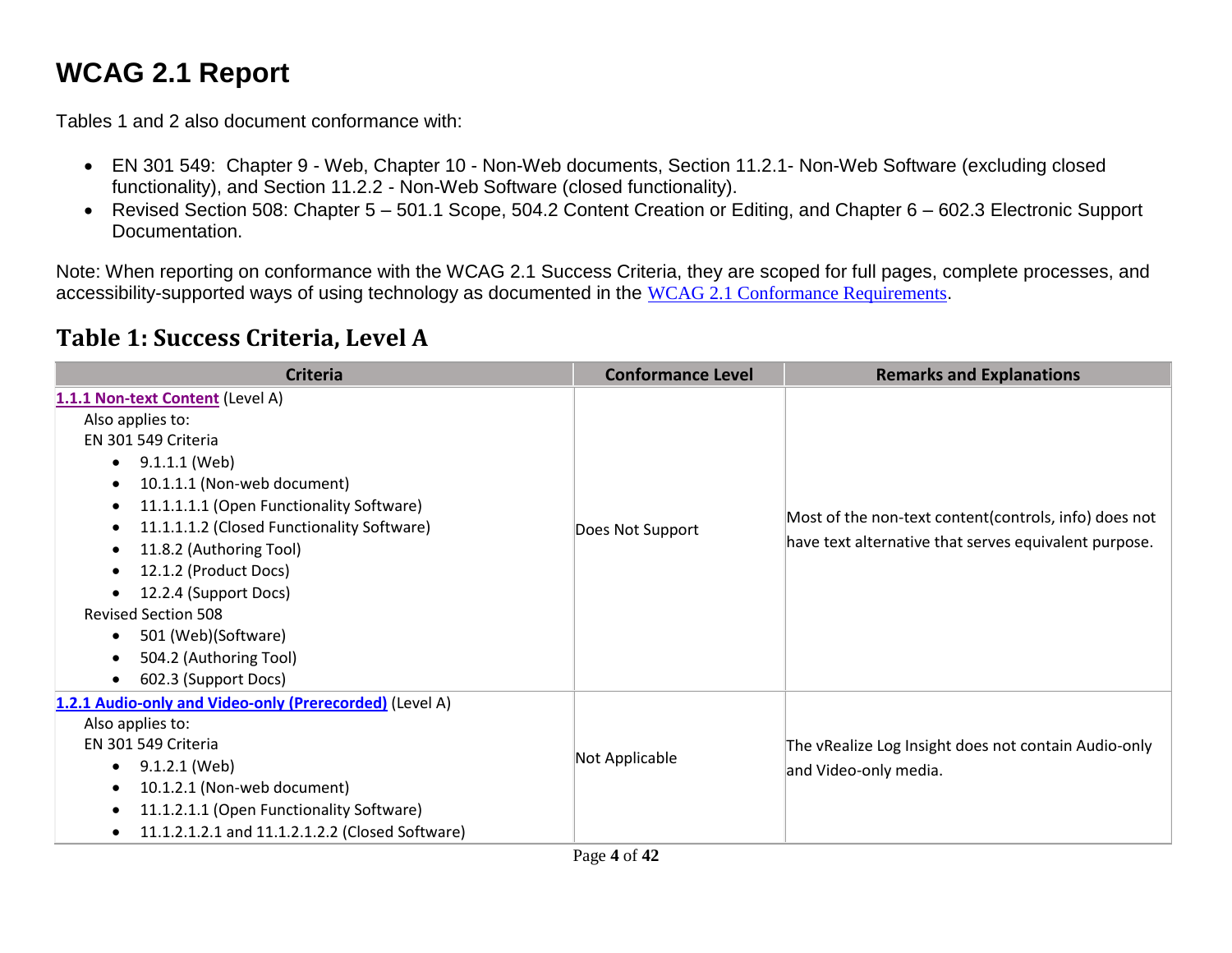| <b>Criteria</b>                                                      | <b>Conformance Level</b> | <b>Remarks and Explanations</b>                      |
|----------------------------------------------------------------------|--------------------------|------------------------------------------------------|
| 11.8.2 (Authoring Tool)<br>$\bullet$                                 |                          |                                                      |
| 12.1.2 (Product Docs)                                                |                          |                                                      |
| 12.2.4 (Support Docs)                                                |                          |                                                      |
| <b>Revised Section 508</b>                                           |                          |                                                      |
| 501 (Web)(Software)<br>$\bullet$                                     |                          |                                                      |
| 504.2 (Authoring Tool)                                               |                          |                                                      |
| 602.3 (Support Docs)                                                 |                          |                                                      |
| 1.2.2 Captions (Prerecorded) (Level A)                               |                          |                                                      |
| Also applies to:                                                     |                          |                                                      |
| EN 301 549 Criteria                                                  |                          |                                                      |
| $\bullet$ 9.1.2.2 (Web)                                              |                          |                                                      |
| 10.1.2.2 (Non-web document)                                          |                          |                                                      |
| 11.1.2.2 (Open Functionality Software)                               |                          | The vRealize Log Insight does not contain Audio-only |
| 11.1.2.2 (Closed Software) - Does not apply                          | Not Applicable           | and Video-only media.                                |
| 11.8.2 (Authoring Tool)                                              |                          |                                                      |
| 12.1.2 (Product Docs)                                                |                          |                                                      |
| 12.2.4 (Support Docs)<br>$\bullet$                                   |                          |                                                      |
| <b>Revised Section 508</b>                                           |                          |                                                      |
| 501 (Web)(Software)<br>$\bullet$                                     |                          |                                                      |
| 504.2 (Authoring Tool)                                               |                          |                                                      |
| 602.3 (Support Docs)                                                 |                          |                                                      |
| 1.2.3 Audio Description or Media Alternative (Prerecorded) (Level A) |                          |                                                      |
| Also applies to:                                                     |                          |                                                      |
| EN 301 549 Criteria                                                  |                          |                                                      |
| 9.1.2.3 (Web)                                                        |                          |                                                      |
| 10.1.2.3 (Non-web document)                                          |                          |                                                      |
| 11.1.2.3.1 (Open Functionality Software)                             |                          | The vRealize Log Insight does not contain time-based |
| 11.1.2.3.2 (Closed Software)                                         | Not Applicable           | media or synchronized media.                         |
| 11.8.2 (Authoring Tool)                                              |                          |                                                      |
| 12.1.2 (Product Docs)                                                |                          |                                                      |
| 12.2.4 (Support Docs)                                                |                          |                                                      |
| <b>Revised Section 508</b>                                           |                          |                                                      |
| 501 (Web)(Software)<br>$\bullet$                                     |                          |                                                      |
| 504.2 (Authoring Tool)                                               |                          |                                                      |
| 602.3 (Support Docs)<br>$\bullet$                                    |                          |                                                      |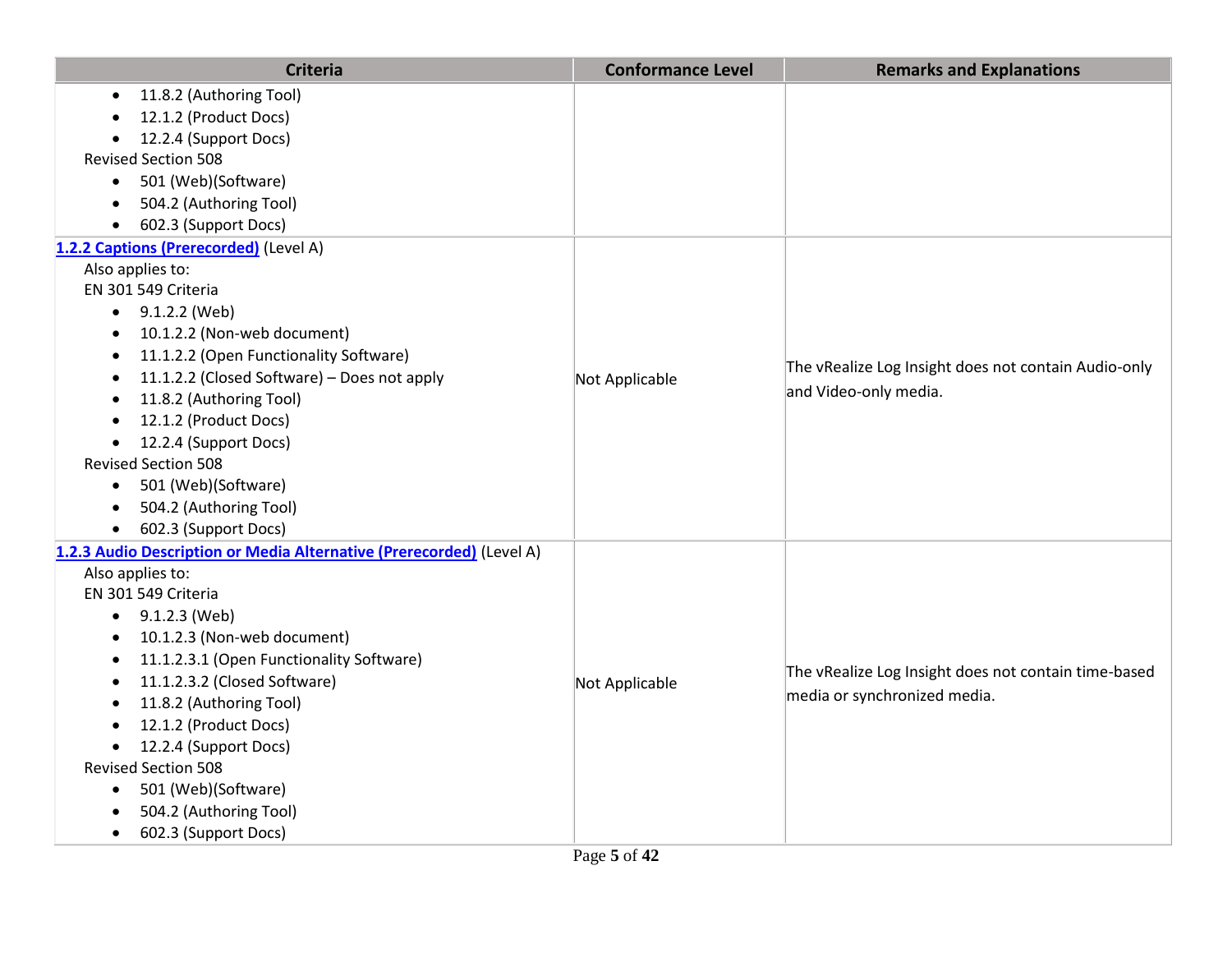| <b>Criteria</b>                                       | <b>Conformance Level</b> | <b>Remarks and Explanations</b>                           |
|-------------------------------------------------------|--------------------------|-----------------------------------------------------------|
| 1.3.1 Info and Relationships (Level A)                |                          |                                                           |
| Also applies to:                                      |                          |                                                           |
| EN 301 549 Criteria                                   |                          |                                                           |
| $\bullet$ 9.1.3.1 (Web)                               |                          |                                                           |
| 10.1.3.1 (Non-web document)<br>$\bullet$              |                          | For most components in vRealize Log Insight, the          |
| 11.1.3.1.1 (Open Functionality Software)              |                          | Information, structure, and relationships conveyed        |
| 11.1.3.1.2 (Closed Software)                          | Partially Supports       | through presentation is available in text.                |
| 11.8.2 (Authoring Tool)                               |                          | However, some redundant "blank" are read by screen        |
| 12.1.2 (Product Docs)                                 |                          | reader when view the page with screen reader.             |
| 12.2.4 (Support Docs)                                 |                          |                                                           |
| <b>Revised Section 508</b>                            |                          |                                                           |
| 501 (Web)(Software)<br>$\bullet$                      |                          |                                                           |
| 504.2 (Authoring Tool)<br>$\bullet$                   |                          |                                                           |
| 602.3 (Support Docs)<br>$\bullet$                     |                          |                                                           |
| 1.3.2 Meaningful Sequence (Level A)                   |                          |                                                           |
| Also applies to:                                      |                          |                                                           |
| EN 301 549 Criteria                                   |                          |                                                           |
| 9.1.3.2 (Web)<br>$\bullet$                            |                          |                                                           |
| 10.1.3.2 (Non-web document)                           |                          |                                                           |
| 11.1.3.2.1 (Open Functionality Software)<br>$\bullet$ |                          | In vRealize Log Insight the reading sequence can be       |
| 11.1.3.2.2 (Closed Software)<br>$\bullet$             | Supports                 |                                                           |
| 11.8.2 (Authoring Tool)                               |                          | correctly determined by screen reader.                    |
| 12.1.2 (Product Docs)                                 |                          |                                                           |
| 12.2.4 (Support Docs)                                 |                          |                                                           |
| <b>Revised Section 508</b>                            |                          |                                                           |
| 501 (Web)(Software)<br>$\bullet$                      |                          |                                                           |
| 504.2 (Authoring Tool)                                |                          |                                                           |
| 602.3 (Support Docs)<br>$\bullet$                     |                          |                                                           |
| 1.3.3 Sensory Characteristics (Level A)               |                          |                                                           |
| Also applies to:                                      |                          | For all content in vRealize Log Insight, the content does |
| EN 301 549 Criteria                                   | Supports                 | not rely solely on sensory characteristics of             |
| 9.1.3.3 (Web)<br>$\bullet$                            |                          |                                                           |
| 10.1.3.3 (Non-web document)<br>$\bullet$              |                          | components.                                               |
| 11.1.3.3 (Open Functionality Software)                |                          |                                                           |
| 11.1.3.3 (Closed Software)                            |                          |                                                           |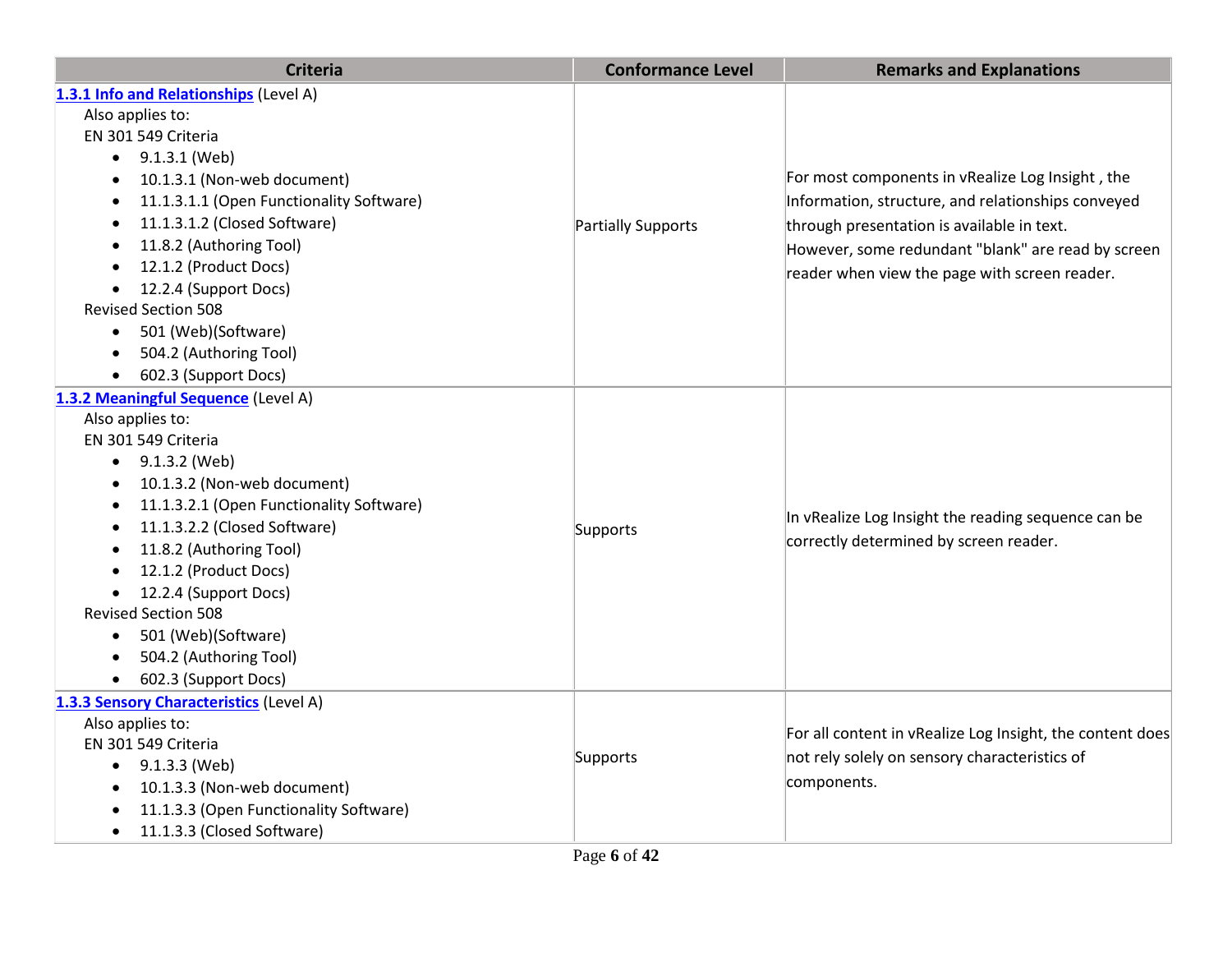| <b>Criteria</b>                         | <b>Conformance Level</b> | <b>Remarks and Explanations</b>                         |
|-----------------------------------------|--------------------------|---------------------------------------------------------|
| 11.8.2 (Authoring Tool)                 |                          |                                                         |
| 12.1.2 (Product Docs)                   |                          |                                                         |
| 12.2.4 (Support Docs)                   |                          |                                                         |
| <b>Revised Section 508</b>              |                          |                                                         |
| 501 (Web)(Software)<br>$\bullet$        |                          |                                                         |
| 504.2 (Authoring Tool)                  |                          |                                                         |
| 602.3 (Support Docs)                    |                          |                                                         |
| 1.4.1 Use of Color (Level A)            |                          |                                                         |
| Also applies to:                        |                          |                                                         |
| EN 301 549 Criteria                     |                          |                                                         |
| $\bullet$ 9.1.4.1 (Web)                 |                          |                                                         |
| 10.1.4.1 (Non-web document)             |                          |                                                         |
| 11.1.4.1 (Open Functionality Software)  |                          | Color is not used as the only visual means of conveying |
| 11.1.4.1 (Closed Software)<br>$\bullet$ | Supports                 |                                                         |
| 11.8.2 (Authoring Tool)<br>$\bullet$    |                          | information in vRealize Log Insight.                    |
| 12.1.2 (Product Docs)<br>$\bullet$      |                          |                                                         |
| 12.2.4 (Support Docs)<br>$\bullet$      |                          |                                                         |
| <b>Revised Section 508</b>              |                          |                                                         |
| 501 (Web)(Software)<br>$\bullet$        |                          |                                                         |
| 504.2 (Authoring Tool)<br>$\bullet$     |                          |                                                         |
| 602.3 (Support Docs)<br>$\bullet$       |                          |                                                         |
| 1.4.2 Audio Control (Level A)           |                          |                                                         |
| Also applies to:                        |                          |                                                         |
| EN 301 549 Criteria                     |                          |                                                         |
| 9.1.4.2 (Web)<br>$\bullet$              |                          |                                                         |
| 10.1.4.2 (Non-web document)             |                          |                                                         |
| 11.1.4.2 (Open Functionality Software)  |                          | The VMware vRealize Log Insight does not contain        |
| 11.1.4.2 (Closed Software)              | Not Applicable           | Audio-only.                                             |
| 11.8.2 (Authoring Tool)                 |                          |                                                         |
| 12.1.2 (Product Docs)                   |                          |                                                         |
| 12.2.4 (Support Docs)<br>$\bullet$      |                          |                                                         |
| <b>Revised Section 508</b>              |                          |                                                         |
| 501 (Web)(Software)<br>$\bullet$        |                          |                                                         |
| 504.2 (Authoring Tool)                  |                          |                                                         |
| 602.3 (Support Docs)<br>$\bullet$       |                          |                                                         |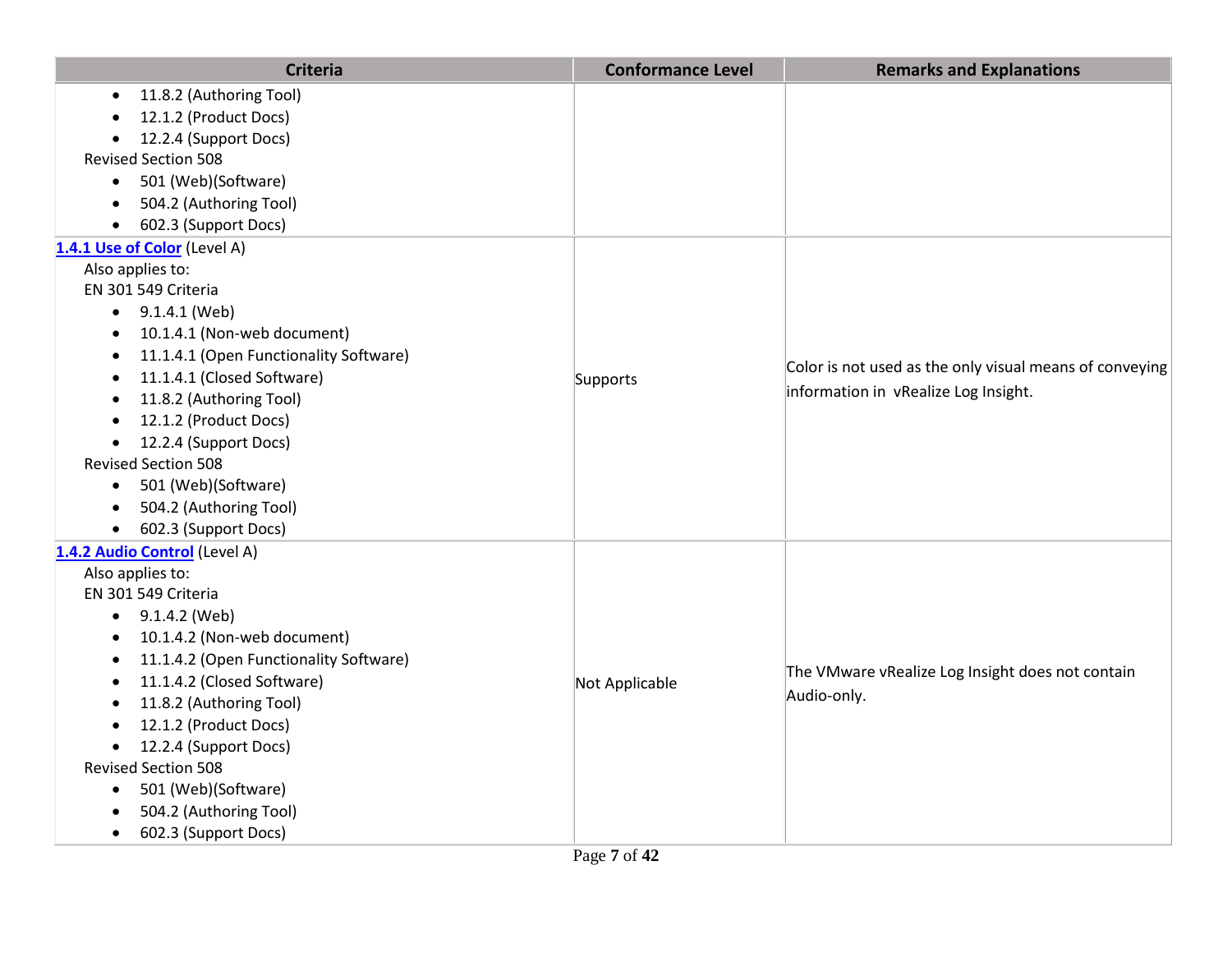| <b>Criteria</b>                                       | <b>Conformance Level</b> | <b>Remarks and Explanations</b>                                                                                                                                     |
|-------------------------------------------------------|--------------------------|---------------------------------------------------------------------------------------------------------------------------------------------------------------------|
| 2.1.1 Keyboard (Level A)                              |                          |                                                                                                                                                                     |
| Also applies to:                                      |                          |                                                                                                                                                                     |
| EN 301 549 Criteria                                   |                          |                                                                                                                                                                     |
| $\bullet$ 9.2.1.1 (Web)                               |                          |                                                                                                                                                                     |
| 10.2.1.1 (Non-web document)<br>$\bullet$              |                          |                                                                                                                                                                     |
| 11.2.1.1.1 (Open Functionality Software)<br>$\bullet$ |                          | Most content in vRealize Log Insight supports                                                                                                                       |
| 11.2.1.1.2 (Closed Software)<br>٠                     | Partially Supports       | keyboard operate. However, some icon links cannot be                                                                                                                |
| 11.8.2 (Authoring Tool)<br>٠                          |                          | focused and operated via keyboard.                                                                                                                                  |
| 12.1.2 (Product Docs)                                 |                          |                                                                                                                                                                     |
| 12.2.4 (Support Docs)                                 |                          |                                                                                                                                                                     |
| <b>Revised Section 508</b>                            |                          |                                                                                                                                                                     |
| 501 (Web)(Software)<br>$\bullet$                      |                          |                                                                                                                                                                     |
| 504.2 (Authoring Tool)<br>$\bullet$                   |                          |                                                                                                                                                                     |
| 602.3 (Support Docs)<br>$\bullet$                     |                          |                                                                                                                                                                     |
| 2.1.2 No Keyboard Trap (Level A)                      |                          |                                                                                                                                                                     |
| Also applies to:                                      |                          | Most vRealize Log Insight pages don't have keyboard<br>trap, but on General tab of Dashboards, keyboard<br>focus cannot move away from hostname etc. edit<br>boxes. |
| EN 301 549 Criteria                                   |                          |                                                                                                                                                                     |
| 9.2.1.2 (Web)<br>$\bullet$                            |                          |                                                                                                                                                                     |
| 10.2.1.2 (Non-web document)<br>٠                      |                          |                                                                                                                                                                     |
| 11.2.1.2 (Open Functionality Software)<br>٠           |                          |                                                                                                                                                                     |
| 11.2.1.2 (Closed Software)<br>$\bullet$               | Partially Supports       |                                                                                                                                                                     |
| 11.8.2 (Authoring Tool)                               |                          |                                                                                                                                                                     |
| 12.1.2 (Product Docs)                                 |                          |                                                                                                                                                                     |
| 12.2.4 (Support Docs)                                 |                          |                                                                                                                                                                     |
| <b>Revised Section 508</b>                            |                          |                                                                                                                                                                     |
| 501 (Web)(Software)<br>$\bullet$                      |                          |                                                                                                                                                                     |
| 504.2 (Authoring Tool)<br>$\bullet$                   |                          |                                                                                                                                                                     |
| 602.3 (Support Docs)<br>$\bullet$                     |                          |                                                                                                                                                                     |
| 2.1.4 Character Key Shortcuts (Level A 2.1 only)      |                          |                                                                                                                                                                     |
| Also applies to:                                      |                          |                                                                                                                                                                     |
| EN 301 549 Criteria                                   | Not Applicable           | VMware vRealize Log Insight does not contain                                                                                                                        |
| 9.2.1.4 (Web)<br>$\bullet$                            |                          | Character Key Shortcuts.                                                                                                                                            |
| 10.2.1.4 (Non-web document)<br>$\bullet$              |                          |                                                                                                                                                                     |
| 11.2.1.4.1 (Open Functionality Software)              |                          |                                                                                                                                                                     |
| 11.2.1.4.2 (Closed Software)<br>$\bullet$             |                          |                                                                                                                                                                     |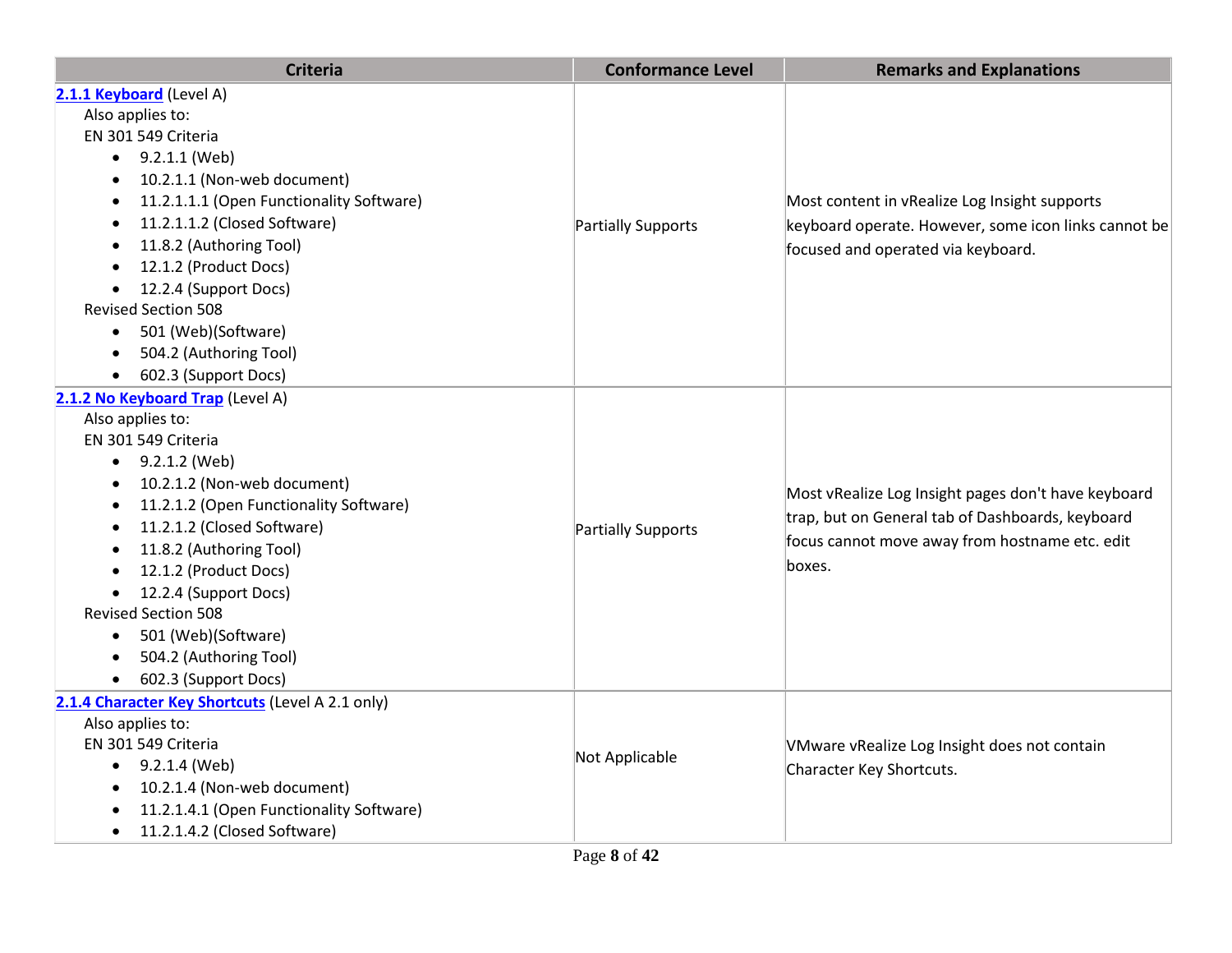| <b>Criteria</b>                                  | <b>Conformance Level</b> | <b>Remarks and Explanations</b>                      |
|--------------------------------------------------|--------------------------|------------------------------------------------------|
| 11.8.2 (Authoring Tool)                          |                          |                                                      |
| 12.1.2 (Product Docs)                            |                          |                                                      |
| 12.2.4 (Support Docs)<br>$\bullet$               |                          |                                                      |
| Revised Section 508 - Does not apply             |                          |                                                      |
| 2.2.1 Timing Adjustable (Level A)                |                          |                                                      |
| Also applies to:                                 |                          |                                                      |
| EN 301 549 Criteria                              |                          |                                                      |
| 9.2.2.1 (Web)                                    |                          |                                                      |
| 10.2.2.1 (Non-web document)                      |                          |                                                      |
| 11.2.2.1 (Open Functionality Software)           |                          | The user is allowed to adjust the browser session    |
| 11.2.2.1 (Closed Software)                       | Supports                 | timeout through vRealize Log Insight's home menu-    |
| 11.8.2 (Authoring Tool)                          |                          | >Administration->General.                            |
| 12.1.2 (Product Docs)                            |                          |                                                      |
| 12.2.4 (Support Docs)                            |                          |                                                      |
| <b>Revised Section 508</b>                       |                          |                                                      |
| 501 (Web)(Software)<br>$\bullet$                 |                          |                                                      |
| 504.2 (Authoring Tool)                           |                          |                                                      |
| 602.3 (Support Docs)                             |                          |                                                      |
| 2.2.2 Pause, Stop, Hide (Level A)                |                          |                                                      |
| Also applies to:                                 |                          |                                                      |
| EN 301 549 Criteria                              |                          |                                                      |
| $\bullet$ 9.2.2.2 (Web)                          |                          |                                                      |
| 10.2.2.2 (Non-web document)                      |                          |                                                      |
| 11.2.2.2 (Open Functionality Software)           |                          | VMware vRealize Log Insight does not contain moving, |
| 11.2.2.2 (Closed Software)                       | Not Applicable           |                                                      |
| 11.8.2 (Authoring Tool)                          |                          | blinking, scrolling or auto-updating information.    |
| 12.1.2 (Product Docs)                            |                          |                                                      |
| 12.2.4 (Support Docs)                            |                          |                                                      |
| <b>Revised Section 508</b>                       |                          |                                                      |
| 501 (Web)(Software)                              |                          |                                                      |
| 504.2 (Authoring Tool)                           |                          |                                                      |
| 602.3 (Support Docs)                             |                          |                                                      |
| 2.3.1 Three Flashes or Below Threshold (Level A) | Not Applicable           | VMware vRealize Log Insight does not have content    |
| Also applies to:                                 |                          | that flashes more than three times in one second or  |
| EN 301 549 Criteria                              |                          |                                                      |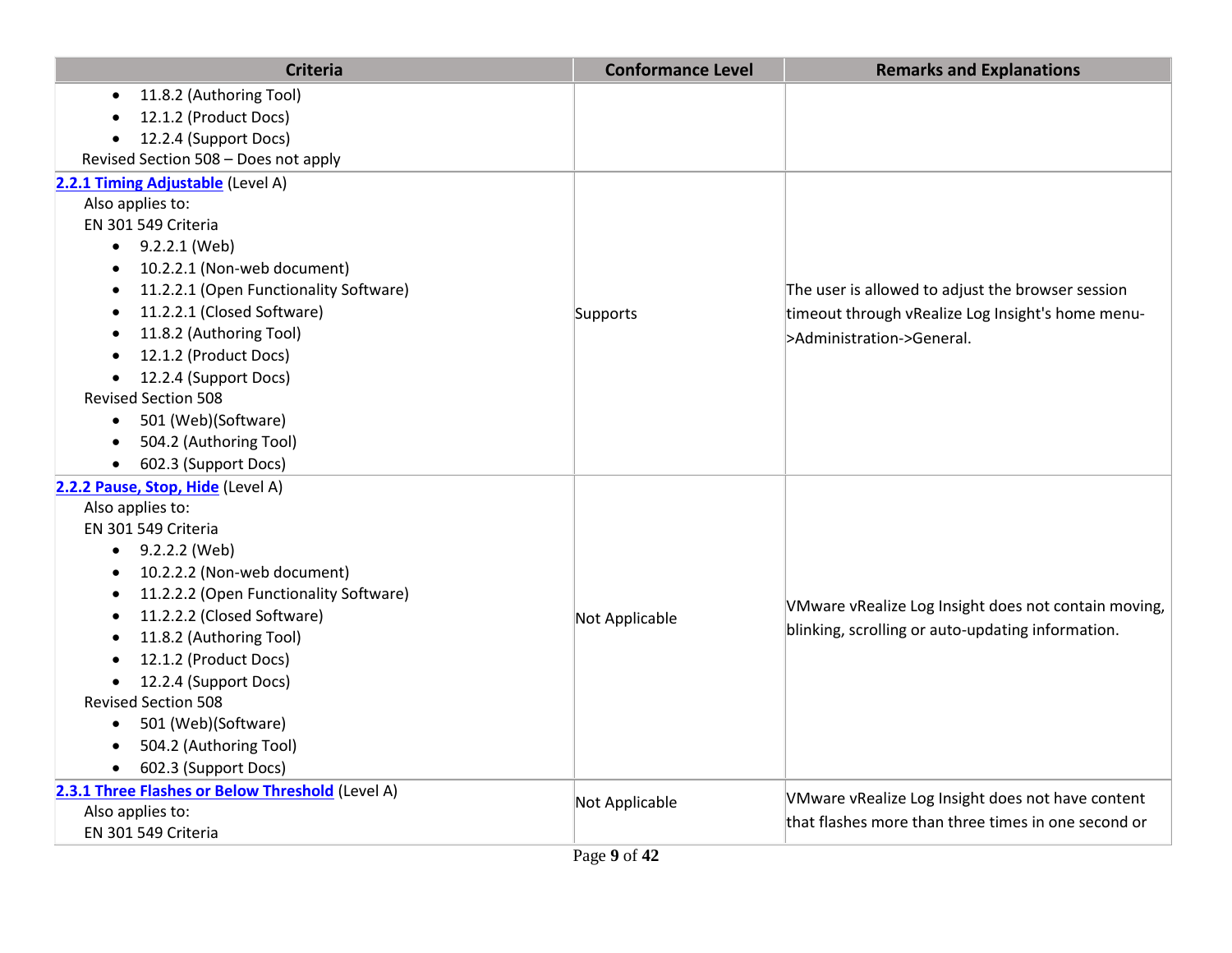| <b>Criteria</b>                                                       | <b>Conformance Level</b> | <b>Remarks and Explanations</b>                         |
|-----------------------------------------------------------------------|--------------------------|---------------------------------------------------------|
| 9.2.3.1 (Web)                                                         |                          | below thresholds.                                       |
| 10.2.3.1 (Non-web document)                                           |                          |                                                         |
| 11.2.3.1 (Open Functionality Software)                                |                          |                                                         |
| 11.2.3.1(Closed Software)                                             |                          |                                                         |
| 11.8.2 (Authoring Tool)                                               |                          |                                                         |
| 12.1.2 (Product Docs)                                                 |                          |                                                         |
| 12.2.4 (Support Docs)                                                 |                          |                                                         |
| <b>Revised Section 508</b>                                            |                          |                                                         |
| • 501 (Web)(Software)                                                 |                          |                                                         |
| 504.2 (Authoring Tool)                                                |                          |                                                         |
| 602.3 (Support Docs)<br>$\bullet$                                     |                          |                                                         |
| 2.4.1 Bypass Blocks (Level A)                                         |                          |                                                         |
| Also applies to:                                                      |                          |                                                         |
| EN 301 549 Criteria                                                   |                          |                                                         |
| $\bullet$ 9.2.4.1 (Web)                                               |                          |                                                         |
| 10.2.4.1 (Non-web document) - Does not apply<br>$\bullet$             |                          |                                                         |
| 11.2.4.1 (Open Functionality Software) - Does not apply<br>$\bullet$  |                          | No bypass way provided on VMware vRealize Log           |
| 11.2.4.1 (Closed Software) - Does not apply                           | Does Not Support         | Insight, users cannot skip the repeated menus.          |
| 11.8.2 (Authoring Tool)                                               |                          |                                                         |
| 12.1.2 (Product Docs)                                                 |                          |                                                         |
| 12.2.4 (Support Docs)<br>$\bullet$                                    |                          |                                                         |
| <b>Revised Section 508</b>                                            |                          |                                                         |
| 501 (Web)(Software) - Does not apply to non-web software<br>$\bullet$ |                          |                                                         |
| 504.2 (Authoring Tool)<br>$\bullet$                                   |                          |                                                         |
| 602.3 (Support Docs) - Does not apply to non-web docs<br>$\bullet$    |                          |                                                         |
| 2.4.2 Page Titled (Level A)<br>Also applies to:                       |                          |                                                         |
| EN 301 549 Criteria                                                   |                          |                                                         |
| $\bullet$ 9.2.4.2 (Web)                                               |                          |                                                         |
| 10.2.4.2 (Non-web document)                                           | Supports                 | Each page in vRealize Log Insight has title to describe |
| 11.2.4.2 (Open Functionality Software) - Does not apply<br>$\bullet$  |                          | its purpose.                                            |
| 11.2.4.2 (Closed Software) - Does not apply                           |                          |                                                         |
| 11.8.2 (Authoring Tool)                                               |                          |                                                         |
| 12.1.2 (Product Docs)<br>$\bullet$                                    |                          |                                                         |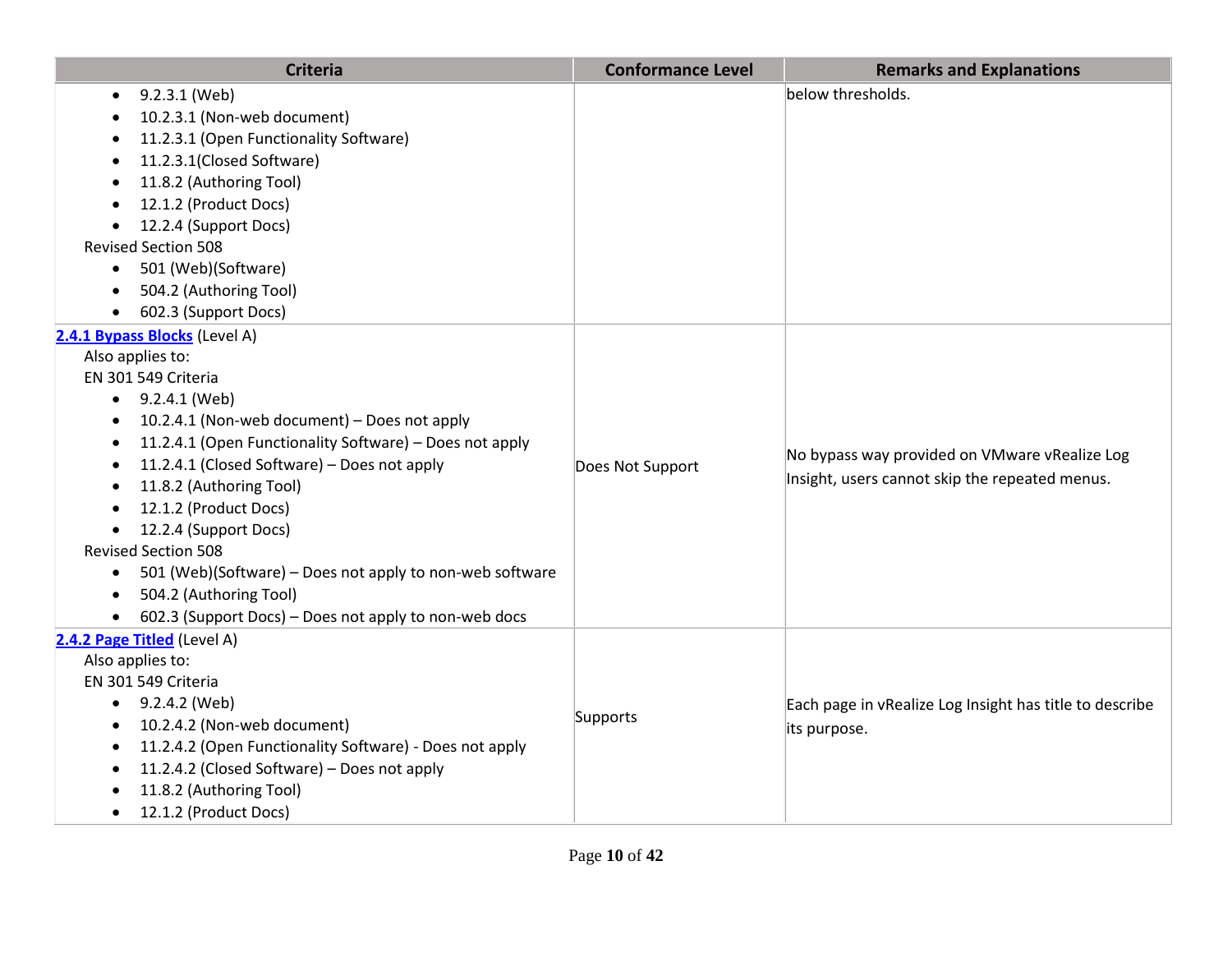| <b>Criteria</b>                                     | <b>Conformance Level</b> | <b>Remarks and Explanations</b>                        |
|-----------------------------------------------------|--------------------------|--------------------------------------------------------|
| • 12.2.4 (Support Docs)                             |                          |                                                        |
| <b>Revised Section 508</b>                          |                          |                                                        |
| 501 (Web)(Software)<br>$\bullet$                    |                          |                                                        |
| 504.2 (Authoring Tool)<br>$\bullet$                 |                          |                                                        |
| 602.3 (Support Docs)                                |                          |                                                        |
| 2.4.3 Focus Order (Level A)                         |                          |                                                        |
| Also applies to:                                    |                          |                                                        |
| EN 301 549 Criteria                                 |                          |                                                        |
| $\bullet$ 9.2.4.3 (Web)                             |                          |                                                        |
| 10.2.4.3 (Non-web document)                         |                          |                                                        |
| 11.2.4.3 (Open Functionality Software)              |                          | The focus-able elements in VMware vRealize Log         |
| 11.2.4.3 (Closed Software)                          | Supports                 | Insight receive focus in the order that preserves      |
| 11.8.2 (Authoring Tool)                             |                          | meaning and operable.                                  |
| 12.1.2 (Product Docs)<br>$\bullet$                  |                          |                                                        |
| 12.2.4 (Support Docs)<br>$\bullet$                  |                          |                                                        |
| <b>Revised Section 508</b>                          |                          |                                                        |
| • 501 (Web)(Software)                               |                          |                                                        |
| 504.2 (Authoring Tool)                              |                          |                                                        |
| 602.3 (Support Docs)                                |                          |                                                        |
| 2.4.4 Link Purpose (In Context) (Level A)           |                          |                                                        |
| Also applies to:                                    |                          |                                                        |
| EN 301 549 Criteria                                 |                          |                                                        |
| $\bullet$ 9.2.4.4 (Web)                             |                          |                                                        |
| 10.2.4.4 (Non-web document)<br>$\bullet$            |                          | The purpose of most links in VMware vRealize Log       |
| 11.2.4.4 (Open Functionality Software)<br>$\bullet$ |                          | Insight can be determined from the link text together  |
| 11.2.4.4 (Closed Software<br>$\bullet$              | Partially Supports       | with its context.                                      |
| 11.8.2 (Authoring Tool)                             |                          | However, for some link icons such as "Home link" icon, |
| 12.1.2 (Product Docs)<br>$\bullet$                  |                          | users cannot get the text purpose.                     |
| 12.2.4 (Support Docs)<br>$\bullet$                  |                          |                                                        |
| <b>Revised Section 508</b>                          |                          |                                                        |
| 501 (Web)(Software)<br>$\bullet$                    |                          |                                                        |
| 504.2 (Authoring Tool)                              |                          |                                                        |
| 602.3 (Support Docs)<br>$\bullet$                   |                          |                                                        |
| 2.5.1 Pointer Gestures (Level A 2.1 only)           | Supports                 | VMware vRealize Log Insight only support single        |
|                                                     | Page 11 of 42            |                                                        |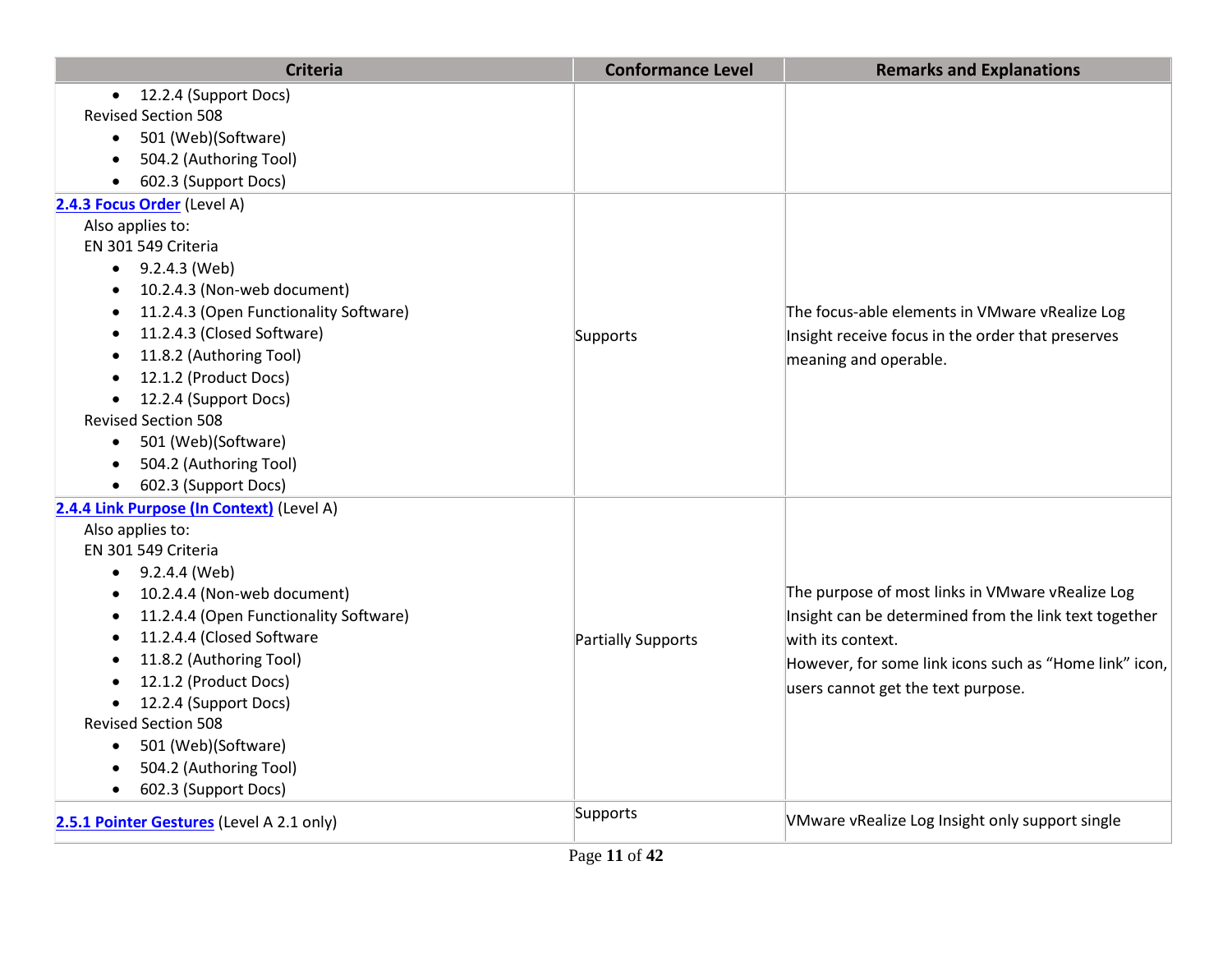| <b>Criteria</b>                                                                                                                                                                                                                                                                                                                                                                                     | <b>Conformance Level</b> | <b>Remarks and Explanations</b>                                                                                         |
|-----------------------------------------------------------------------------------------------------------------------------------------------------------------------------------------------------------------------------------------------------------------------------------------------------------------------------------------------------------------------------------------------------|--------------------------|-------------------------------------------------------------------------------------------------------------------------|
| Also applies to:<br>EN 301 549 Criteria<br>$\bullet$ 9.2.5.1 (Web)<br>10.2.5.1 (Non-web document)<br>$\bullet$<br>11.2.5.1 (Open Functionality Software)<br>$\bullet$<br>11.2.5.1 (Closed Software)<br>$\bullet$<br>11.8.2 (Authoring Tool)<br>12.1.2 (Product Docs)<br>12.2.4 (Support Docs)<br>Revised Section 508 - Does not apply                                                               |                          | pointer.                                                                                                                |
| 2.5.2 Pointer Cancellation (Level A 2.1 only)<br>Also applies to:<br>EN 301 549 Criteria<br>$\bullet$ 9.2.5.2 (Web)<br>10.2.5.2 (Non-web document)<br>11.2.5.2 (Open Functionality Software)<br>$\bullet$<br>11.2.5.2 (Closed Software)<br>$\bullet$<br>11.8.2 (Authoring Tool)<br>12.1.2 (Product Docs)<br>$\bullet$<br>12.2.4 (Support Docs)<br>$\bullet$<br>Revised Section 508 - Does not apply | Supports                 | VMware vRealize Log Insight supports pointer<br>cancellation and no down-event.                                         |
| 2.5.3 Label in Name (Level A 2.1 only)<br>Also applies to:<br>EN 301 549 Criteria<br>$\bullet$ 9.2.5.3 (Web)<br>10.2.5.3 (Non-web document)<br>$\bullet$<br>11.2.5.3 (Open Functionality Software)<br>11.2.5.3 (Closed Software)<br>11.8.2 (Authoring Tool)<br>12.1.2 (Product Docs)<br>12.2.4 (Support Docs)<br>Revised Section 508 - Does not apply                                               | Supports                 | For user interface components with labels in VMware<br>vRealize Log Insight, the name matches the text of the<br>label. |
| 2.5.4 Motion Actuation (Level A 2.1 only)<br>Also applies to:<br>EN 301 549 Criteria                                                                                                                                                                                                                                                                                                                | Not Applicable           | There is no device motion or user motion to operate<br>the interface components in VMware vRealize Log                  |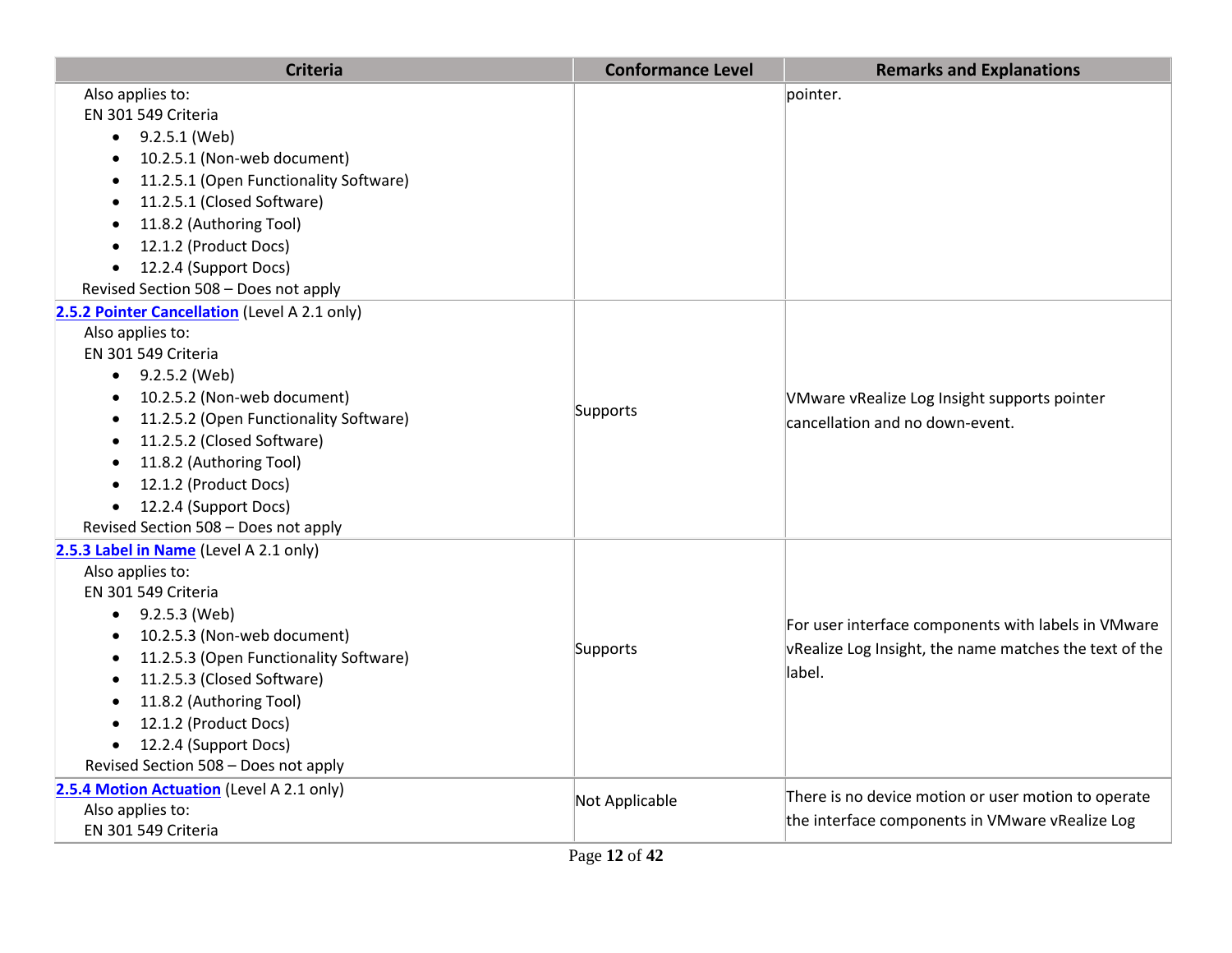| <b>Criteria</b>                                       | <b>Conformance Level</b> | <b>Remarks and Explanations</b>                    |
|-------------------------------------------------------|--------------------------|----------------------------------------------------|
| 9.2.5.4 (Web)<br>$\bullet$                            |                          | Insight.                                           |
| 10.2.5.4 (Non-web document)                           |                          |                                                    |
| 11.2.5.4 (Open Functionality Software)                |                          |                                                    |
| 11.2.5.4 (Closed Software                             |                          |                                                    |
| 11.8.2 (Authoring Tool)                               |                          |                                                    |
| 12.1.2 (Product Docs)                                 |                          |                                                    |
| 12.2.4 (Support Docs)                                 |                          |                                                    |
| Revised Section 508 - Does not apply                  |                          |                                                    |
| 3.1.1 Language of Page (Level A)                      |                          |                                                    |
| Also applies to:                                      |                          |                                                    |
| EN 301 549 Criteria                                   |                          |                                                    |
| $\bullet$ 9.3.1.1 (Web)                               |                          |                                                    |
| 10.3.1.1 (Non-web document)                           |                          |                                                    |
| 11.3.1.1.1 (Open Functionality Software)<br>$\bullet$ |                          | The default language of each Web page can be       |
| 11.3.1.1.2 (Closed Software)<br>$\bullet$             | Supports                 | programmatically determined in VMware vRealize Log |
| 11.8.2 (Authoring Tool)<br>$\bullet$                  |                          | Insight.                                           |
| 12.1.2 (Product Docs)<br>$\bullet$                    |                          |                                                    |
| 12.2.4 (Support Docs)<br>$\bullet$                    |                          |                                                    |
| <b>Revised Section 508</b>                            |                          |                                                    |
| • 501 (Web)(Software)                                 |                          |                                                    |
| 504.2 (Authoring Tool)                                |                          |                                                    |
| • 602.3 (Support Docs)                                |                          |                                                    |
| 3.2.1 On Focus (Level A)                              |                          |                                                    |
| Also applies to:                                      |                          |                                                    |
| EN 301 549 Criteria                                   |                          |                                                    |
| 9.3.2.1 (Web)                                         |                          |                                                    |
| 10.3.2.1 (Non-web document)                           |                          |                                                    |
| 11.3.2.1 (Open Functionality Software)                | Supports                 | The context does not change when elements receive  |
| 11.3.2.1 (Closed Software)                            |                          | focus in VMware vRealize Log Insight.              |
| 11.8.2 (Authoring Tool)                               |                          |                                                    |
| 12.1.2 (Product Docs)                                 |                          |                                                    |
| 12.2.4 (Support Docs)<br>$\bullet$                    |                          |                                                    |
| <b>Revised Section 508</b>                            |                          |                                                    |
| 501 (Web)(Software)<br>$\bullet$                      |                          |                                                    |
| 504.2 (Authoring Tool)<br>$\bullet$                   |                          |                                                    |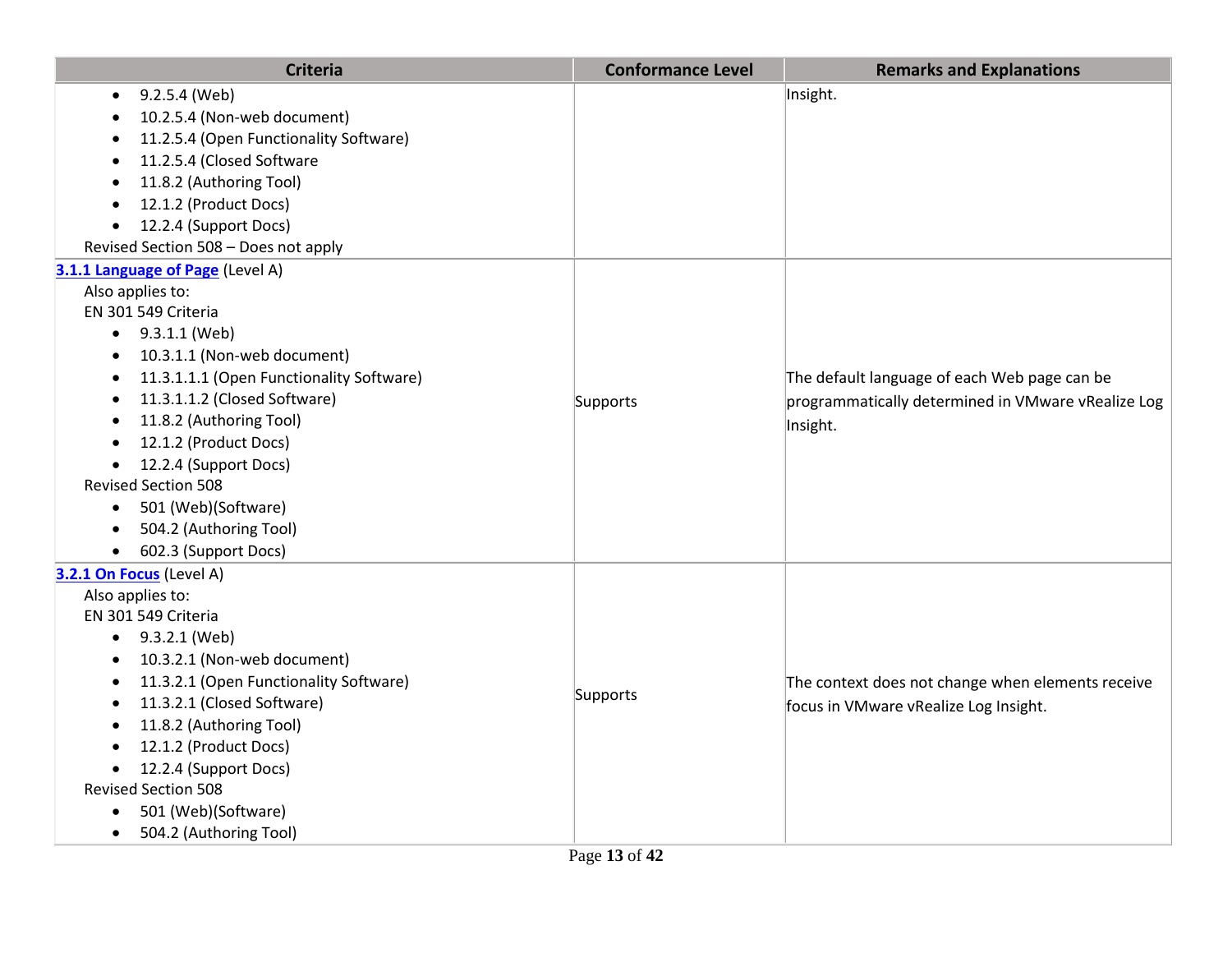| <b>Criteria</b>                                                                                                                                                                                                                                                                                                                                                                                                                                                                                              | <b>Conformance Level</b>  | <b>Remarks and Explanations</b>                                                                                                                                                                         |
|--------------------------------------------------------------------------------------------------------------------------------------------------------------------------------------------------------------------------------------------------------------------------------------------------------------------------------------------------------------------------------------------------------------------------------------------------------------------------------------------------------------|---------------------------|---------------------------------------------------------------------------------------------------------------------------------------------------------------------------------------------------------|
| 602.3 (Support Docs)<br>$\bullet$                                                                                                                                                                                                                                                                                                                                                                                                                                                                            |                           |                                                                                                                                                                                                         |
| 3.2.2 On Input (Level A)<br>Also applies to:<br>EN 301 549 Criteria<br>$\bullet$ 9.3.2.2 (Web)<br>10.3.2.2 (Non-web document)<br>11.3.2.2 (Open Functionality Software)<br>11.3.2.2 (Closed Software)<br>11.8.2 (Authoring Tool)<br>12.1.2 (Product Docs)<br>12.2.4 (Support Docs)<br>$\bullet$<br><b>Revised Section 508</b><br>501 (Web)(Software)<br>$\bullet$<br>504.2 (Authoring Tool)<br>$\bullet$                                                                                                     | Supports                  | Changing the settings of user interface component<br>does not cause a change of context in VMware<br>vRealize Log Insight.                                                                              |
| 602.3 (Support Docs)<br>$\bullet$<br><b>3.3.1 Error Identification (Level A)</b><br>Also applies to:<br>EN 301 549 Criteria<br>9.3.3.1 (Web)<br>$\bullet$<br>10.3.3.1 (Non-web document)<br>$\bullet$<br>11.3.3.1.1 (Open Functionality Software)<br>11.3.3.1.2 (Closed Software)<br>$\bullet$<br>11.8.2 (Authoring Tool)<br>12.1.2 (Product Docs)<br>12.2.4 (Support Docs)<br><b>Revised Section 508</b><br>501 (Web)(Software)<br>$\bullet$<br>504.2 (Authoring Tool)<br>602.3 (Support Docs)<br>$\bullet$ | <b>Partially Supports</b> | In VMware vRealize Log Insight some error message<br>can be read automatically by screen reader.<br>However some error message such as "Incorrect<br>password" message cannot be read by screen reader. |
| 3.3.2 Labels or Instructions (Level A)<br>Also applies to:<br>EN 301 549 Criteria<br>9.3.3.2 (Web)<br>10.3.3.2 (Non-web document)                                                                                                                                                                                                                                                                                                                                                                            | <b>Partially Supports</b> | For most components in VMware vRealize Log Insight,<br>the label can be identified by screen reader.<br>But in some pages, the label of cannot be identified.                                           |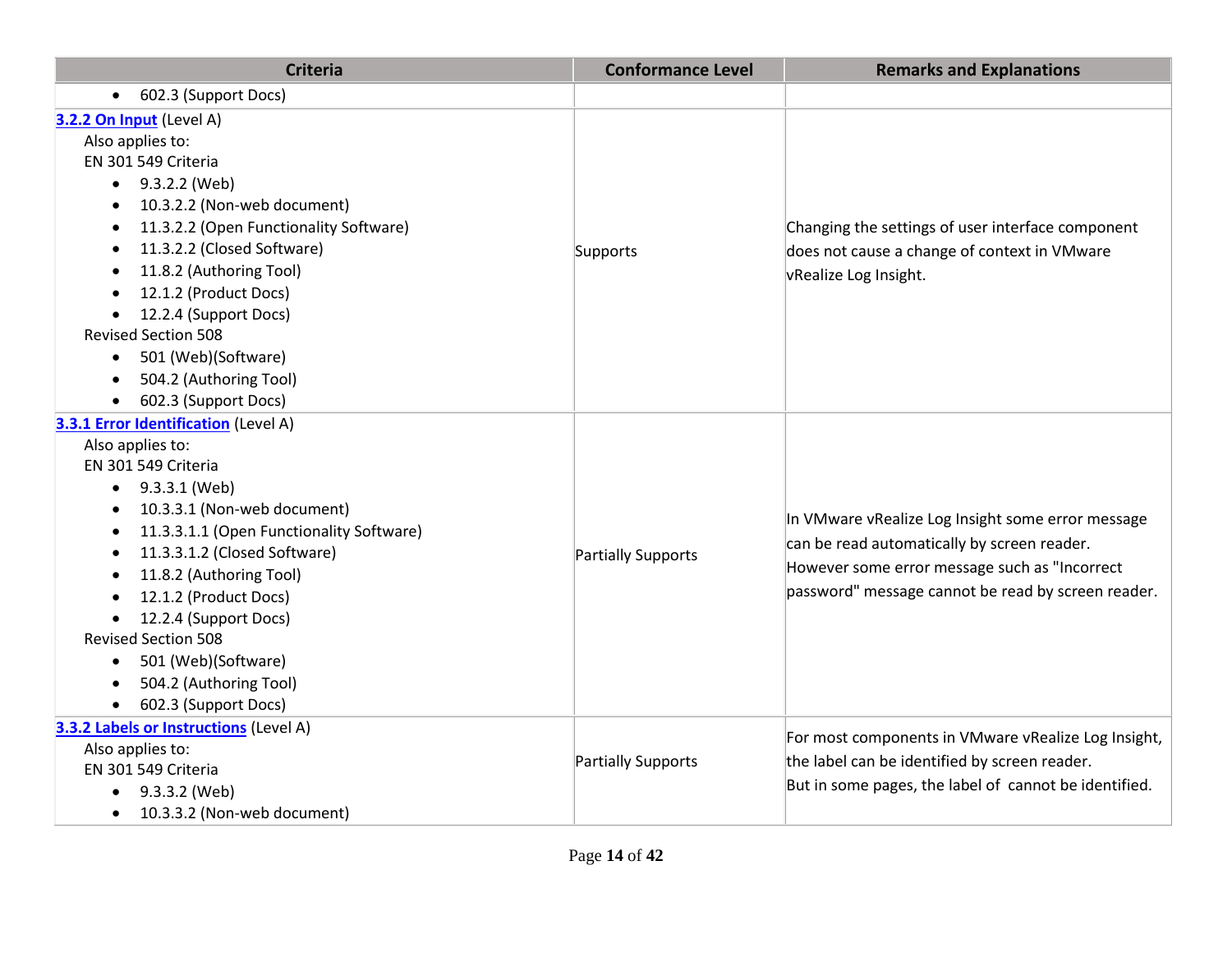| <b>Criteria</b>                                       | <b>Conformance Level</b> | <b>Remarks and Explanations</b>                                                                                                                                      |
|-------------------------------------------------------|--------------------------|----------------------------------------------------------------------------------------------------------------------------------------------------------------------|
| 11.3.3.2 (Open Functionality Software)<br>$\bullet$   |                          |                                                                                                                                                                      |
| 11.3.3.2 (Closed Software)                            |                          |                                                                                                                                                                      |
| 11.8.2 (Authoring Tool)                               |                          |                                                                                                                                                                      |
| 12.1.2 (Product Docs)                                 |                          |                                                                                                                                                                      |
| 12.2.4 (Support Docs)                                 |                          |                                                                                                                                                                      |
| <b>Revised Section 508</b>                            |                          |                                                                                                                                                                      |
| 501 (Web)(Software)<br>$\bullet$                      |                          |                                                                                                                                                                      |
| 504.2 (Authoring Tool)                                |                          |                                                                                                                                                                      |
| 602.3 (Support Docs)<br>$\bullet$                     |                          |                                                                                                                                                                      |
| 4.1.1 Parsing (Level A)                               |                          |                                                                                                                                                                      |
| Also applies to:                                      |                          |                                                                                                                                                                      |
| EN 301 549 Criteria                                   |                          |                                                                                                                                                                      |
| $\bullet$ 9.4.1.1 (Web)                               |                          |                                                                                                                                                                      |
| 10.4.1.1 (Non-web document)<br>$\bullet$              |                          | For most content in VMware vRealize Log Insight,<br>elements are nested according to their specifications.<br>However, the ID attribute is not unique in some pages. |
| 11.4.1.1.1 (Open Functionality Software)<br>$\bullet$ |                          |                                                                                                                                                                      |
| 11.4.1.1.2 (Closed Software)                          | Partially Supports       |                                                                                                                                                                      |
| 11.8.2 (Authoring Tool)                               |                          |                                                                                                                                                                      |
| 12.1.2 (Product Docs)                                 |                          |                                                                                                                                                                      |
| 12.2.4 (Support Docs)<br>$\bullet$                    |                          |                                                                                                                                                                      |
| <b>Revised Section 508</b>                            |                          |                                                                                                                                                                      |
| • 501 (Web)(Software)                                 |                          |                                                                                                                                                                      |
| 504.2 (Authoring Tool)                                |                          |                                                                                                                                                                      |
| • 602.3 (Support Docs)                                |                          |                                                                                                                                                                      |
| 4.1.2 Name, Role, Value (Level A)                     |                          |                                                                                                                                                                      |
| Also applies to:                                      |                          |                                                                                                                                                                      |
| EN 301 549 Criteria                                   |                          |                                                                                                                                                                      |
| 9.4.1.2 (Web)                                         |                          | Screen reader can read most name and value for user                                                                                                                  |
| 10.4.1.2 (Non-web document)                           |                          | interface components.                                                                                                                                                |
| 11.4.1.2.1 (Open Functionality Software)              | Partially Supports       | However, the role of some elements cannot be                                                                                                                         |
| 11.4.1.2.2 (Closed Software)                          |                          |                                                                                                                                                                      |
| 11.8.2 (Authoring Tool)                               |                          | identified by screen reader.                                                                                                                                         |
| 12.1.2 (Product Docs)                                 |                          |                                                                                                                                                                      |
| 12.2.4 (Support Docs)                                 |                          |                                                                                                                                                                      |
| <b>Revised Section 508</b>                            |                          |                                                                                                                                                                      |
| 501 (Web)(Software)<br>$\bullet$                      |                          |                                                                                                                                                                      |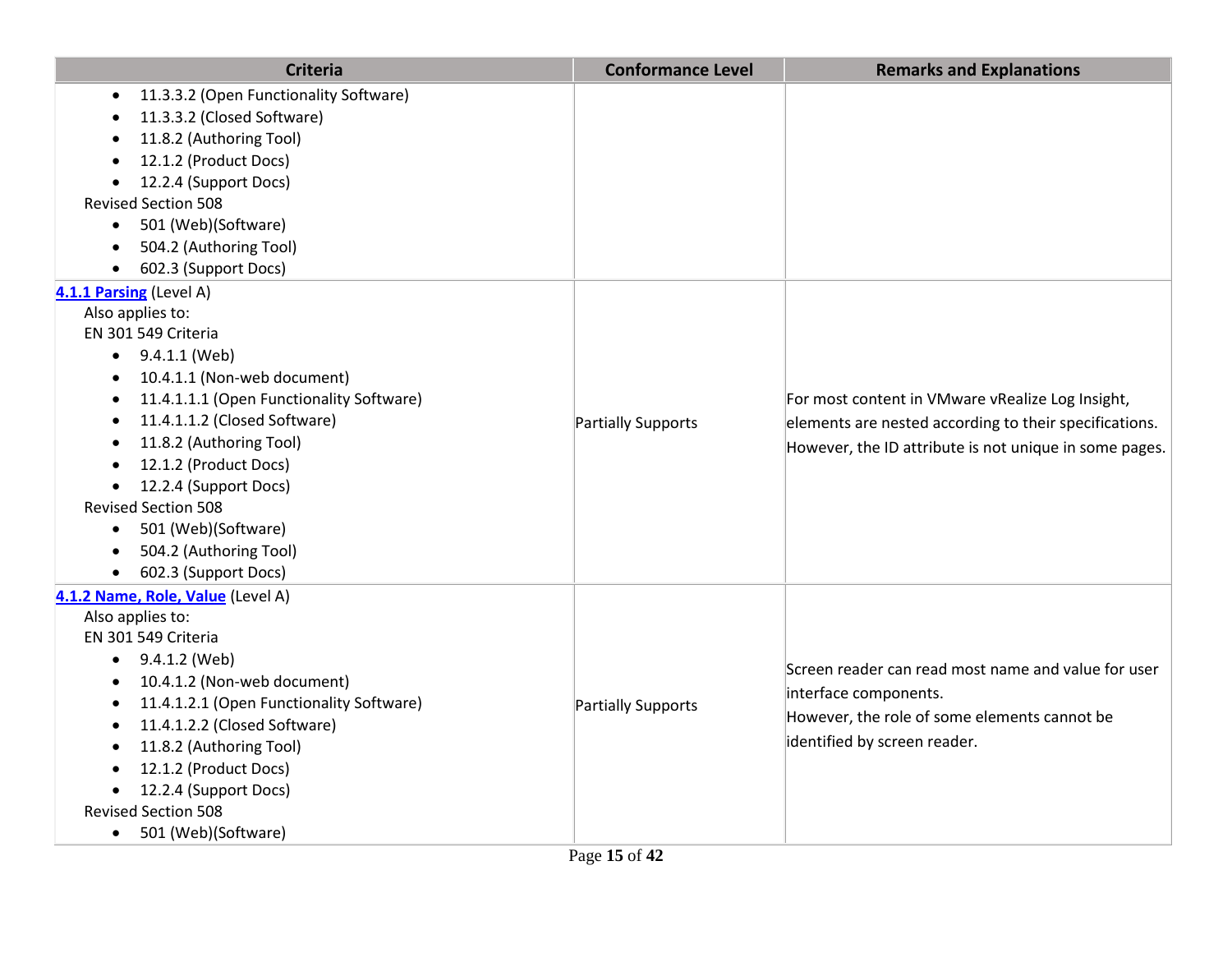| <b>Criteria</b>        | <b>Conformance Level</b> | <b>Remarks and Explanations</b> |
|------------------------|--------------------------|---------------------------------|
| 504.2 (Authoring Tool) |                          |                                 |
| 602.3 (Support Docs)   |                          |                                 |

# **Table 2: Success Criteria, Level AA**

| <b>Criteria</b>                                  | <b>Conformance Level</b> | <b>Remarks and Explanations</b>                        |
|--------------------------------------------------|--------------------------|--------------------------------------------------------|
| 1.2.4 Captions (Live) (Level AA)                 |                          |                                                        |
| Also applies to:                                 |                          |                                                        |
| EN 301 549 Criteria                              |                          |                                                        |
| 9.1.2.4 (Web)<br>$\bullet$                       |                          |                                                        |
| 10.1.2.4 (Non-web document)                      |                          |                                                        |
| 11.1.2.4 (Open Functionality Software)           |                          |                                                        |
| 11.1.2.4 (Closed Software)                       | Not Applicable           | The vRealize Log Insight does not contain synchronized |
| 11.8.2 (Authoring Tool)                          |                          | media.                                                 |
| 12.1.2 (Product Docs)                            |                          |                                                        |
| 12.2.4 (Support Docs)                            |                          |                                                        |
| <b>Revised Section 508</b>                       |                          |                                                        |
| 501 (Web)(Software)<br>$\bullet$                 |                          |                                                        |
| 504.2 (Authoring Tool)                           |                          |                                                        |
| 602.3 (Support Docs)<br>$\bullet$                |                          |                                                        |
| 1.2.5 Audio Description (Prerecorded) (Level AA) |                          |                                                        |
| Also applies to:                                 |                          |                                                        |
| EN 301 549 Criteria                              |                          |                                                        |
| 9.1.2.5 (Web)<br>$\bullet$                       |                          |                                                        |
| 10.1.2.5 (Non-web document)                      |                          |                                                        |
| 11.1.2.5 (Open Functionality Software)           |                          | The vRealize Log Insight does not contain prerecorded  |
| 11.1.2.5 (Closed Software)<br>$\bullet$          | Not Applicable           |                                                        |
| 11.8.2 (Authoring Tool)                          |                          | video content, so audio description is not necessary.  |
| 12.1.2 (Product Docs)                            |                          |                                                        |
| 12.2.4 (Support Docs)                            |                          |                                                        |
| <b>Revised Section 508</b>                       |                          |                                                        |
| 501 (Web)(Software)<br>$\bullet$                 |                          |                                                        |
| 504.2 (Authoring Tool)                           |                          |                                                        |
| 602.3 (Support Docs)<br>$\bullet$                |                          |                                                        |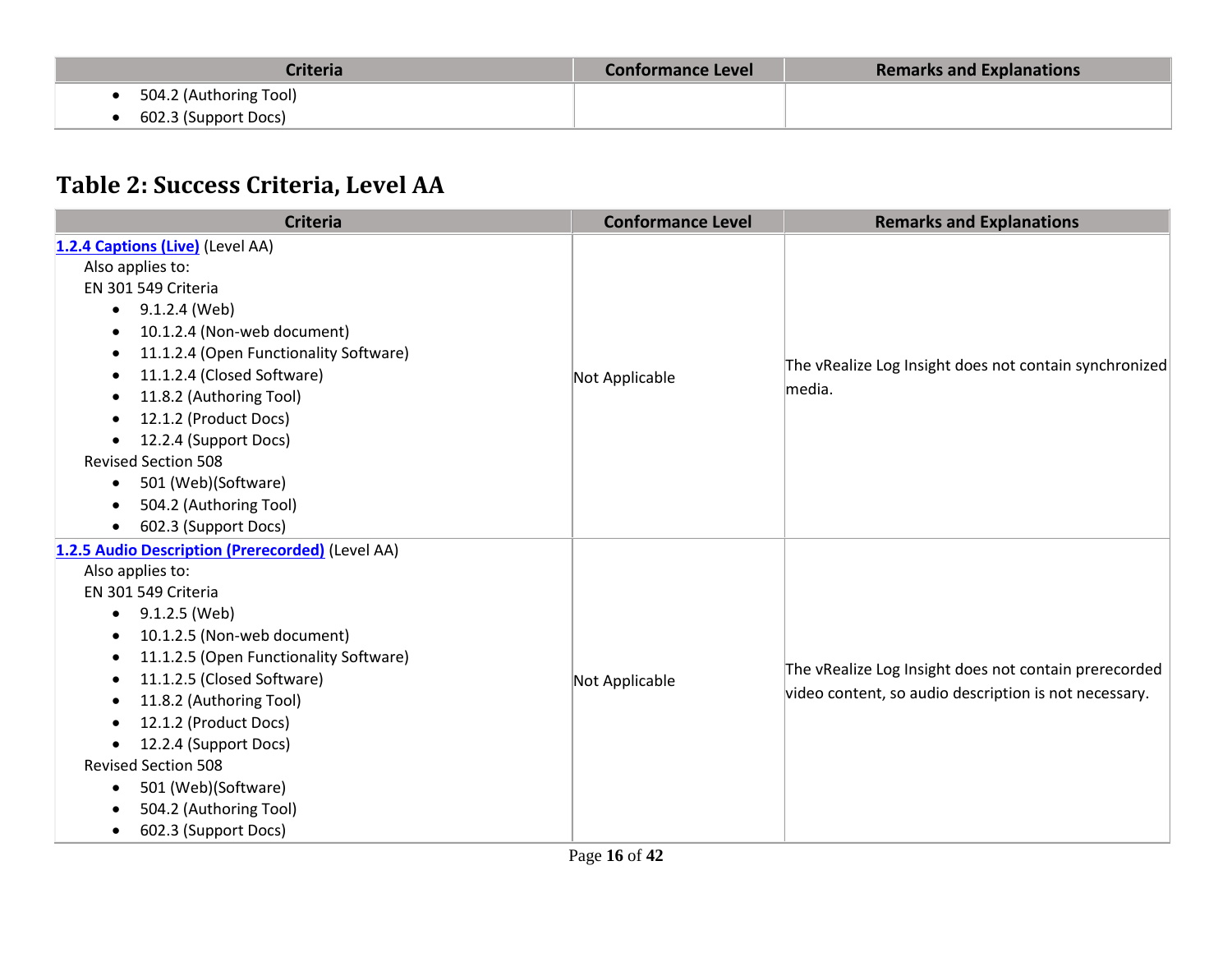| <b>Criteria</b>                                  | <b>Conformance Level</b> | <b>Remarks and Explanations</b>                                                          |
|--------------------------------------------------|--------------------------|------------------------------------------------------------------------------------------|
| 1.3.4 Orientation (Level AA 2.1 only)            |                          |                                                                                          |
| Also applies to:                                 |                          |                                                                                          |
| EN 301 549 Criteria                              |                          |                                                                                          |
| $\bullet$ 9.1.3.4 (Web)                          |                          |                                                                                          |
| 10.1.3.4 (Non-web document)<br>$\bullet$         |                          | The content of VMware Log Insight does not restrict its                                  |
| 11.1.3.4 (Open Functionality Software)           | Supports                 | view and operation to a single display orientation.                                      |
| 11.1.3.4 (Closed Software)                       |                          |                                                                                          |
| 11.8.2 (Authoring Tool)                          |                          |                                                                                          |
| 12.1.2 (Product Docs)                            |                          |                                                                                          |
| 12.2.4 (Support Docs)                            |                          |                                                                                          |
| Revised Section 508 - Does not apply             |                          |                                                                                          |
| 1.3.5 Identify Input Purpose (Level AA 2.1 only) |                          |                                                                                          |
| Also applies to:                                 |                          | The vRealize Log Insight, there is no auto-filling<br>technology using for input fields. |
| EN 301 549 Criteria                              |                          |                                                                                          |
| 9.1.3.5 (Web)<br>$\bullet$                       |                          |                                                                                          |
| 10.1.3.4 (Non-web document)                      |                          |                                                                                          |
| 11.1.3.5 (Open Functionality Software)           | Partially Supports       |                                                                                          |
| 11.1.3.5 (Closed Software)                       |                          |                                                                                          |
| 11.8.2 (Authoring Tool)                          |                          |                                                                                          |
| 12.1.2 (Product Docs)                            |                          |                                                                                          |
| 12.2.4 (Support Docs)                            |                          |                                                                                          |
| Revised Section 508 - Does not apply             |                          |                                                                                          |
| 1.4.3 Contrast (Minimum) (Level AA)              |                          |                                                                                          |
| Also applies to:                                 |                          |                                                                                          |
| EN 301 549 Criteria                              |                          |                                                                                          |
| 9.1.4.3 (Web)                                    |                          |                                                                                          |
| 10.1.4.3 (Non-web document)                      |                          | Most of the text in vRealize Log Insight has a contrast                                  |
| 11.1.4.3 (Open Functionality Software)           | Partially Supports       | ratio of at least 4.5:1.                                                                 |
| 11.1.4.3 (Closed Software)                       |                          | But the contrast ratio for some buttons do not meet                                      |
| 11.8.2 (Authoring Tool)                          |                          | the minimum(4.5:1) requirement of WCAG 2.1.                                              |
| 12.1.2 (Product Docs)                            |                          |                                                                                          |
| 12.2.4 (Support Docs)                            |                          |                                                                                          |
| <b>Revised Section 508</b>                       |                          |                                                                                          |
| 501 (Web)(Software)                              |                          |                                                                                          |
| 504.2 (Authoring Tool)                           |                          |                                                                                          |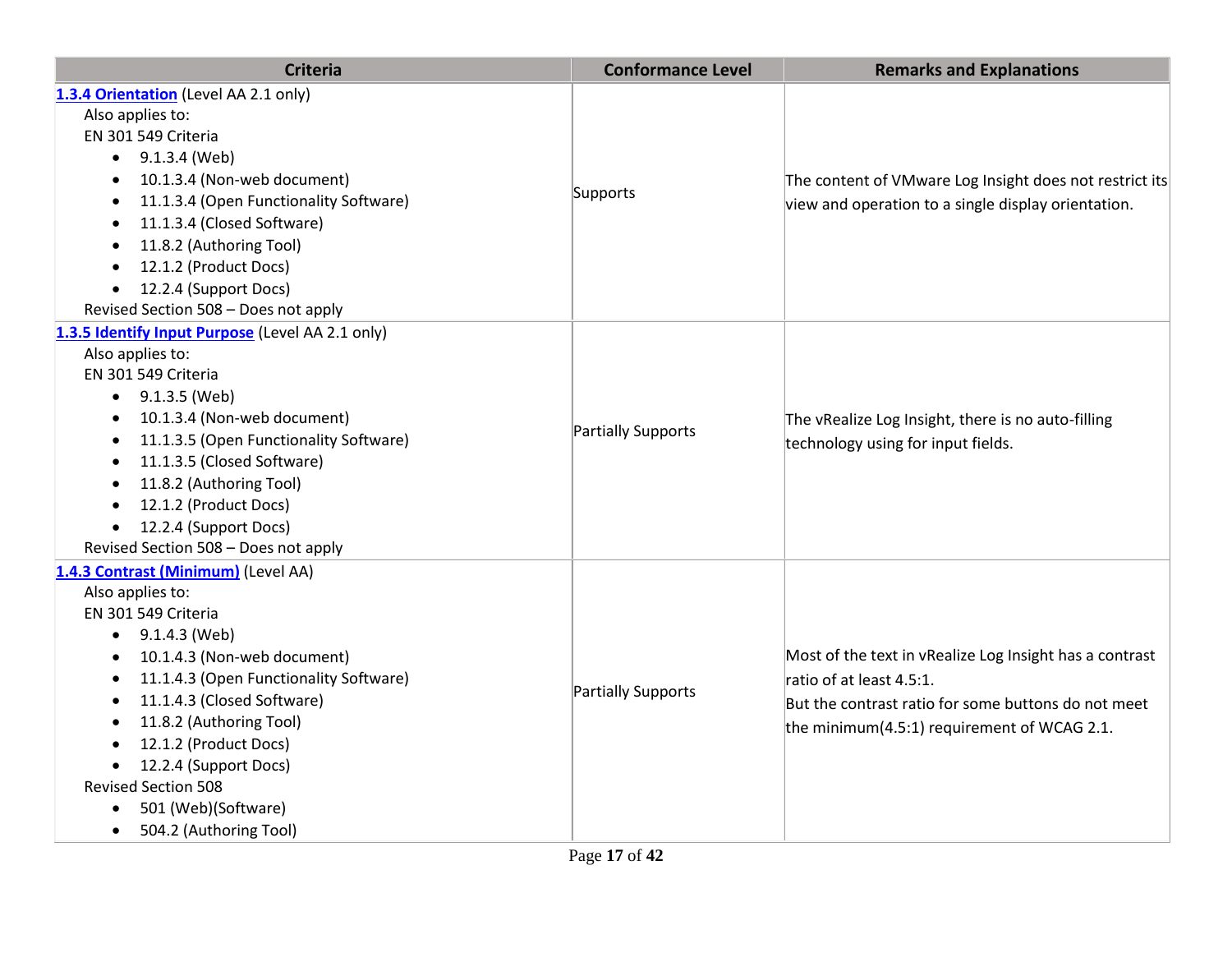| <b>Criteria</b>                           | <b>Conformance Level</b> | <b>Remarks and Explanations</b>                         |
|-------------------------------------------|--------------------------|---------------------------------------------------------|
| 602.3 (Support Docs)<br>$\bullet$         |                          |                                                         |
| 1.4.4 Resize text (Level AA)              |                          |                                                         |
| Also applies to:                          |                          |                                                         |
| EN 301 549 Criteria                       |                          |                                                         |
| $\bullet$ 9.1.4.4 (Web)                   |                          |                                                         |
| 10.1.4.4 (Non-web document)               |                          | Most of the text in vRealize Log Insight can be resized |
| 11.1.4.4.1 (Open Functionality Software)  |                          |                                                         |
| 11.1.4.4.2 (Closed Software)              | Partially Supports       | without assistive technology up to 200 percent          |
| 11.8.2 (Authoring Tool)                   |                          | without loss of content or functionality.               |
| 12.1.2 (Product Docs)                     |                          | But some text is cut off after resize web page to 200%. |
| 12.2.4 (Support Docs)<br>$\bullet$        |                          |                                                         |
| <b>Revised Section 508</b>                |                          |                                                         |
| 501 (Web)(Software)<br>$\bullet$          |                          |                                                         |
| 504.2 (Authoring Tool)<br>$\bullet$       |                          |                                                         |
| 602.3 (Support Docs)<br>$\bullet$         |                          |                                                         |
| 1.4.5 Images of Text (Level AA)           |                          |                                                         |
| Also applies to:                          |                          |                                                         |
| EN 301 549 Criteria                       |                          |                                                         |
| 9.1.4.5 (Web)<br>$\bullet$                |                          |                                                         |
| 10.1.4.5 (Non-web document)<br>$\bullet$  |                          |                                                         |
| 11.1.4.5.1 (Open Functionality Software)  |                          |                                                         |
| 11.1.4.5.2 (Closed Software)<br>$\bullet$ | Supports                 | There is no Image of text in vRealize Log Insight.      |
| 11.8.2 (Authoring Tool)                   |                          |                                                         |
| 12.1.2 (Product Docs)                     |                          |                                                         |
| 12.2.4 (Support Docs)<br>$\bullet$        |                          |                                                         |
| <b>Revised Section 508</b>                |                          |                                                         |
| 501 (Web)(Software)<br>$\bullet$          |                          |                                                         |
| 504.2 (Authoring Tool)                    |                          |                                                         |
| 602.3 (Support Docs)<br>$\bullet$         |                          |                                                         |
| 1.4.10 Reflow (Level AA 2.1 only)         |                          | In vRealize Log Insight, if setting the desktop browser |
| Also applies to:                          | Does Not Support         | window to 1280 x 1024 CSS pixels, users still require   |
| EN 301 549 Criteria                       |                          |                                                         |
| 9.1.4.10 (Web)<br>$\bullet$               |                          | scrolling in two dimensions after 400% zoom.            |
| 10.1.4.10 (Non-web document)<br>$\bullet$ |                          |                                                         |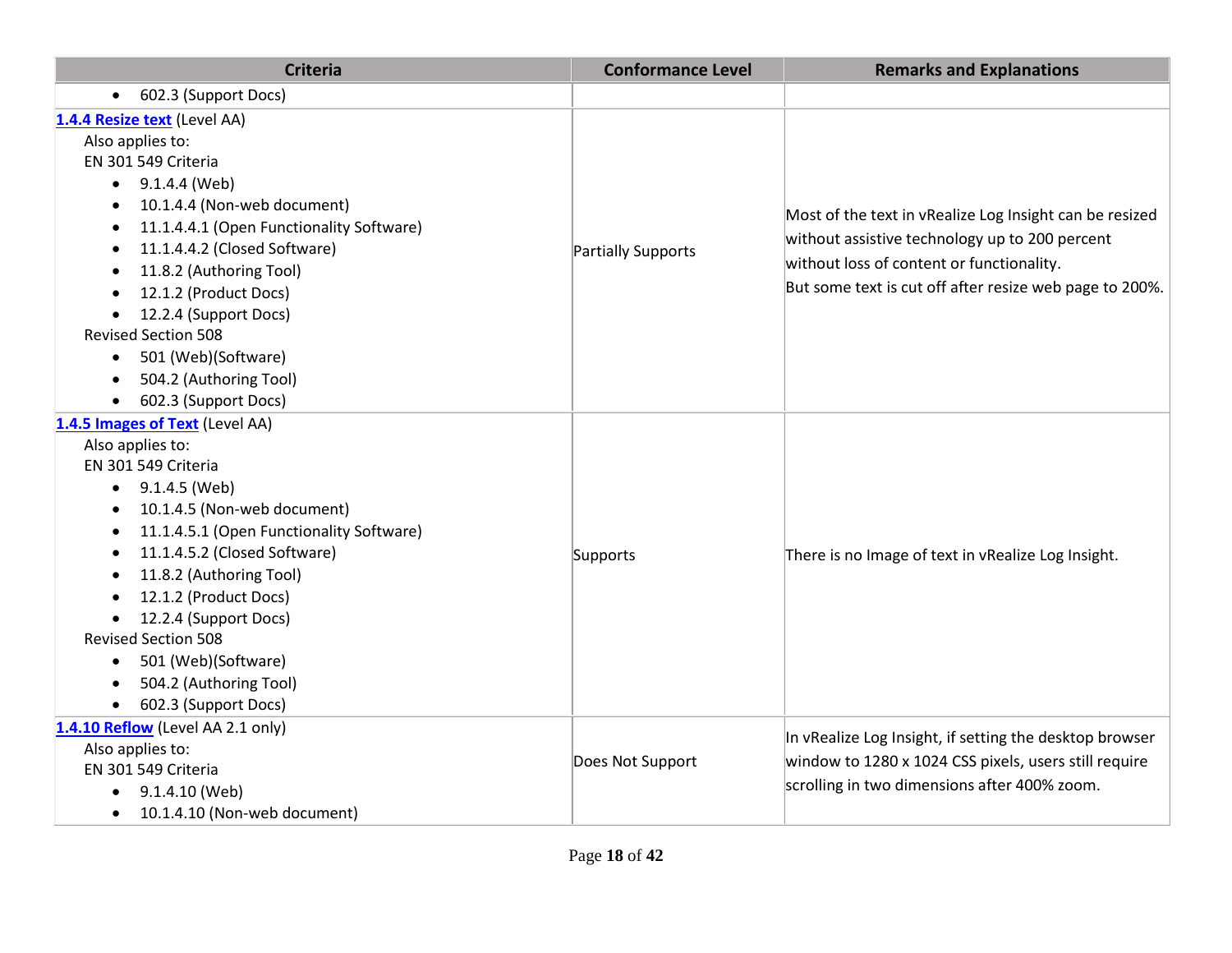| <b>Criteria</b>                                      | <b>Conformance Level</b> | <b>Remarks and Explanations</b>                         |
|------------------------------------------------------|--------------------------|---------------------------------------------------------|
| 11.1.4.10.1 (Open Functionality Software)            |                          |                                                         |
| 11.1.4.10.2 (Closed Software)                        |                          |                                                         |
| 11.8.2 (Authoring Tool)                              |                          |                                                         |
| 12.1.2 (Product Docs)                                |                          |                                                         |
| 12.2.4 (Support Docs)<br>$\bullet$                   |                          |                                                         |
| Revised Section 508 - Does not apply                 |                          |                                                         |
| 1.4.11 Non-text Contrast (Level AA 2.1 only)         |                          |                                                         |
| Also applies to:                                     |                          |                                                         |
| EN 301 549 Criteria                                  |                          | Most of the user interface components and graphics in   |
| 9.1.4.11 (Web)<br>$\bullet$                          |                          | vRealize Log Insight have a contrast ratio of at least  |
| 10.1.4.11 (Non-web document)<br>$\bullet$            |                          | 3:1.                                                    |
| 11.1.4.11 (Open Functionality Software)<br>$\bullet$ | Partially Supports       |                                                         |
| 11.1.4.11 (Closed Software)<br>$\bullet$             |                          | However some tip icons and the text-inputs do not       |
| 11.8.2 (Authoring Tool)<br>$\bullet$                 |                          | meet 3:1 contrast ratio.                                |
| 12.1.2 (Product Docs)<br>$\bullet$                   |                          |                                                         |
| 12.2.4 (Support Docs)<br>$\bullet$                   |                          |                                                         |
| Revised Section 508 - Does not apply                 |                          |                                                         |
| 1.4.12 Text Spacing (Level AA 2.1 only)              |                          |                                                         |
| Also applies to:                                     |                          |                                                         |
| EN 301 549 Criteria                                  |                          |                                                         |
| $\bullet$ 9.1.4.12 (Web)                             |                          | In vRealize Log Insight, there is no loss of content or |
| 10.1.4.12 (Non-web document)                         |                          | functionality occurs by setting the line                |
| 11.1.4.12 (Open Functionality Software)              | Supports                 | height/spacing/letter spacing/word spacing and by       |
| 11.1.4.12 (Closed Software)                          |                          | changing no other style property                        |
| 11.8.2 (Authoring Tool)                              |                          |                                                         |
| 12.1.2 (Product Docs)                                |                          |                                                         |
| 12.2.4 (Support Docs)<br>$\bullet$                   |                          |                                                         |
| Revised Section 508 - Does not apply                 |                          |                                                         |
| 1.4.13 Content on Hover or Focus (Level AA 2.1 only) |                          | In vRealize Log Insight, the additional content remains |
| Also applies to:                                     |                          | visible until the hover or focus trigger is removed.    |
| EN 301 549 Criteria                                  | Partially Supports       | However, there is no a mechanism to dismiss the         |
| 9.1.4.13 (Web)<br>$\bullet$                          |                          | additional content without moving pointer hover or      |
| 10.1.4.13 (Non-web document)                         |                          | keyboard focus, and the additional content will         |
| 11.1.4.13 (Open Functionality Software)              |                          |                                                         |
| 11.1.4.13 (Closed Software)<br>$\bullet$             |                          | disappear when moved the pointer over the additional    |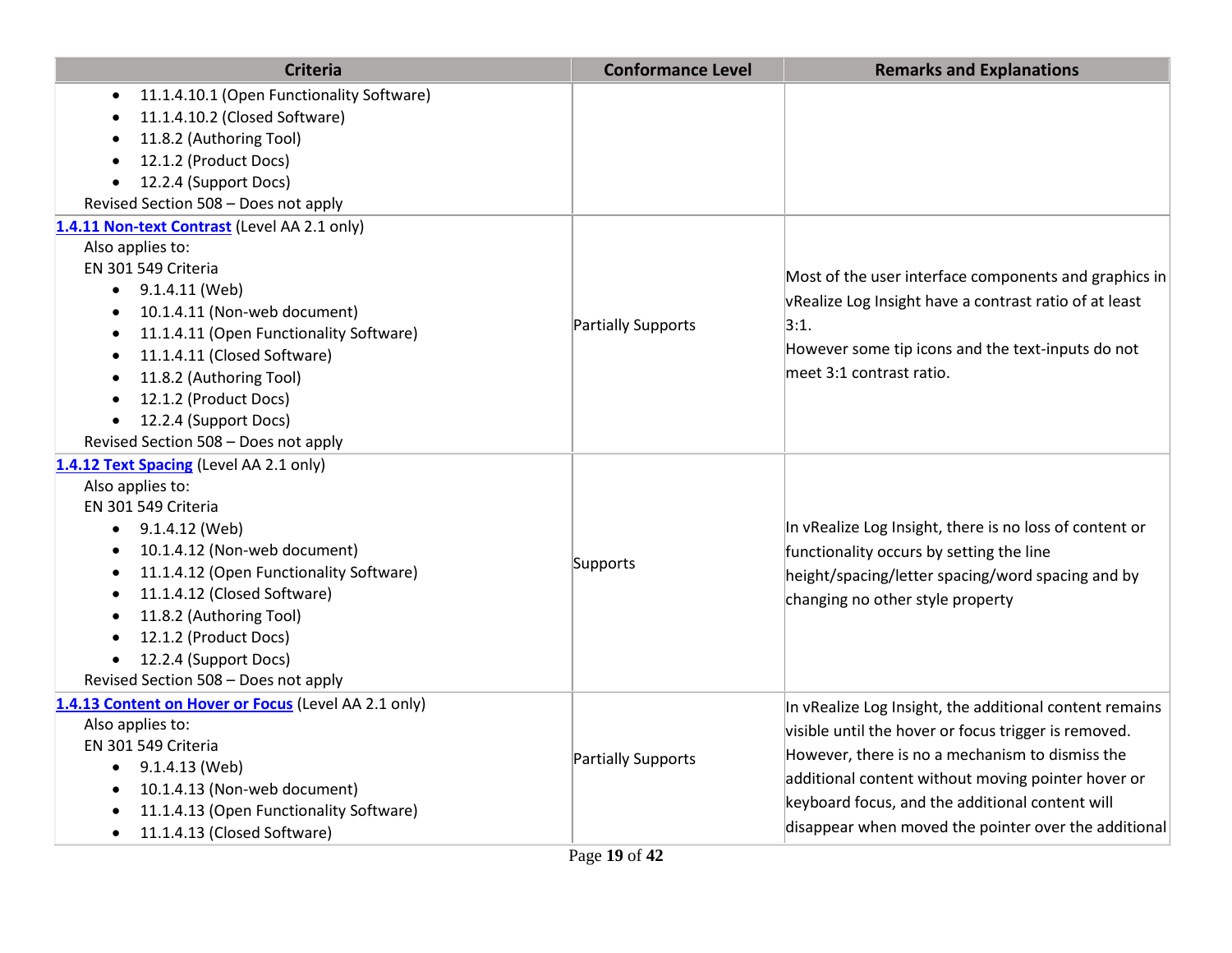| <b>Criteria</b>                                                       | <b>Conformance Level</b> | <b>Remarks and Explanations</b>                        |
|-----------------------------------------------------------------------|--------------------------|--------------------------------------------------------|
| 11.8.2 (Authoring Tool)                                               |                          | content.                                               |
| 12.1.2 (Product Docs)                                                 |                          |                                                        |
| 12.2.4 (Support Docs)<br>$\bullet$                                    |                          |                                                        |
| Revised Section 508 - Does not apply                                  |                          |                                                        |
| 2.4.5 Multiple Ways (Level AA)                                        |                          |                                                        |
| Also applies to:                                                      |                          |                                                        |
| EN 301 549 Criteria                                                   |                          |                                                        |
| 9.2.4.5 (Web)                                                         |                          |                                                        |
| 10.2.4.5 (Non-web document) - Does not apply                          |                          |                                                        |
| 11.2.4.5 (Open Functionality Software) - Does not apply               |                          |                                                        |
| 11.2.4.5 (Closed Software) - Does not apply                           | Supports                 | In vRealize Log Insight, users can use navigation      |
| 11.8.2 (Authoring Tool)                                               |                          | landmark to locate the menus.                          |
| 12.1.2 (Product Docs)                                                 |                          |                                                        |
| 12.2.4 (Support Docs)                                                 |                          |                                                        |
| <b>Revised Section 508</b>                                            |                          |                                                        |
| 501 (Web)(Software) - Does not apply to non-web software<br>$\bullet$ |                          |                                                        |
| 504.2 (Authoring Tool)                                                |                          |                                                        |
| 602.3 (Support Docs) - Does not apply to non-web docs                 |                          |                                                        |
| 2.4.6 Headings and Labels (Level AA)                                  |                          |                                                        |
| Also applies to:                                                      |                          |                                                        |
| EN 301 549 Criteria                                                   |                          |                                                        |
| $\bullet$ 9.2.4.6 (Web)                                               |                          |                                                        |
| 10.2.4.6 (Non-web document)                                           |                          | Most label and headings are available for vRealize Log |
| 11.2.4.6 (Open Functionality Software)                                |                          | Insight.                                               |
| 11.2.4.6 (Closed Software)                                            | Partially Supports       | However, there is no heading level one in most web     |
| 11.8.2 (Authoring Tool)                                               |                          | page, and the Administration pages only have heading   |
| 12.1.2 (Product Docs)                                                 |                          | level 2 or heading level 3.                            |
| 12.2.4 (Support Docs)                                                 |                          |                                                        |
| <b>Revised Section 508</b>                                            |                          |                                                        |
| 501 (Web)(Software)                                                   |                          |                                                        |
| 504.2 (Authoring Tool)                                                |                          |                                                        |
| 602.3 (Support Docs)                                                  |                          |                                                        |
| 2.4.7 Focus Visible (Level AA)                                        | Partially Supports       | Most keyboard operable user interface has visible      |
| Also applies to:                                                      |                          | when they get the focus in vRealize Log Insight.       |
| EN 301 549 Criteria                                                   |                          |                                                        |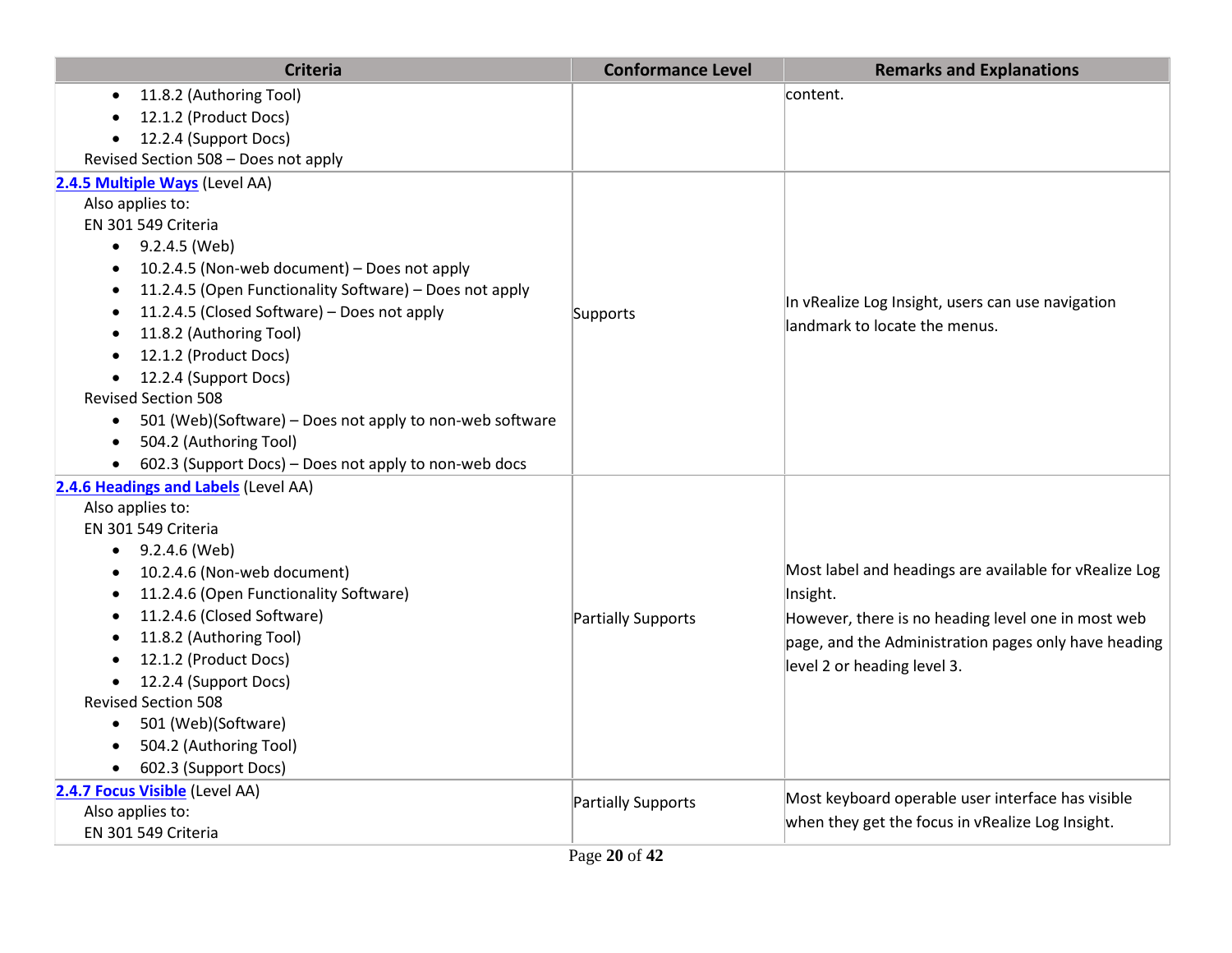| <b>Criteria</b>                                         | <b>Conformance Level</b> | <b>Remarks and Explanations</b>                                             |
|---------------------------------------------------------|--------------------------|-----------------------------------------------------------------------------|
| 9.2.4.7 (Web)                                           |                          | However some buttons cannot see the visual focus                            |
| 10.2.4.7 (Non-web document)                             |                          | when they get focus.                                                        |
| 11.2.4.7 (Open Functionality Software)                  |                          |                                                                             |
| 11.2.4.7 (Closed Software)                              |                          |                                                                             |
| 11.8.2 (Authoring Tool)                                 |                          |                                                                             |
| 12.1.2 (Product Docs)                                   |                          |                                                                             |
| 12.2.4 (Support Docs)                                   |                          |                                                                             |
| <b>Revised Section 508</b>                              |                          |                                                                             |
| 501 (Web)(Software)<br>$\bullet$                        |                          |                                                                             |
| 504.2 (Authoring Tool)                                  |                          |                                                                             |
| 602.3 (Support Docs)                                    |                          |                                                                             |
| 3.1.2 Language of Parts (Level AA)                      |                          |                                                                             |
| Also applies to:                                        |                          |                                                                             |
| EN 301 549 Criteria                                     |                          |                                                                             |
| $\bullet$ 9.3.1.2 (Web)                                 |                          |                                                                             |
| 10.3.1.2 (Non-web document)<br>$\bullet$                |                          |                                                                             |
| 11.3.1.2 (Open Functionality Software) - Does not apply |                          | The language in vRealize Log Insight can be<br>determined by screen reader. |
| 11.3.1.2 (Closed Software) - Does not apply             | Supports                 |                                                                             |
| 11.8.2 (Authoring Tool)                                 |                          |                                                                             |
| 12.1.2 (Product Docs)                                   |                          |                                                                             |
| 12.2.4 (Support Docs)                                   |                          |                                                                             |
| <b>Revised Section 508</b>                              |                          |                                                                             |
| 501 (Web)(Software)<br>$\bullet$                        |                          |                                                                             |
| 504.2 (Authoring Tool)<br>$\bullet$                     |                          |                                                                             |
| 602.3 (Support Docs)<br>$\bullet$                       |                          |                                                                             |
| 3.2.3 Consistent Navigation (Level AA)                  |                          |                                                                             |
| Also applies to:                                        |                          |                                                                             |
| EN 301 549 Criteria                                     |                          |                                                                             |
| 9.3.2.3 (Web)                                           | Supports                 | The navigational mechanism occurs in same relative                          |
| 10.3.2.3 (Non-web document) - Does not apply            |                          | order within the website.                                                   |
| 11.3.2.3 (Open Functionality Software) - Does not apply |                          |                                                                             |
| 11.3.2.3 (Closed Software) - Does not apply             |                          |                                                                             |
| 11.8.2 (Authoring Tool)                                 |                          |                                                                             |
| 12.1.2 (Product Docs)<br>$\bullet$                      |                          |                                                                             |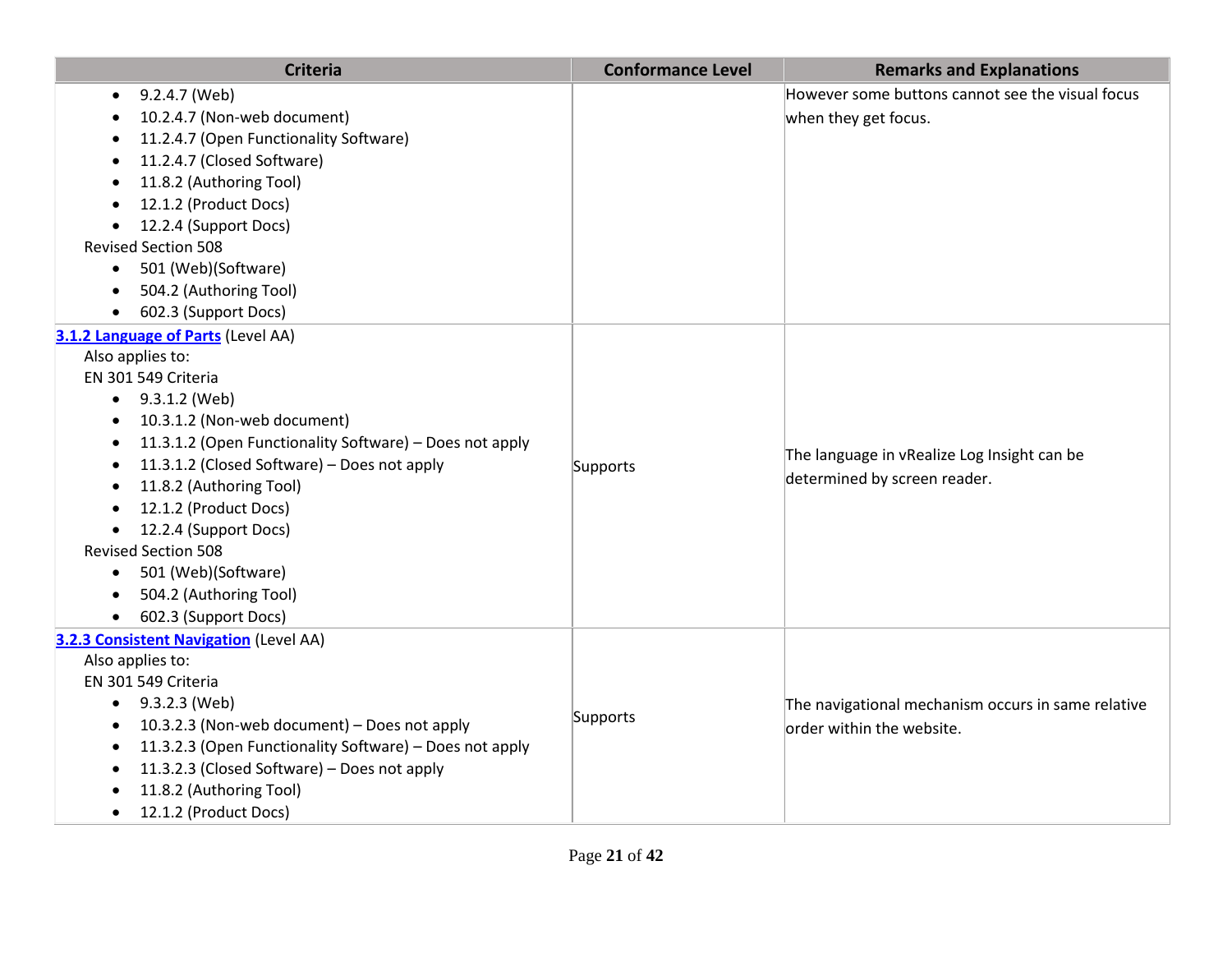| <b>Criteria</b>                                                                                                                                                                                                                                                                                                                                                                                                                                               | <b>Conformance Level</b> | <b>Remarks and Explanations</b>                                                                |
|---------------------------------------------------------------------------------------------------------------------------------------------------------------------------------------------------------------------------------------------------------------------------------------------------------------------------------------------------------------------------------------------------------------------------------------------------------------|--------------------------|------------------------------------------------------------------------------------------------|
| • 12.2.4 (Support Docs)<br><b>Revised Section 508</b><br>501 (Web)(Software) – Does not apply to non-web software<br>$\bullet$<br>504.2 (Authoring Tool)<br>602.3 (Support Docs) - Does not apply to non-web docs                                                                                                                                                                                                                                             |                          |                                                                                                |
| <b>3.2.4 Consistent Identification (Level AA)</b>                                                                                                                                                                                                                                                                                                                                                                                                             |                          |                                                                                                |
| Also applies to:<br>EN 301 549 Criteria<br>$-9.3.2.4$ (Web)<br>10.3.2.4 (Non-web document) - Does not apply<br>11.3.2.4 (Open Functionality Software) - Does not apply<br>11.3.2.4 (Closed Software) - Does not apply<br>11.8.2 (Authoring Tool)<br>12.1.2 (Product Docs)<br>12.2.4 (Support Docs)<br>$\bullet$<br><b>Revised Section 508</b><br>501 (Web)(Software) - Does not apply to non-web software<br>$\bullet$<br>504.2 (Authoring Tool)<br>$\bullet$ | Supports                 | The functional components are identified consistently.                                         |
| 602.3 (Support Docs) - Does not apply to non-web docs                                                                                                                                                                                                                                                                                                                                                                                                         |                          |                                                                                                |
| <b>3.3.3 Error Suggestion</b> (Level AA)<br>Also applies to:<br>EN 301 549 Criteria<br>$\bullet$ 9.3.3.3 (Web)<br>10.3.3.3 (Non-web document)<br>11.3.3.3 (Open Functionality Software)<br>11.3.3.3 (Closed Software)<br>11.8.2 (Authoring Tool)<br>12.1.2 (Product Docs)<br>12.2.4 (Support Docs)<br><b>Revised Section 508</b><br>501 (Web)(Software)<br>$\bullet$<br>504.2 (Authoring Tool)<br>602.3 (Support Docs)                                        | Supports                 | There are appropriate suggestions for correction of an<br>input error in vRealize Log Insight. |
| 3.3.4 Error Prevention (Legal, Financial, Data) (Level AA)                                                                                                                                                                                                                                                                                                                                                                                                    | Not Applicable           | The vRealize Log Insight does not contain web pages                                            |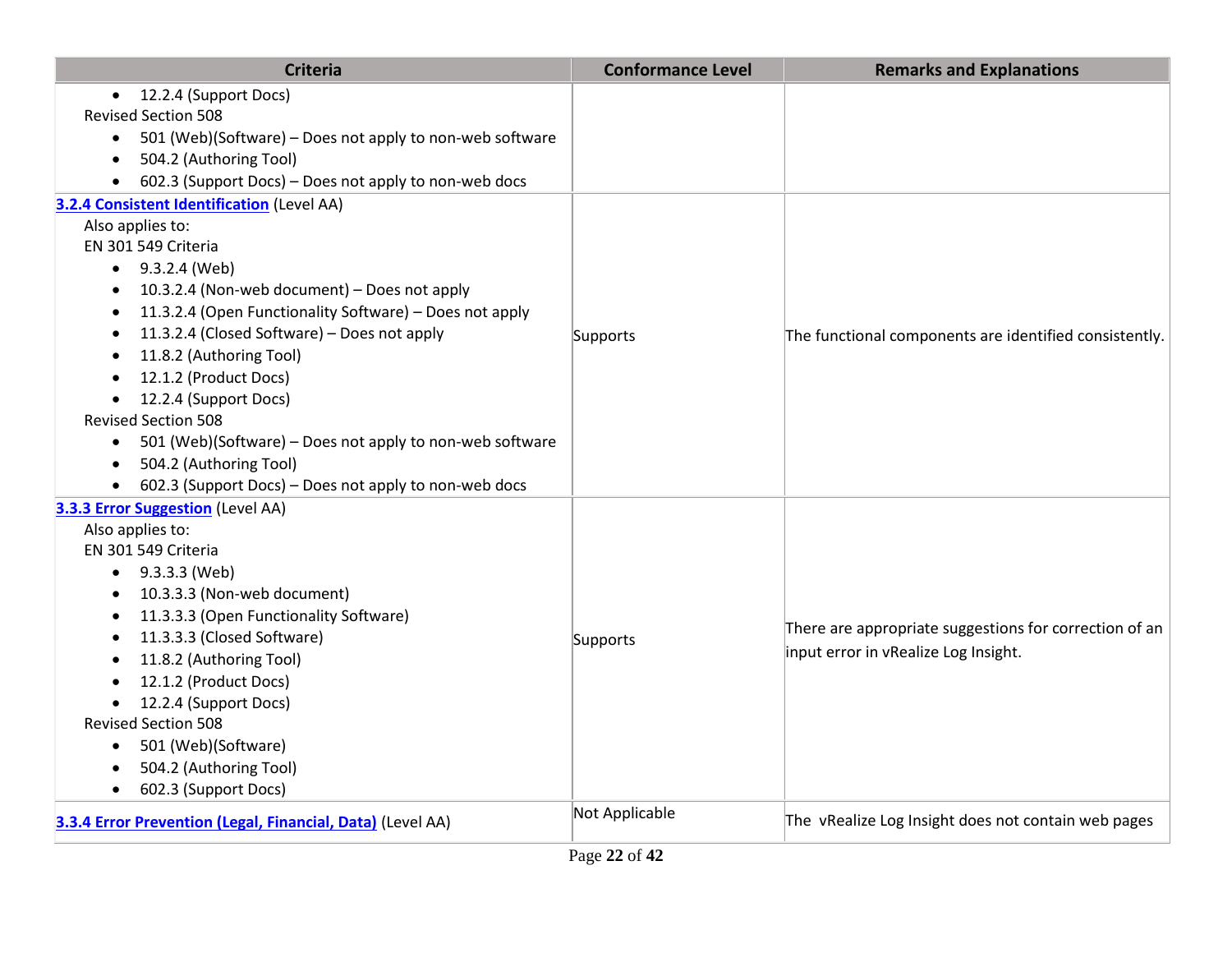| <b>Criteria</b>                                         | <b>Conformance Level</b> | <b>Remarks and Explanations</b>                        |
|---------------------------------------------------------|--------------------------|--------------------------------------------------------|
| Also applies to:                                        |                          | that cause legal commitments or financial transactions |
| EN 301 549 Criteria                                     |                          | for the user to occur, that modify or delete user-     |
| 9.3.3.4 (Web)<br>$\bullet$                              |                          | controllable data in data storage systems, or that     |
| 10.3.3.4 (Non-web document)                             |                          | lsubmit user test.                                     |
| 11.3.3.4 (Open Functionality Software)                  |                          |                                                        |
| 11.3.3.4 (Closed Software)                              |                          |                                                        |
| 11.8.2 (Authoring Tool)                                 |                          |                                                        |
| 12.1.2 (Product Docs)                                   |                          |                                                        |
| 12.2.4 (Support Docs)                                   |                          |                                                        |
| <b>Revised Section 508</b>                              |                          |                                                        |
| 501 (Web)(Software)                                     |                          |                                                        |
| 504.2 (Authoring Tool)                                  |                          |                                                        |
| 602.3 (Support Docs)                                    |                          |                                                        |
| 4.1.3 Status Messages (Level AA 2.1 only)               |                          |                                                        |
| Also applies to:                                        |                          |                                                        |
| EN 301 549 Criteria                                     |                          |                                                        |
| 9.4.1.3 (Web)<br>$\bullet$                              |                          | In vRealize Log Insight some error message can be read |
| 10.4.1.3 (Non-web document) - Does not apply            |                          | automatically by screen reader.                        |
| 11.4.1.3 (Open Functionality Software) - Does not apply | Partially Supports       | However most status message cannot be read by          |
| 11.4.1.3 (Closed Software) - Does not apply             |                          | screen reader.                                         |
| 11.8.2 (Authoring Tool)                                 |                          |                                                        |
| 12.1.2 (Product Docs)                                   |                          |                                                        |
| 12.2.4 (Support Docs)                                   |                          |                                                        |
| Revised Section 508 - Does not apply                    |                          |                                                        |

## **Table 3: Success Criteria, Level AAA**

| <b>Criteria</b>                                                                                                                                   | <b>Conformance Level</b> | <b>Remarks and Explanations</b>                                          |
|---------------------------------------------------------------------------------------------------------------------------------------------------|--------------------------|--------------------------------------------------------------------------|
| 1.2.6 Sign Language (Prerecorded) (Level AAA)<br>Also applies to:<br>EN 301 549 Criteria - Does not apply<br>Revised Section 508 - Does not apply | Not Applicable           | VMware vRealize Log Insight does not contain video or<br>laudio content. |
| 1.2.7 Extended Audio Description (Prerecorded) (Level AAA)<br>Also applies to:                                                                    | Not Applicable           | VMware vRealize Log Insight does not contain video or                    |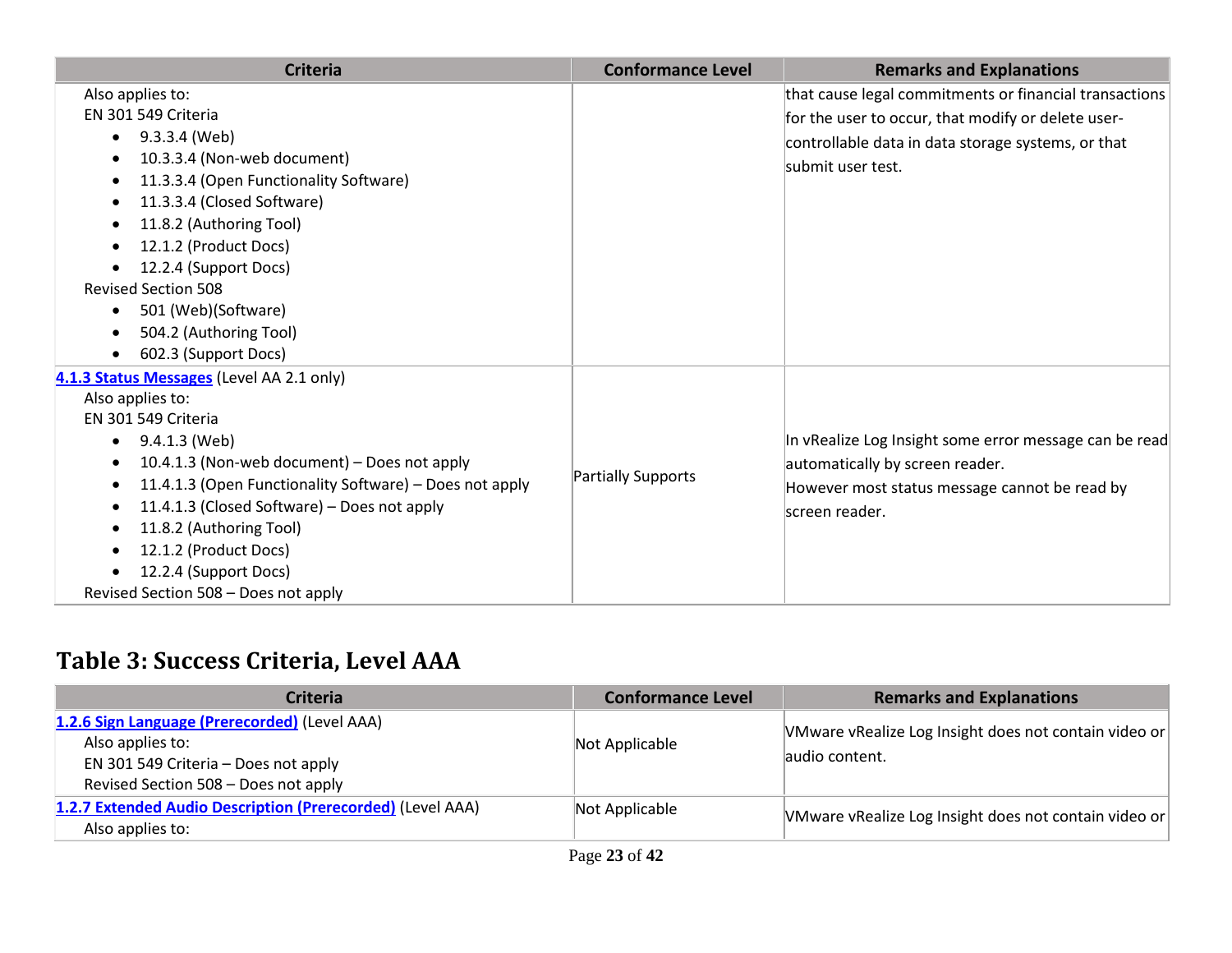| <b>Criteria</b>                                         | <b>Conformance Level</b> | <b>Remarks and Explanations</b>                           |
|---------------------------------------------------------|--------------------------|-----------------------------------------------------------|
| EN 301 549 Criteria - Does not apply                    |                          | audio content.                                            |
| Revised Section 508 - Does not apply                    |                          |                                                           |
| 1.2.8 Media Alternative (Prerecorded) (Level AAA)       |                          | VMware vRealize Log Insight does not contain video or     |
| Also applies to:                                        | Not Applicable           | audio content.                                            |
| EN 301 549 Criteria - Does not apply                    |                          |                                                           |
| Revised Section 508 - Does not apply                    |                          |                                                           |
| 1.2.9 Audio-only (Live) (Level AAA)                     |                          | VMware vRealize Log Insight does not contain video or     |
| Also applies to:                                        | Not Applicable           | audio content.                                            |
| EN 301 549 Criteria-Does not apply                      |                          |                                                           |
| Revised Section 508 - Does not apply                    |                          |                                                           |
| 1.3.6 Identify Purpose (Level AAA 2.1 only)             |                          | The purpose of user interface components, icons and       |
| Also applies to:                                        | Partially Supports       | regions cannot be programmatically determined in          |
| EN 301 549 Criteria-Does not apply                      |                          | VMware vRealize Log Insight.                              |
| Revised Section 508 - Does not apply                    |                          |                                                           |
|                                                         |                          | Most text and Image text in VMware vRealize Log           |
| 1.4.6 Contrast Enhanced (Level AAA)                     |                          | Insight has a contrast ratio greater than 7:1. But some   |
| Also applies to:                                        | Partially Supports       | text in Settings page, the color contrast ratio is less   |
| EN 301 549 Criteria - Does not apply                    |                          | than $7:1$ .                                              |
| Revised Section 508 - Does not apply                    |                          |                                                           |
| 1.4.7 Low or No Background Audio (Level AAA)            |                          |                                                           |
| Also applies to:                                        | Not Applicable           | VMware vRealize Log Insight does not contain              |
| EN 301 549 Criteria - Does not apply                    |                          | background audio.                                         |
| Revised Section 508 - Does not apply                    |                          |                                                           |
|                                                         |                          | Most blocks of text have a good visual presentation in    |
|                                                         |                          | VMware vRealize Log Insight 4.7.1.                        |
| 1.4.8 Visual Presentation (Level AAA)                   |                          | However some specifying texts do not meet the             |
| Also applies to:                                        | Partially Supports       | criterion, such as the line space is not space-and-a-half |
| EN 301 549 Criteria - Does not apply                    |                          | within paragraphs; the width of text blocks exceed 80     |
| Revised Section 508 - Does not apply                    |                          |                                                           |
|                                                         |                          | characters; user cannot resize text to 200% without       |
|                                                         |                          | scrolling horizontally to read a line of text.            |
| 1.4.9 Images of Text (No Exception) Control (Level AAA) |                          | Image of text is not used in VMware vRealize Log          |
| Also applies to:                                        | Supports                 | Insight                                                   |
| EN 301 549 Criteria - Does not apply                    |                          |                                                           |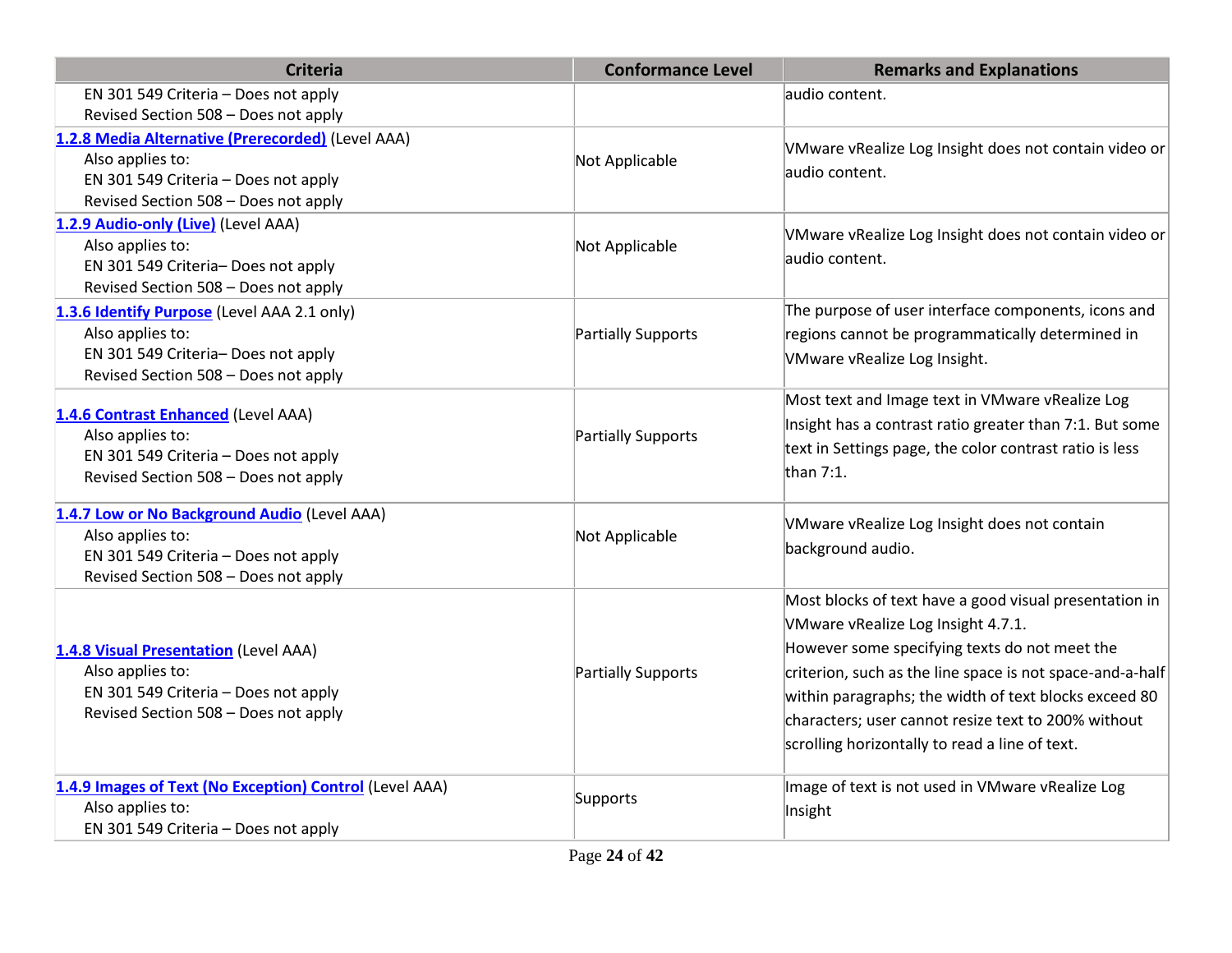| <b>Criteria</b>                                                                                                                                            | <b>Conformance Level</b>                    | <b>Remarks and Explanations</b>                                                                                                                                                                                                    |
|------------------------------------------------------------------------------------------------------------------------------------------------------------|---------------------------------------------|------------------------------------------------------------------------------------------------------------------------------------------------------------------------------------------------------------------------------------|
| Revised Section 508 - Does not apply                                                                                                                       |                                             |                                                                                                                                                                                                                                    |
| 2.1.3 Keyboard (No Exception) (Level AAA)<br>Also applies to:<br>EN 301 549 Criteria - Does not apply<br>Revised Section 508 - Does not apply              | Partially Supports                          | Most content in VMware vRealize Log Insight supports<br>keyboard operate. However, some user interface<br>component, such as the enable/disable switch in<br>settings page, cannot be operate via keyboard.                        |
| 2.2.3 No Timing (Level AAA)<br>Also applies to:<br>EN 301 549 Criteria - Does not apply<br>Revised Section 508 - Does not apply                            | Supports                                    | VMware vRealize Log Insight allows users to complete<br>an activity without any time limit.                                                                                                                                        |
| 2.2.4 Interruptions (Level AAA)<br>Also applies to:<br>EN 301 549 Criteria - Does not apply<br>Revised Section 508 - Does not apply                        | Supports                                    | User can disable auto refresh in VMware vRealize Log<br>Insight.                                                                                                                                                                   |
| 2.2.5 Re-authenticating (Level AAA)<br>Also applies to:<br>EN 301 549 Criteria - Does not apply<br>Revised Section 508 - Does not apply                    | Supports                                    | In vRealize Log Insight, when an authenticated session<br>expires, users can continue the activity without loss of<br>data after re-authenticating.                                                                                |
| 2.2.6 Timeouts (Level AAA 2.1 only)<br>Also applies to:<br>EN 301 549 Criteria - Does not apply<br>Revised Section 508 - Does not apply                    | Supports                                    | The user session can be set to more than 20 hours in<br>VMware vRealize Log Insight.                                                                                                                                               |
| 2.3.2 Three Flashes (Level AAA)<br>Also applies to:<br>EN 301 549 Criteria - Does not apply<br>Revised Section 508 - Does not apply                        | Supports                                    | VMware vRealize Log Insight does not contain<br>anything that flashes more than 3 times in 1 second.                                                                                                                               |
| 2.3.3 Animation from Interactions (Level AAA 2.1 only)<br>Also applies to:<br>EN 301 549 Criteria - Does not apply<br>Revised Section 508 - Does not apply | Partially Supports                          | Most content in VMware vRealize Log Insight does not<br>contain animation.<br>However, some non-essential animation, such as the<br>animation when display the memory and swap chart in<br>System Monitor page cannot be disabled. |
| 2.4.8 Location (Level AAA)<br>Also applies to:                                                                                                             | Supports<br>$\bullet$ = $\bullet$ $\bullet$ | VMware vRealize Log Insight have a navigation bar to<br>indicate the location of the web page with in the                                                                                                                          |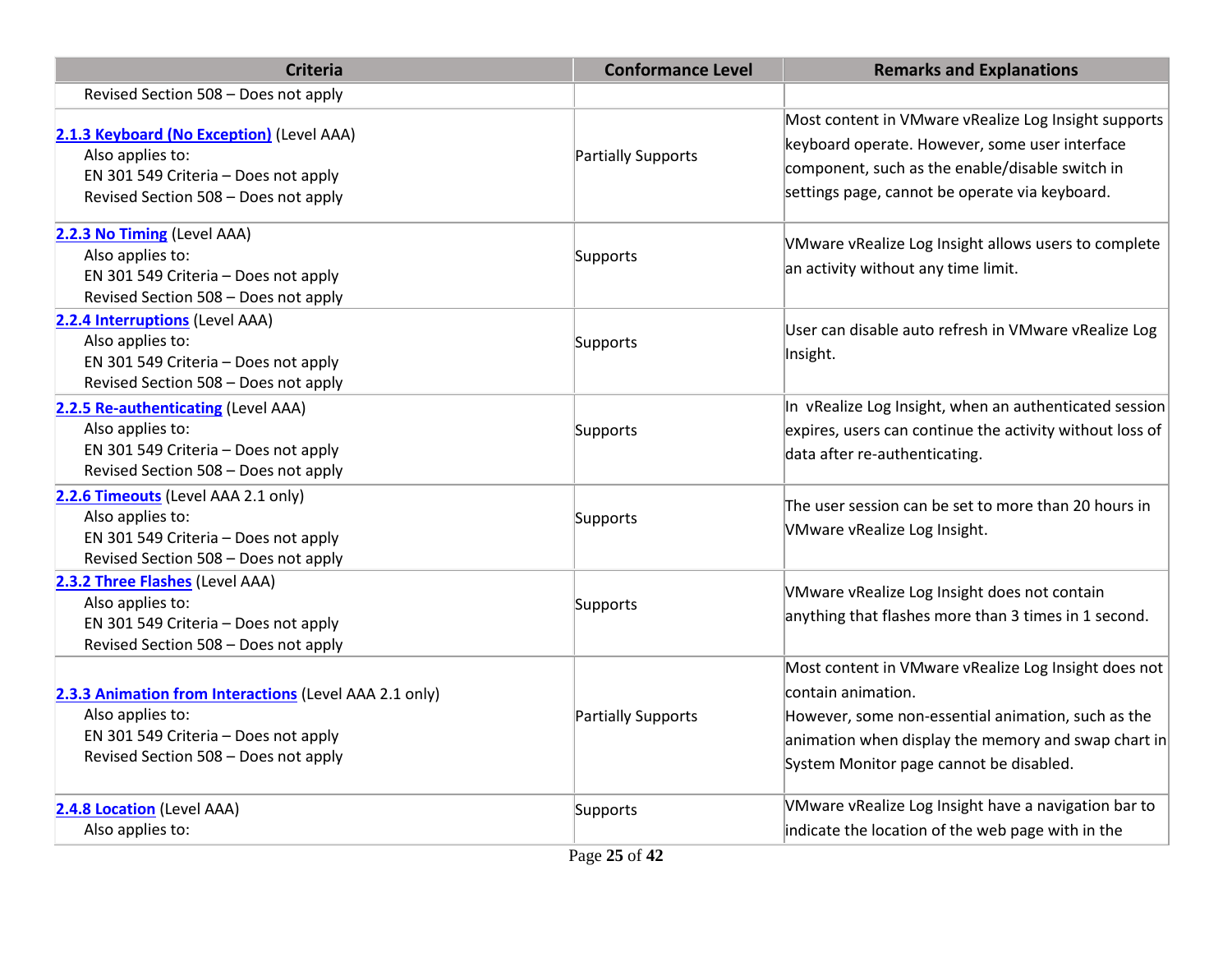| <b>Criteria</b>                                                                                                                                            | <b>Conformance Level</b> | <b>Remarks and Explanations</b>                                                                                                                                                                        |
|------------------------------------------------------------------------------------------------------------------------------------------------------------|--------------------------|--------------------------------------------------------------------------------------------------------------------------------------------------------------------------------------------------------|
| EN 301 549 Criteria - Does not apply<br>Revised Section 508 - Does not apply                                                                               |                          | product.                                                                                                                                                                                               |
| 2.4.9 Link Purpose (Link Only) (Level AAA)<br>Also applies to:<br>EN 301 549 Criteria - Does not apply<br>Revised Section 508 - Does not apply             | Partially Supports       | For most links in VMware vRealize Log Insight, the<br>purpose can be determined by the link itself.<br>But for some links, the link purpose can only be<br>determined with context.                    |
| 2.4.10 Section Headings (Level AAA)<br>Also applies to:<br>EN 301 549 Criteria - Does not apply<br>Revised Section 508 - Does not apply                    | Partially Supports       | There are heading level 2 or 3 in administration pages,<br>but no heading level 1.                                                                                                                     |
| 2.5.5 Target Size (Level AAA 2.1 only)<br>Also applies to:<br>EN 301 549 Criteria - Does not apply<br>Revised Section 508 - Does not apply                 | Partially Supports       | The size of most target for pointer inputs in VMware<br>vRealize Log Insight is larger than 44 by 44 CSS pixels.<br>However, some elements, such as the help button,<br>does not meet the requirement. |
| 2.5.6 Concurrent Input Mechanisms (Level AAA 2.1 only)<br>Also applies to:<br>EN 301 549 Criteria - Does not apply<br>Revised Section 508 - Does not apply | Supports                 | VMware vRealize Log Insight does not restrict use of<br>input modalities.                                                                                                                              |
| 3.1.3 Unusual Words (Level AAA)<br>Also applies to:<br>EN 301 549 Criteria - Does not apply<br>Revised Section 508 - Does not apply                        | Not Applicable           | No unusual Words used in VMware vRealize Log<br>Insight.                                                                                                                                               |
| <b>3.1.4 Abbreviations (Level AAA)</b><br>Also applies to:<br>EN 301 549 Criteria - Does not apply<br>Revised Section 508 - Does not apply                 | Does Not Support         | Most abbreviations in VMware vRealize Log Insight<br>don't have the expanded form displayed.                                                                                                           |
| 3.1.5 Reading Level (Level AAA)<br>Also applies to:<br>EN 301 549 Criteria - Does not apply<br>Revised Section 508 - Does not apply                        | Not Applicable           | No text in VMware vRealize Log Insight requires<br>reading ability more advanced than the lower<br>secondary education level after removal of proper<br>names and titles.                              |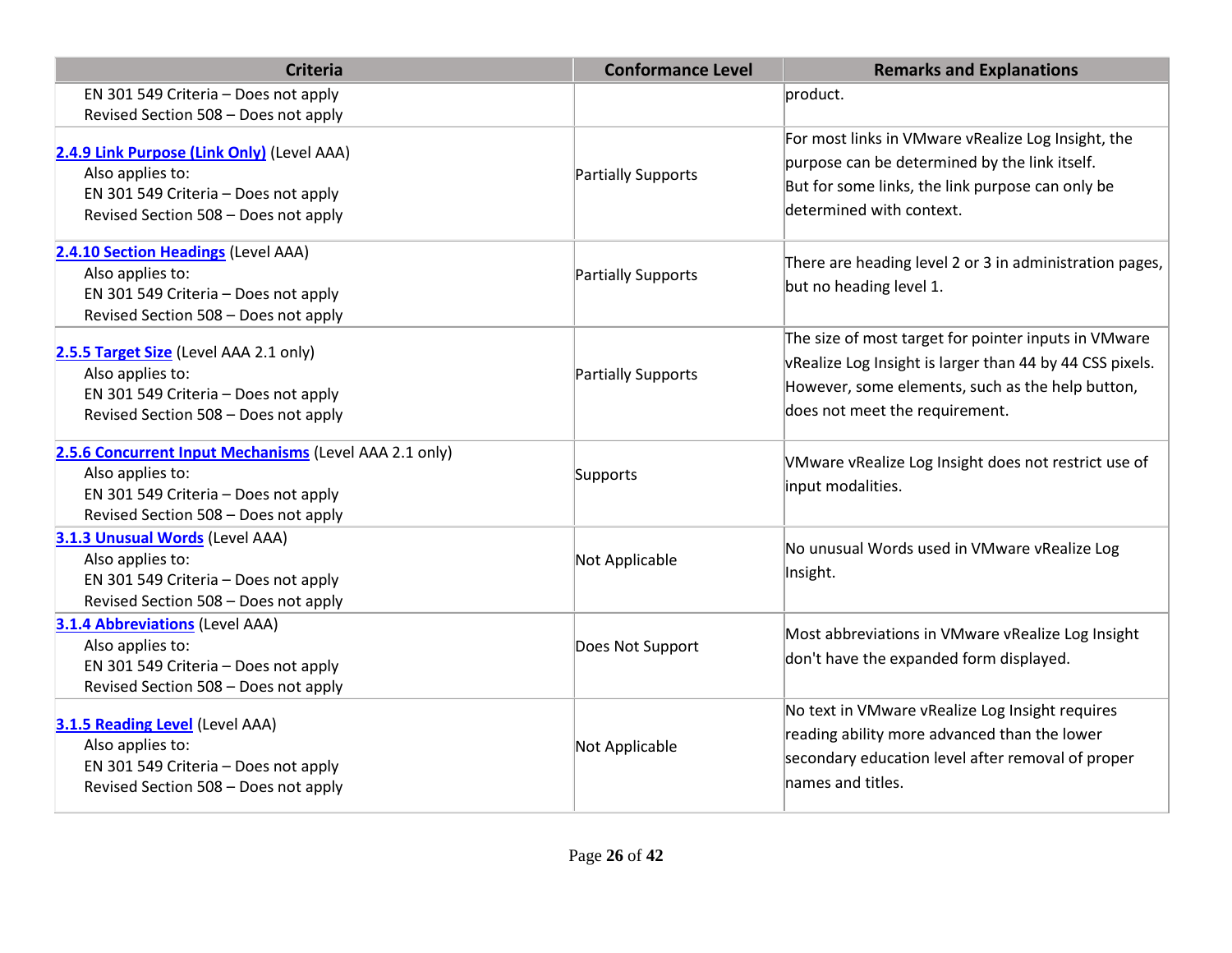| <b>Criteria</b>                                                                                                                                     | <b>Conformance Level</b> | <b>Remarks and Explanations</b>                                                                                                                                            |
|-----------------------------------------------------------------------------------------------------------------------------------------------------|--------------------------|----------------------------------------------------------------------------------------------------------------------------------------------------------------------------|
| <b>3.1.6 Pronunciation (Level AAA)</b><br>Also applies to:<br>EN 301 549 Criteria - Does not apply<br>Revised Section 508 - Does not apply          | Not Applicable           | In VMware vRealize Log Insight, no words cause<br>ambiguous meaning without knowing the<br>pronunciation.                                                                  |
| 3.2.5 Change on Request (Level AAA)<br>Also applies to:<br>EN 301 549 Criteria – Does not apply<br>Revised Section 508 - Does not apply             | Partially Supports       | Users can control most the changes of context in<br>vRealize Log Insight. However, user cannot disable the<br>info refresh of "System Monitor" in vRealize Log<br>Insight. |
| 3.3.5 Help (Level AAA)<br>Also applies to:<br>EN 301 549 Criteria - Does not apply<br>Revised Section 508 - Does not apply                          | Supports                 | The help can be accessed on every web page in<br>VMware vRealize Log Insight. And many info icons<br>display on the page to provide better understanding<br>for users.     |
| <b>3.3.6 Error Prevention (All)</b> (Level AAA)<br>Also applies to:<br>EN 301 549 Criteria – Does not apply<br>Revised Section 508 - Does not apply | Supports                 | VMware vRealize Log Insight supports data input<br>check and information confirmation.                                                                                     |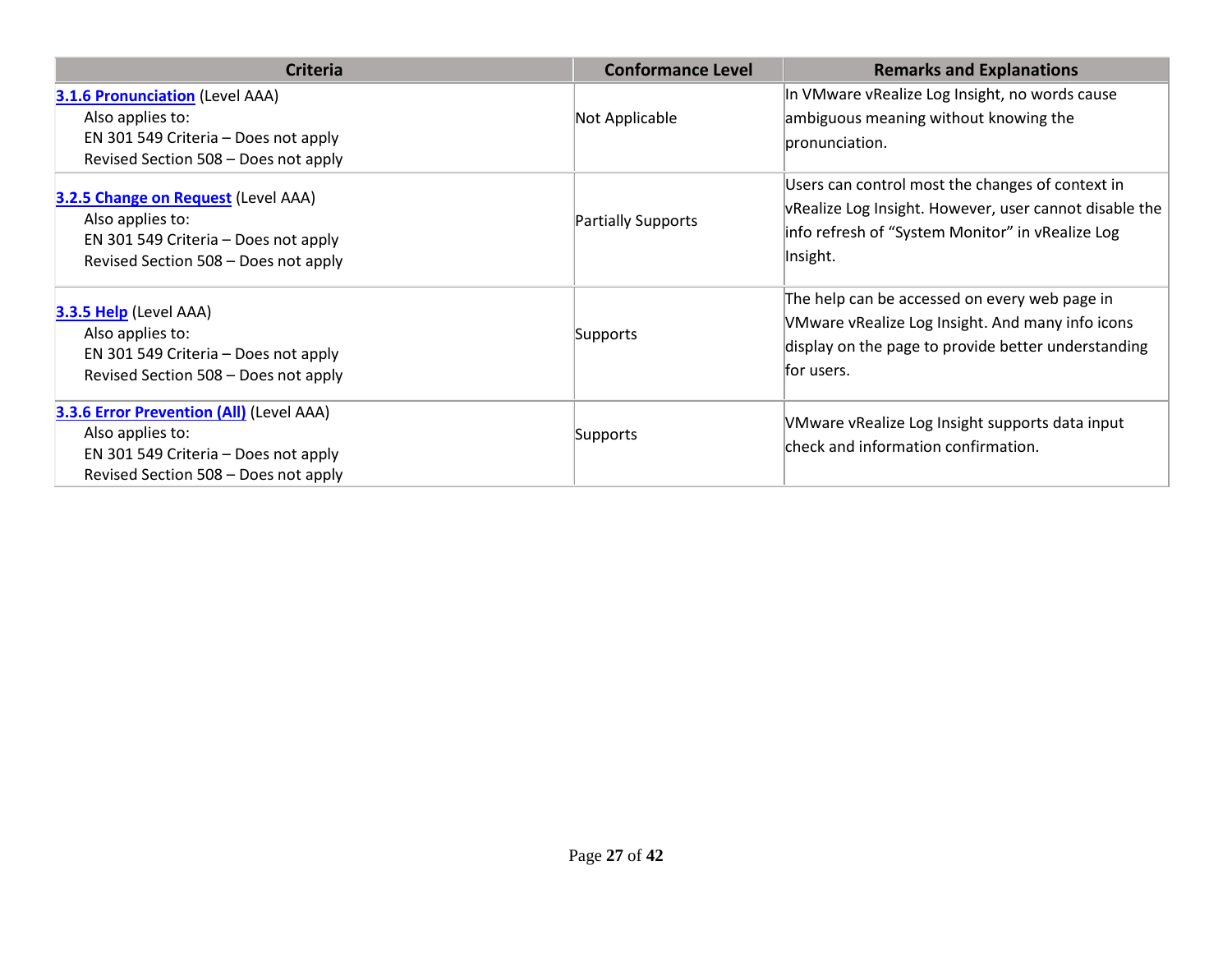# **Revised Section 508 Report**

## **Chapter 3: Functional Performance Criteria (FPC)**

| <b>Criteria</b>                   | <b>Conformance Level</b> | <b>Remarks and Explanations</b>                                                                                                                                                                                                                                                                   |
|-----------------------------------|--------------------------|---------------------------------------------------------------------------------------------------------------------------------------------------------------------------------------------------------------------------------------------------------------------------------------------------|
| 302.1 Without Vision              | Partially Supports       | Most features in VMware vRealize Log Insight allow vision-<br>impaired users to use screen readers to interact with user<br>interface elements.<br>However, some features have accessibility issues, such as<br>redundant "blank" is read by screen reader that affect vision-<br>impaired users. |
| 302.2 With Limited Vision         | Partially Supports       | Most features allow low vision users to use tools such as screen<br>readers/Magnifier to interact with user interface elements.<br>However, some user interface does not have enough color<br>contrast ratio to<br>allow low-vision user to distinguish.                                          |
| 302.3 Without Perception of Color | Supports                 | All information in VMware vRealize Log Insight does not use color<br>as the only way to convey information.                                                                                                                                                                                       |
| 302.4 Without Hearing             | Supports                 | VMware vRealize Log Insight has no operate that requires user to<br>hear.                                                                                                                                                                                                                         |
| 302.5 With Limited Hearing        | Supports                 | VMware vRealize Log Insight has no operate that requires user to<br>hear.                                                                                                                                                                                                                         |
| 302.6 Without Speech              | Supports                 | VMware vRealize Log Insight does not require speech input control<br>or operation.                                                                                                                                                                                                                |
| 302.7 With Limited Manipulation   | Supports                 | VMware vRealize Log Insight does not require simultaneous<br>manual operations or fine motor control.                                                                                                                                                                                             |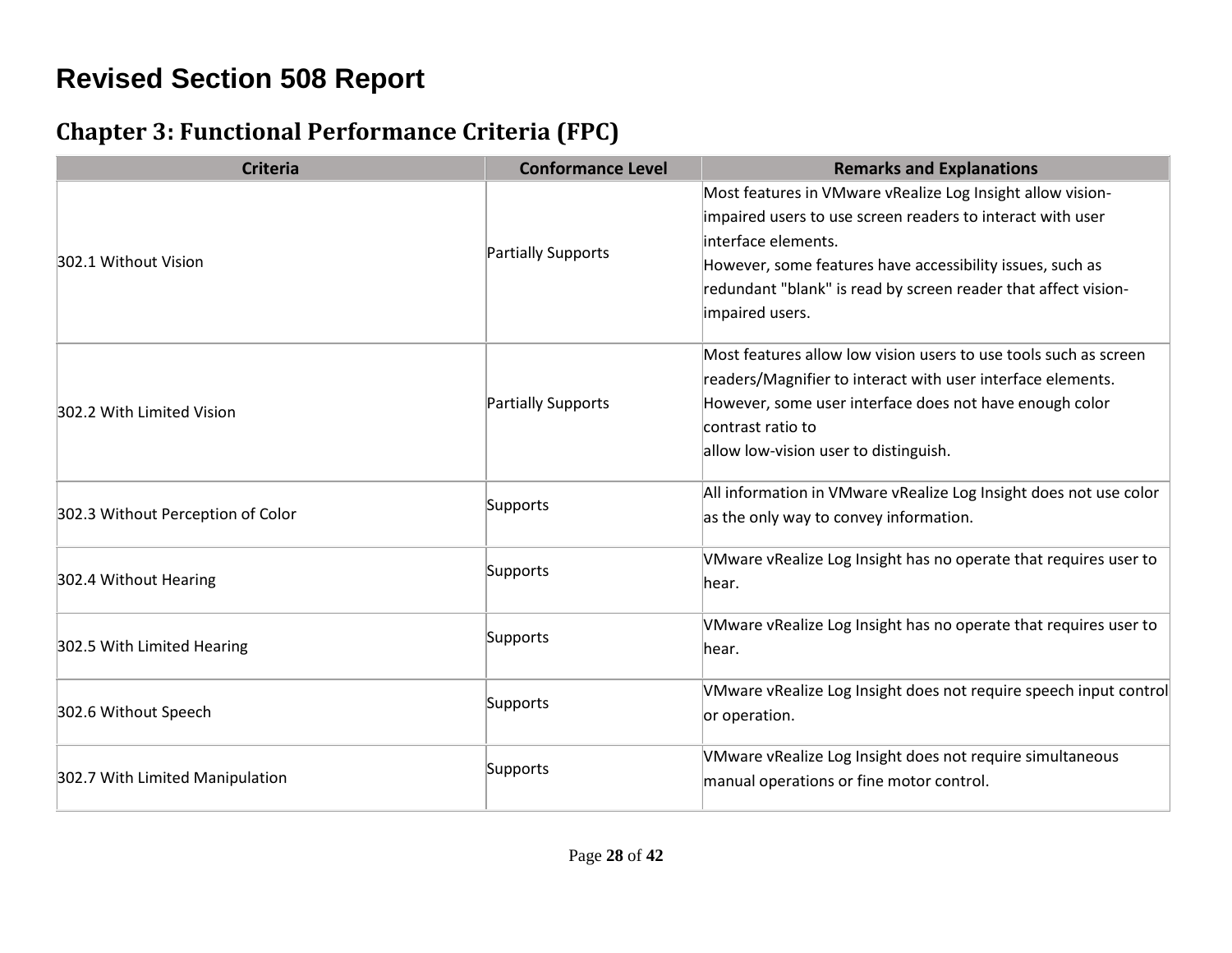| <b>Criteria</b>                                                   | <b>Conformance Level</b> | <b>Remarks and Explanations</b>                                                                                                                                                                                                      |
|-------------------------------------------------------------------|--------------------------|--------------------------------------------------------------------------------------------------------------------------------------------------------------------------------------------------------------------------------------|
| 302.8 With Limited Reach and Strength                             | Supports                 | VMware vRealize Log can be operated by people with limited<br>reach and limited strength.                                                                                                                                            |
| 302.9 With Limited Language, Cognitive, and Learning<br>Abilities | Partially Supports       | Most features in VMware vRealize Log Insight provide instruction<br>when requires user input.<br>But the line space issue, page location is not displayed within a set<br>of web pages issue may affect user with limited cognitive. |

#### **Chapter 4: Hardware**

All criteria of chapter 4 are Not Applicable for VMware vRealize Log Insight.

## **Chapter 5: Software**

| <b>Criteria</b>                                 | <b>Conformance Level</b>               | <b>Remarks and Explanations</b>                                                                                                                                                                                                 |
|-------------------------------------------------|----------------------------------------|---------------------------------------------------------------------------------------------------------------------------------------------------------------------------------------------------------------------------------|
| 501.1 Scope - Incorporation of WCAG 2.0 AA      | See WCAG 2.1 section                   | See information in WCAG section                                                                                                                                                                                                 |
| 502 Interoperability with Assistive Technology  | Heading cell - no response<br>required | Heading cell - no response required                                                                                                                                                                                             |
| 502.2.1 User Control of Accessibility Features  | Not Applicable                         | VMware vRealize Log Insight is not a platform software.                                                                                                                                                                         |
| 502.2.2 No Disruption of Accessibility Features | Supports                               | VMware vRealize Log Insight does not disrupt platform<br>accessibility features.                                                                                                                                                |
| <b>502.3 Accessibility Services</b>             | Heading cell - no response<br>required | Heading cell - no response required                                                                                                                                                                                             |
| 502.3.1 Object Information                      | Partially Supports                     | For most objects in VMware vRealize Log Insight, the object role,<br>states, properties, boundary, name and description can be<br>programmatically determined.<br>However, some elements such as some buttons in web pages, the |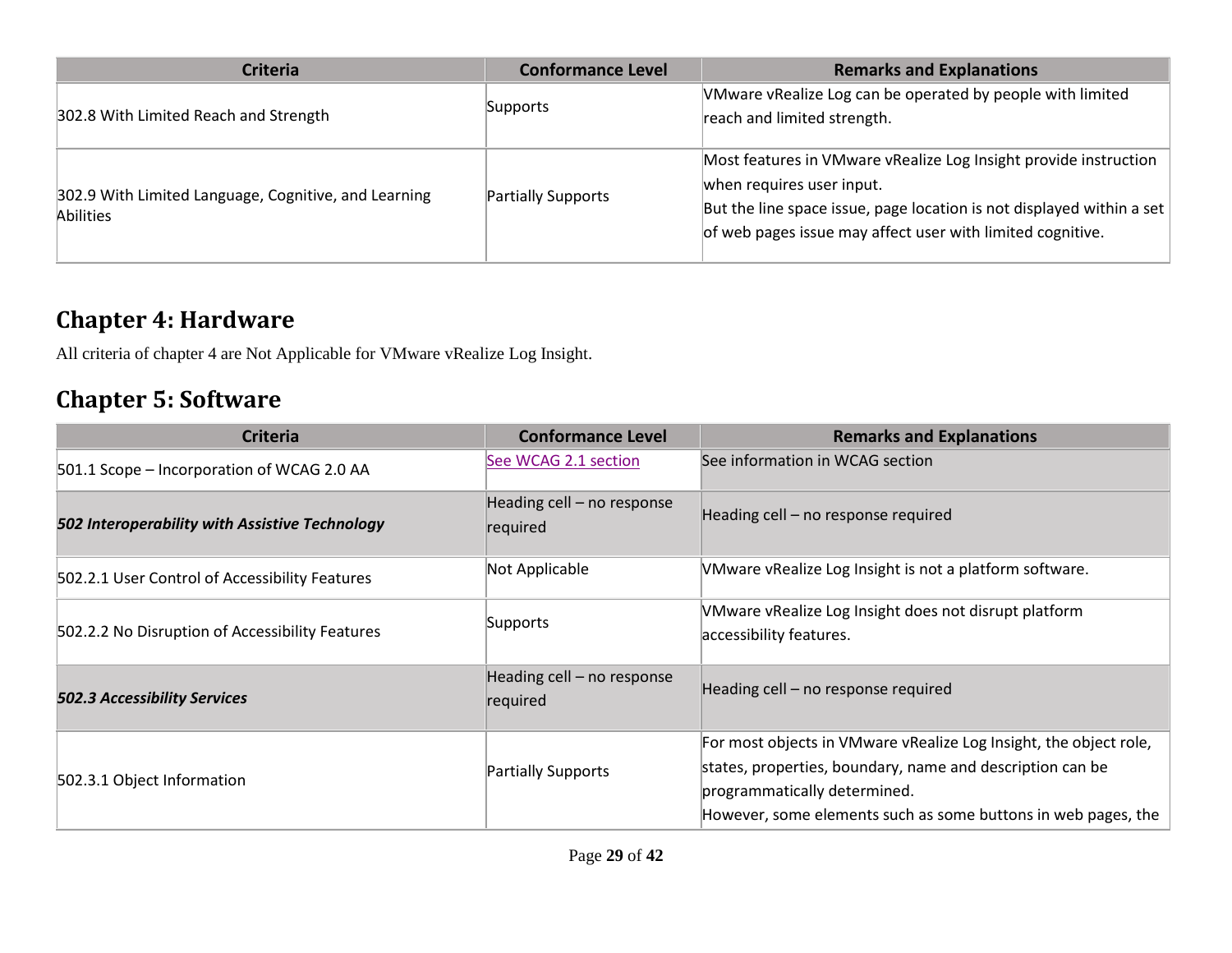| <b>Criteria</b>                            | <b>Conformance Level</b> | <b>Remarks and Explanations</b>                                                                                                                                                |
|--------------------------------------------|--------------------------|--------------------------------------------------------------------------------------------------------------------------------------------------------------------------------|
|                                            |                          | role of the object cannot be identified by screen reader.                                                                                                                      |
| 502.3.2 Modification of Object Information | Supports                 | For elements in VMware vRealize Log Insight, states and properties<br>can be set by user can also be set when using screen reader.                                             |
| 502.3.3 Row, Column, and Headers           | Partially Supports       | Most tables in VMware vRealize Log Insight, the table headers can<br>be programmatically determined. However, some tables' column<br>headers cannot read by screen reader.     |
| 502.3.4 Values                             | Partially Supports       | For most elements in VMware vRealize Log Insight, the values can<br>be set through assistive technology.<br>However, some list values cannot be read by screen reader.         |
| 502.3.5 Modification of Values             | Partially Supports       | For most elements in VMware vRealize Log Insight, the values can<br>be set through assistive technology.<br>However, some drop-down list cannot be navigated via keyboard.     |
| 502.3.6 Label Relationships                | Partially Supports       | For most components in VMware vRealize Log Insight, the label<br>can be identified by screen reader.<br>But in some pages, the label of some elements cannot be<br>identified. |
| 502.3.7 Hierarchical Relationships         | Supports                 | For most components in VMware vRealize Log Insight, the<br>hierarchical relationship between components can be identified by<br>screen reader.                                 |
| 502.3.8 Text                               | Supports                 | For text objects in VMware vRealize Log Insight, its attributes and<br>boundary of text can be programmatically determinable.                                                  |
| 502.3.9 Modification of Text               | Supports                 | Text that can be set by the user can be capable of being set<br>programmatically.                                                                                              |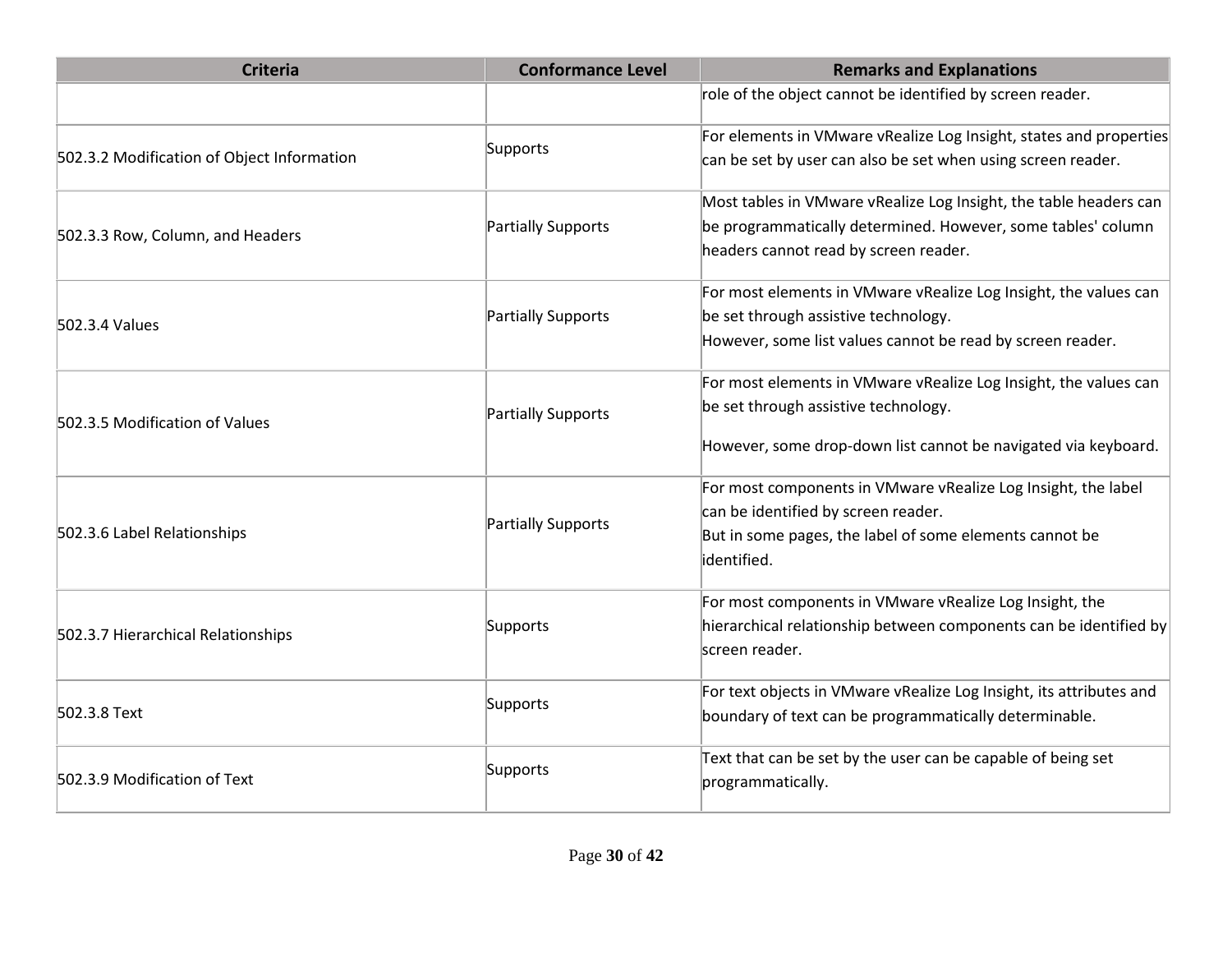| <b>Criteria</b>                                        | <b>Conformance Level</b>               | <b>Remarks and Explanations</b>                                                                                                                                                     |
|--------------------------------------------------------|----------------------------------------|-------------------------------------------------------------------------------------------------------------------------------------------------------------------------------------|
| 502.3.10 List of Actions                               | Partially Supports                     | VMware vRealize Log Insight allows assistive technology to<br>execute actions on objects.<br>However, some clickable components cannot be focused and<br>operated through keyboard. |
| 502.3.11 Actions on Objects                            | Partially Supports                     | VMware vRealize Log Insight allows assistive technology to<br>execute actions on objects.<br>However, some clickable components cannot be focused and<br>operated through keyboard. |
| 502.3.12 Focus Cursor                                  | Partially Supports                     | VMware vRealize Log Insight shows text insertion point when<br>requires user input and have visible focus.<br>However, some clickable components cannot be focused.                 |
| 502.3.13 Modification of Focus Cursor                  | Supports                               | The focus cursor can be tracked and moved among interactive<br>interface elements as the input focus changes.                                                                       |
| 502.3.14 Event Notification                            | Partially Supports                     | Most notification of events is available to assistive technology.<br>However, some page changes and alert/warning message is not<br>available to screen reader.                     |
| 502.4 Platform Accessibility Features                  | Not Applicable                         | VMware vRealize Log Insight is not a Platform software.                                                                                                                             |
| <b>503 Applications</b>                                | Heading cell - no response<br>required | Heading cell - no response required                                                                                                                                                 |
| 503.2 User Preferences                                 | Supports                               | VMware vRealize Log Insight permits user preferences from<br>platform settings.                                                                                                     |
| 503.3 Alternative User Interfaces                      | Not Applicable                         | VMware vRealize Log Insight does not provide any alternative user<br>interface that functions as assistive technology.                                                              |
| 503.4 User Controls for Captions and Audio Description | Heading cell - no response             | Heading cell - no response required                                                                                                                                                 |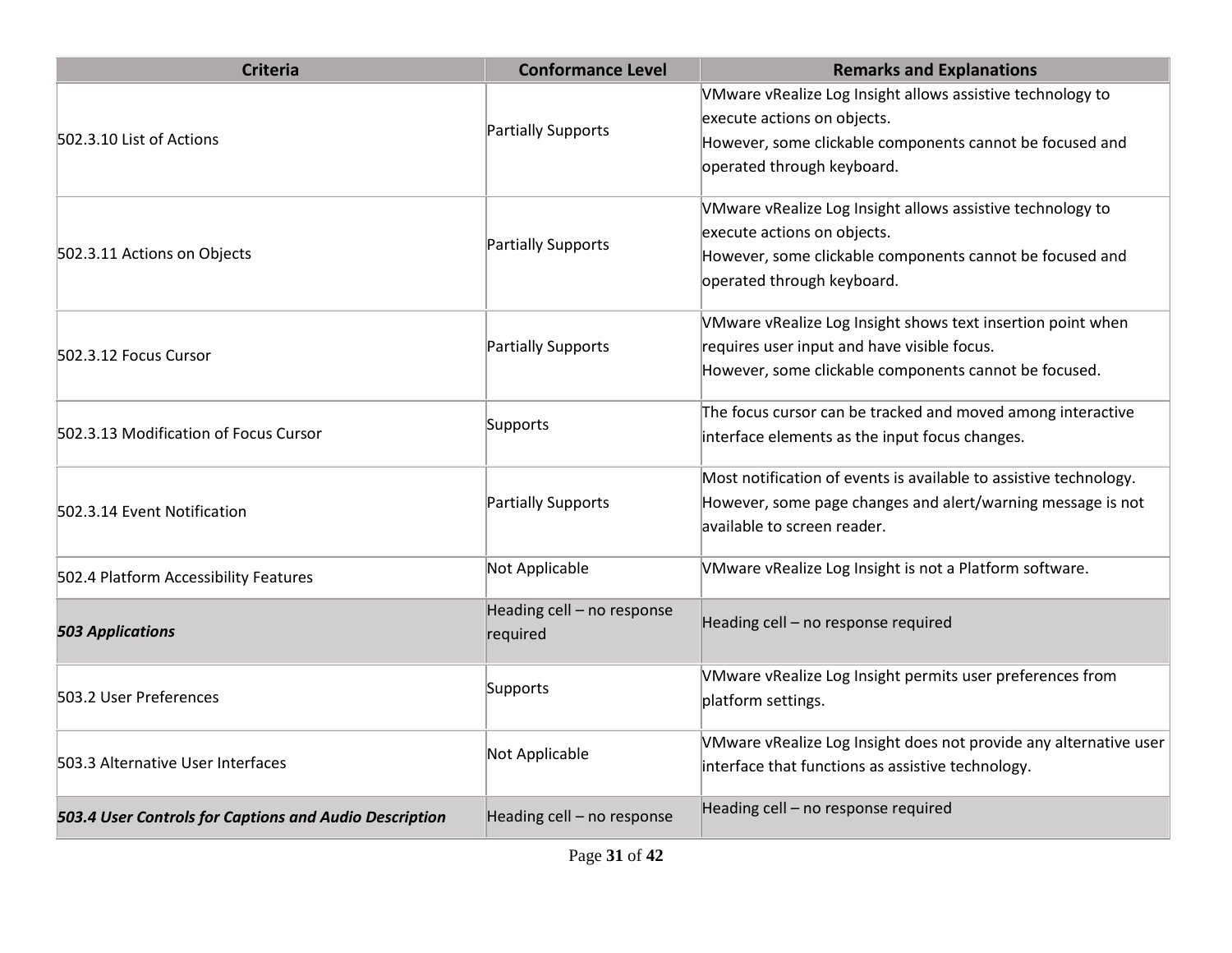| <b>Criteria</b>                                                                                       | <b>Conformance Level</b>               | <b>Remarks and Explanations</b>                                                                           |
|-------------------------------------------------------------------------------------------------------|----------------------------------------|-----------------------------------------------------------------------------------------------------------|
|                                                                                                       | required                               |                                                                                                           |
| 503.4.1 Caption Controls                                                                              | Not Applicable                         | The VMware vRealize Log Insight does not contain, so Caption<br>Controls are unnecessary.                 |
| 503.4.2 Audio Description Controls                                                                    | Not Applicable                         | The VMware vRealize Log Insight does not contain<br>Audio, so Audio Description Controls are unnecessary. |
| <b>504 Authoring Tools</b>                                                                            | Heading cell - no response<br>required | Heading cell - no response required                                                                       |
| 504.2 Content Creation or Editing (if not authoring tool,<br>enter "not applicable")                  | See WCAG 2.1 section                   | See information in WCAG section                                                                           |
| 504.2.1 Preservation of Information Provided for Accessibility Not Applicable<br>in Format Conversion |                                        | The VMware vRealize Log Insight is not an authoring tool.                                                 |
| 504.2.2 PDF Export                                                                                    | Not Applicable                         | The VMware vRealize Log Insight is not an authoring tool.                                                 |
| 504.3 Prompts                                                                                         | Not Applicable                         | The VMware vRealize Log Insight is not an authoring tool.                                                 |
| 504.4 Templates                                                                                       | Not Applicable                         | The VMware vRealize Log Insight is not an authoring tool.                                                 |

# **Chapter 6: Support Documentation and Services**

| <b>Criteria</b>                  | <b>Conformance Level</b>               | <b>Remarks and Explanations</b>     |
|----------------------------------|----------------------------------------|-------------------------------------|
| 601.1 Scope                      | Heading cell - no response<br>required | Heading cell – no response required |
| <b>602 Support Documentation</b> | Heading cell - no response<br>required | Heading cell – no response required |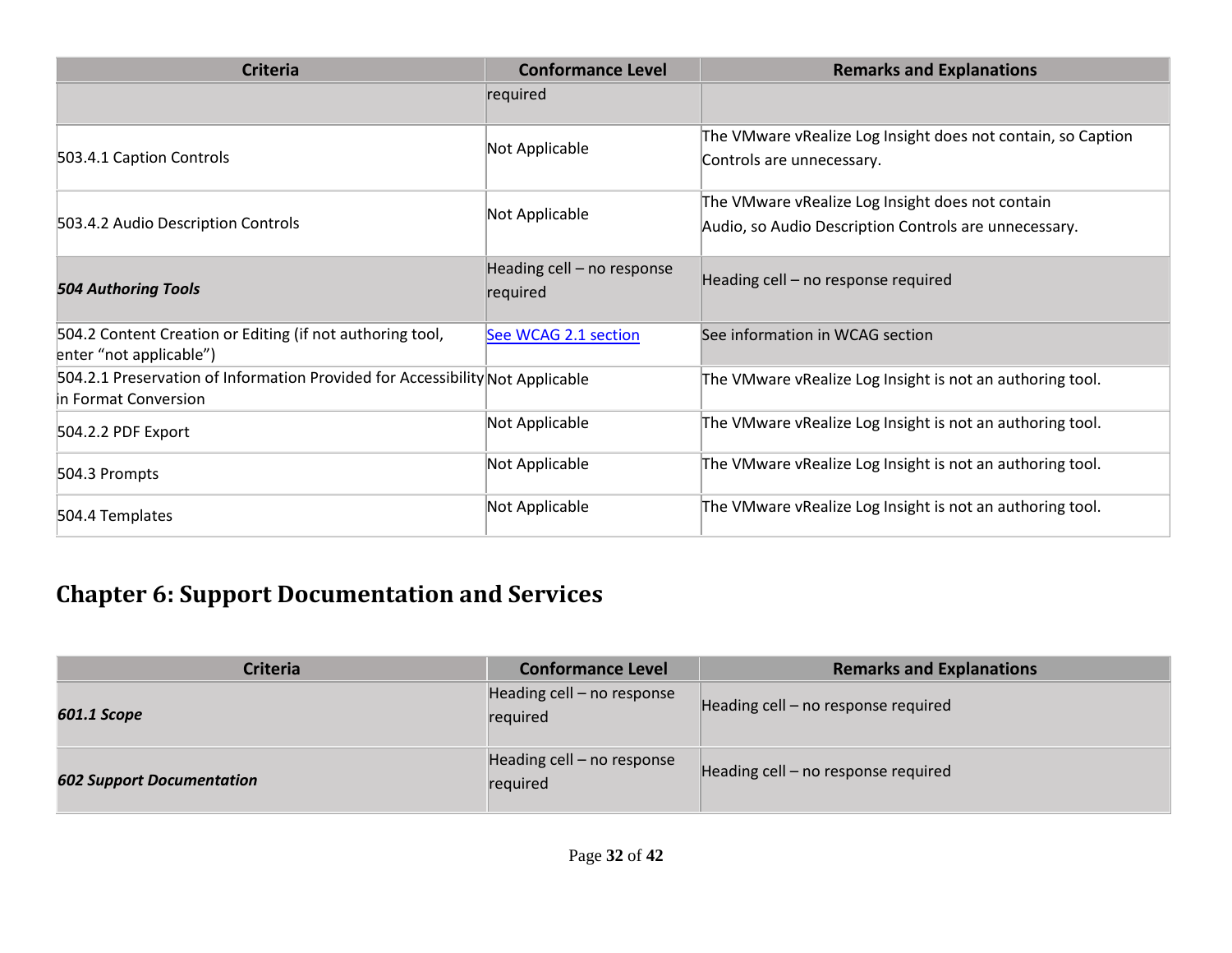| 602.2 Accessibility and Compatibility Features                      | Not Applicable                         | VMware vRealize Log Insight has no accessibility and compatibility<br>features, so no documentation is required.                                                                                           |
|---------------------------------------------------------------------|----------------------------------------|------------------------------------------------------------------------------------------------------------------------------------------------------------------------------------------------------------|
| 602.3 Electronic Support Documentation                              | See WCAG 2.1 section                   | See information in WCAG section                                                                                                                                                                            |
| 602.4 Alternate Formats for Non-Electronic Support<br>Documentation | Not Applicable                         | The VMware Log Insight provides electronic support<br>documentation including built-in help and online support.                                                                                            |
| <b>603 Support Services</b>                                         | Heading cell - no response<br>required | Heading cell - no response required                                                                                                                                                                        |
| 603.2 Information on Accessibility and Compatibility Features       | Not Applicable                         | VMware vRealize Log Insight has no build-in accessibility features,<br>lso no<br>corresponding support services is required.                                                                               |
| 603.3 Accommodation of Communication Needs                          | Supports                               | VMware vRealize Log Insight provides build-in and online help<br>document as well as online support services. User can contact<br>support service via telephone or through the VMware official<br>website. |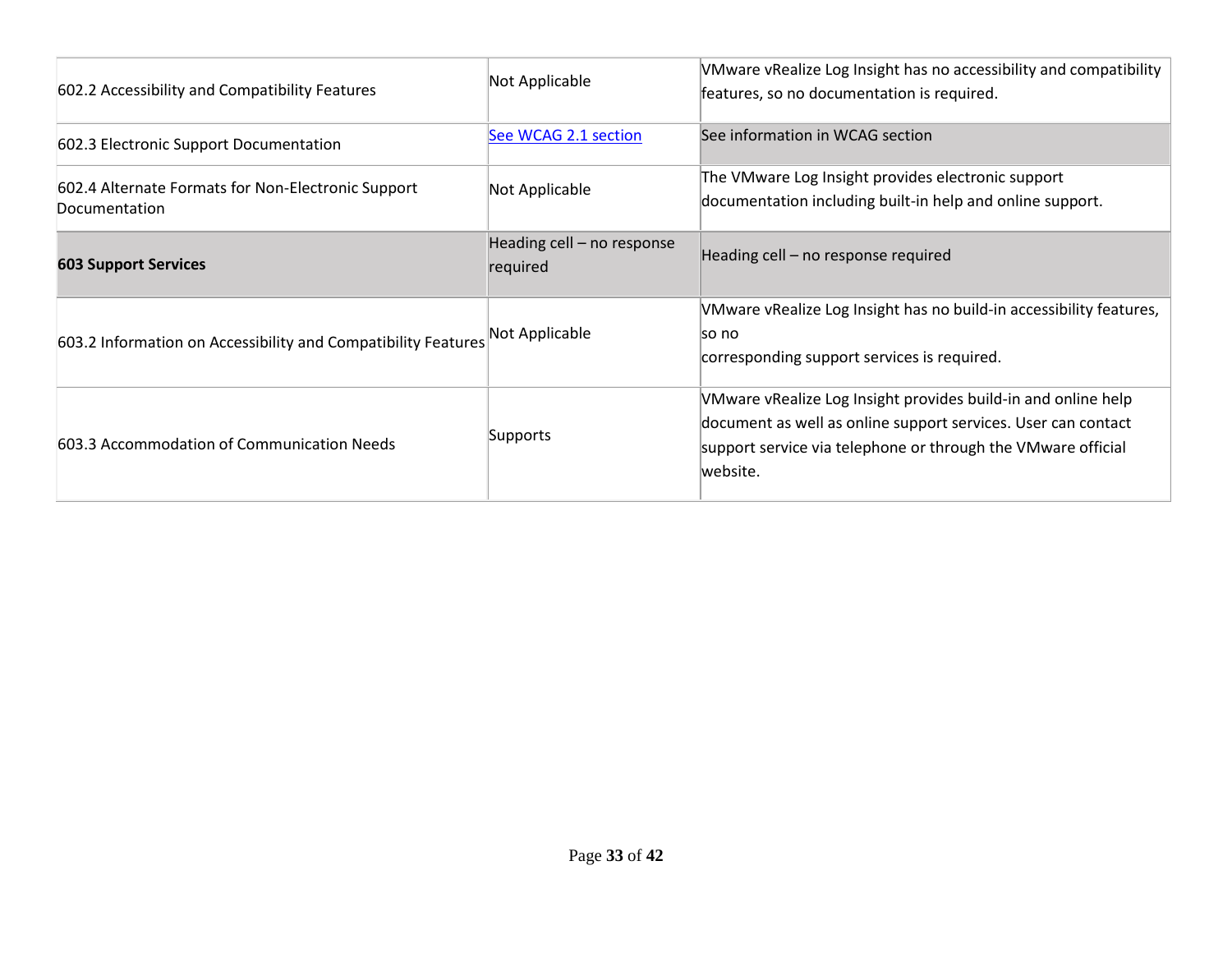# **EN 301 549 Report**

## **Chapter 4: [4.2 Functional Performance Statements](http://www.etsi.org/deliver/etsi_en/301500_301599/301549/01.01.02_60/en_301549v010102p.pdf#page=22) (FPS)**

| <b>Criteria</b>                                   | <b>Conformance Level</b> | <b>Remarks and Explanations</b>                                                                                                                                                                                                                                                                         |
|---------------------------------------------------|--------------------------|---------------------------------------------------------------------------------------------------------------------------------------------------------------------------------------------------------------------------------------------------------------------------------------------------------|
| 4.2.1 Usage without vision                        | Partially Supports       | Most features in VMware vRealize Log Insight allow vision-<br>impaired users to use screen readers to interact with user interface<br>elements.<br>However, some features have accessibility issues, such as<br>redundant "clickable" is read out by screen reader that affect<br>vision-impaired users |
| 4.2.2 Usage with limited vision                   | Partially Supports       | Most features allow low vision users to use tools such as screen<br>readers/Magnifier to interact with user interface elements.<br>However, some user interface does not have enough color contrast<br>Iratio to<br>allow low-vision user to distinguish.                                               |
| 4.2.3 Usage without perception of colour          | Supports                 | All information in VMware vRealize Log Insight does not use color<br>as the only way to convey information.                                                                                                                                                                                             |
| 4.2.4 Usage without hearing                       | Supports                 | VMware vRealize Log Insight has no operate that requires user to<br>hear.                                                                                                                                                                                                                               |
| 4.2.5 Usage with limited hearing                  | Supports                 | VMware vRealize Log Insight has no operate that requires user to<br>lhear.                                                                                                                                                                                                                              |
| 4.2.6 Usage without vocal capability              | Supports                 | VMware vRealize Log Insight does not require speech input control<br>or operation.                                                                                                                                                                                                                      |
| 4.2.7 Usage with limited manipulation or strength | Supports                 | VMware vRealize Log Insight does not require simultaneous<br>manual operations or fine motor control.                                                                                                                                                                                                   |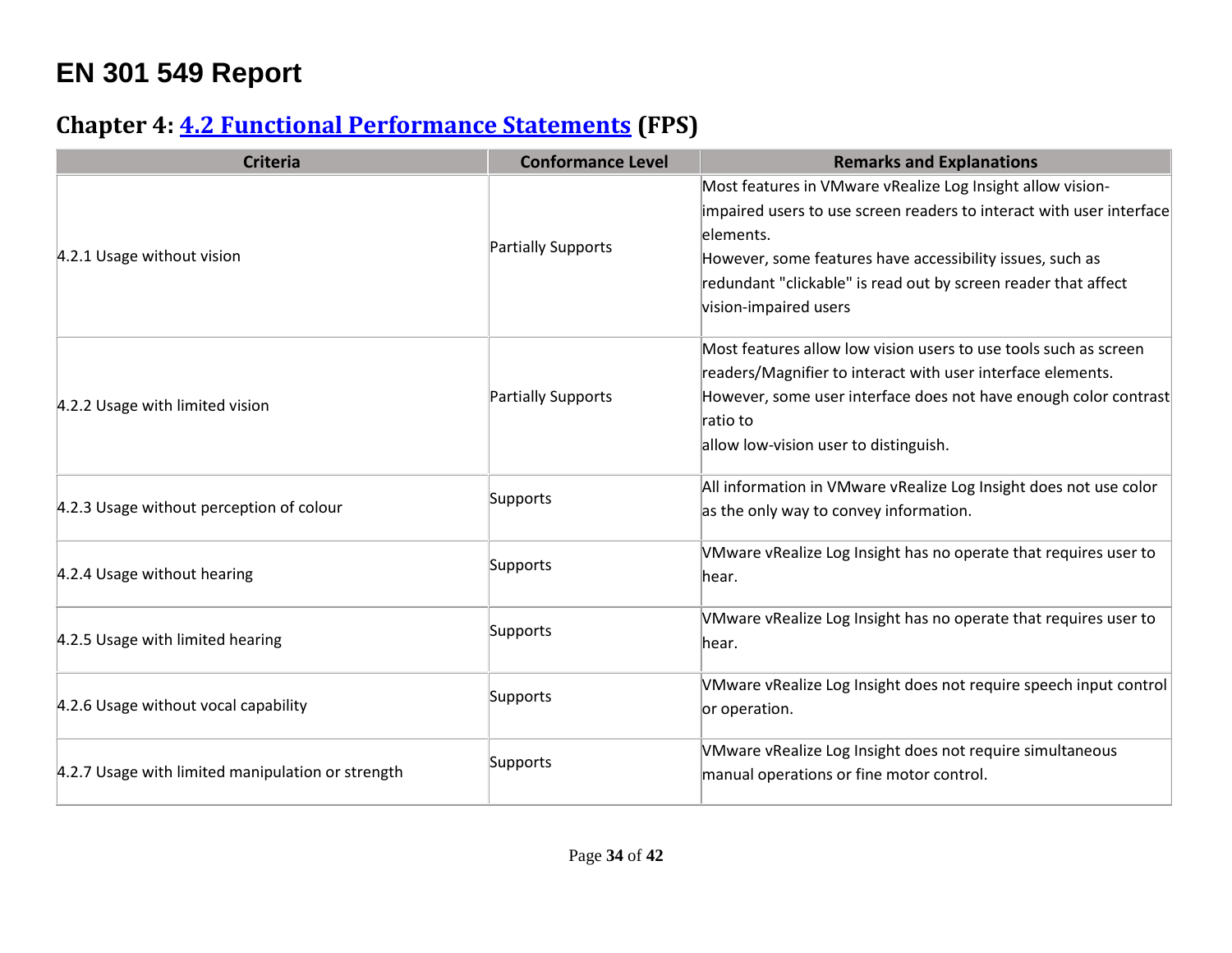| <b>Criteria</b>                                | <b>Conformance Level</b> | <b>Remarks and Explanations</b>                                                                     |
|------------------------------------------------|--------------------------|-----------------------------------------------------------------------------------------------------|
| 4.2.8 Usage with limited reach                 | Supports                 | VMware vRealize Log Insight can be operated by people with                                          |
|                                                |                          | limited reach and limited strength. There is no operation requires<br>user with reach and strength. |
|                                                |                          |                                                                                                     |
|                                                | Supports                 | In VMware vRealize Log Insight, no content flashes more than 3                                      |
| 4.2.9 Minimize photosensitive seizure triggers |                          | times per second.                                                                                   |
| 4.2.10 Usage with limited cognition            | Partially Supports       | Most features in VMware vRealize Log Insight provides instruction                                   |
|                                                |                          | when requires user input.                                                                           |
|                                                |                          | But the line space issue, page location is not displayed within a set                               |
|                                                |                          | of web pages issue may affect users with limited cognitive.                                         |
| $4.2.11$ Privacy                               | Not Applicable           | There is no privacy related feature provided for accessibility in                                   |
|                                                |                          | VMware vRealize Log Insight.                                                                        |

# **Chapter [5: Generic Requirements](http://www.etsi.org/deliver/etsi_en/301500_301599/301549/01.01.02_60/en_301549v010102p.pdf#page=23)**

| <b>Criteria</b>                                   | <b>Conformance Level</b>               | <b>Remarks and Explanations</b>                                                                      |
|---------------------------------------------------|----------------------------------------|------------------------------------------------------------------------------------------------------|
| <b>5.1 Closed functionality</b>                   | Heading cell - no response<br>required | Heading cell – no response required                                                                  |
| 5.1.2 General                                     | Heading cell - no response<br>required | Heading cell - no response required                                                                  |
| 5.1.2.1 Closed functionality                      | See 5.2 through 13                     | See information in 5.2 through 13                                                                    |
| 5.1.2.2 Assistive technology                      | See 5.1.3 through 5.1.6                | See information in 5.1.3 through 5.1.6                                                               |
| 5.1.3 Non-visual access                           | Heading cell - no response<br>required | Heading cell – no response required                                                                  |
| 5.1.3.1 General                                   | Does not support                       | Most non-text contents in VMware vRealize Log Insight do not<br>provide proper alternative text.     |
| 5.1.3.2 Auditory output delivery including speech | Not Applicable                         | VMware vRealize Log Insight does not contain auditory output<br>provide as non-visual access method. |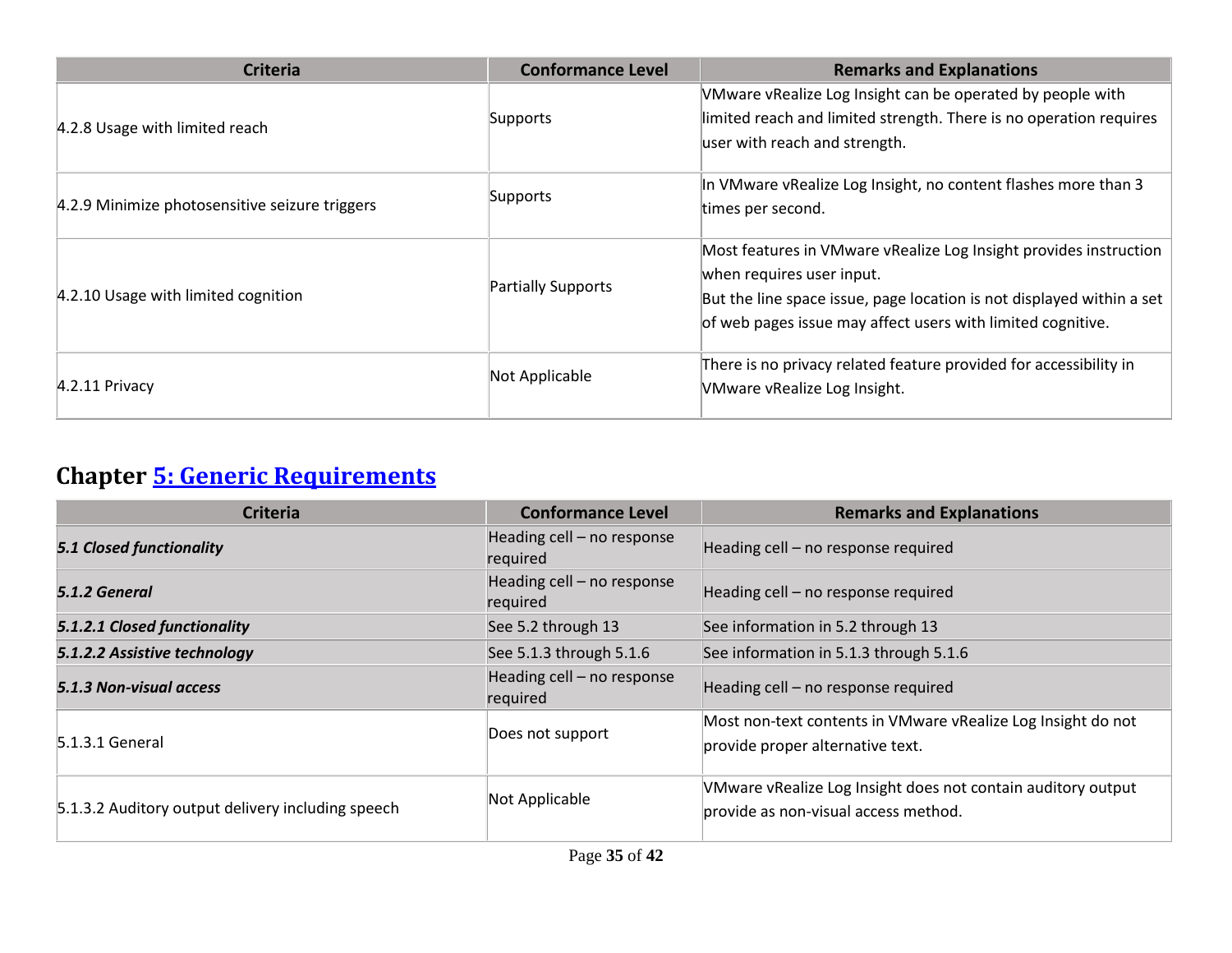| <b>Criteria</b>                              | <b>Conformance Level</b> | <b>Remarks and Explanations</b>                                                                                 |
|----------------------------------------------|--------------------------|-----------------------------------------------------------------------------------------------------------------|
| 5.1.3.3 Auditory output correlation          | Not Applicable           | VMware vRealize Log Insight does not contain audio output<br>provide as non-visual access method.               |
|                                              |                          |                                                                                                                 |
| 5.1.3.4 Speech output user control           | Not Applicable           | VMware vRealize Log Insight does not contain speech output<br>provide as non-visual access method.              |
| 5.1.3.5 Speech output automatic interruption | Not Applicable           | VMware vRealize Log Insight does not contain speech output<br>provide as non-visual access method.              |
| 5.1.3.6 Speech output for non-text content   | Does not support         | Most non-text contents in VMware vRealize Log Insight do not<br>provide proper alternative text.                |
| 5.1.3.7 Speech output for video information  | Not Applicable           | VMware vRealize Log Insight does not contain pre-recorded video<br>content provide as non-visual access method. |
| 5.1.3.8 Masked entry                         | Not Applicable           | VMware vRealize Log Insight does not contain auditory output<br>provide as non-visual access method.            |
| 5.1.3.9 Private access to personal data      | Not Applicable           | VMware vRealize Log Insight does not contain auditory output<br>provide as non-visual access method.            |
| 5.1.3.10 Non-interfering audio output        | Not Applicable           | VMware vRealize Log Insight does not contain auditory output<br>provide as non-visual access method.            |
| 5.1.3.11 Private listening                   | Not Applicable           | VMware vRealize Log Insight does not contain auditory output<br>provide as non-visual access method.            |
| 5.1.3.12 Speaker volume                      | Not Applicable           | VMware vRealize Log Insight does not contain auditory output<br>provide as non-visual access method.            |
| 5.1.3.13 Volume reset                        | Not Applicable           | VMware vRealize Log Insight does not contain auditory output<br>provide as non-visual access method.            |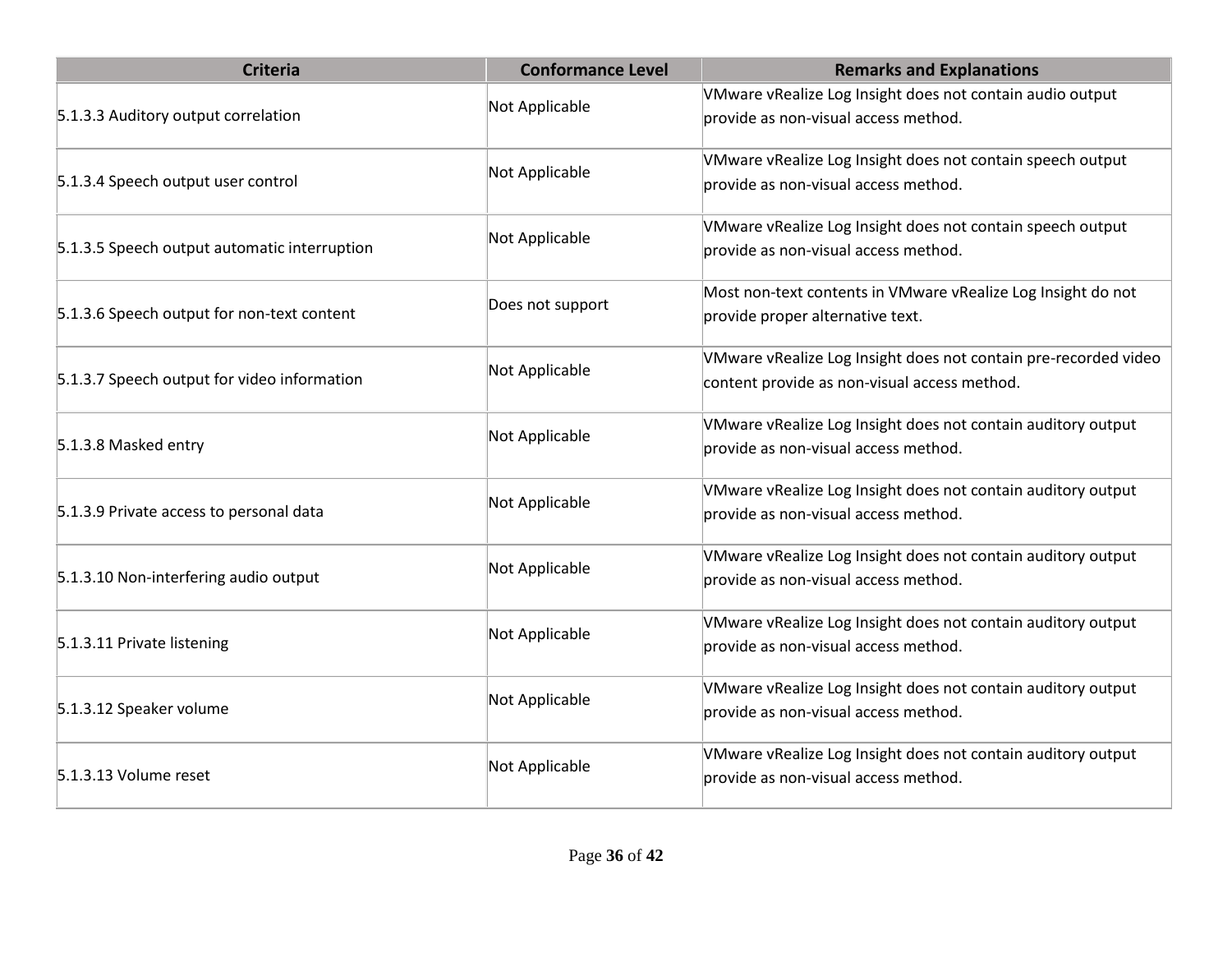| <b>Criteria</b>                                                    | <b>Conformance Level</b>     | <b>Remarks and Explanations</b>                                                                                          |
|--------------------------------------------------------------------|------------------------------|--------------------------------------------------------------------------------------------------------------------------|
| 5.1.3.14 Spoken languages                                          | Not Applicable               | VMware vRealize Log Insight does not contain speech output<br>provide as non-visual access method.                       |
| 5.1.3.15 Non-visual error identification                           | Not Applicable               | VMware vRealize Log Insight does not contain speech output<br>provide as non-visual access method.                       |
| 5.1.3.16 Receipts, tickets, and transactional outputs              | Not Applicable               | VMware vRealize Log Insight does not provide self-services<br>transaction.                                               |
| 5.1.4 Functionality closed to text enlargement                     | Not Applicable               | No function in VMware vRealize Log Insight is closed to text<br>enlargement feature of platform or assistive technology. |
| 5.1.5 Visual output for auditory information                       | Not Applicable               | No function in VMware vRealize Log Insight needs pre-recorded<br>auditory information to use.                            |
| 5.1.6 Operation without keyboard interface                         |                              |                                                                                                                          |
| 5.1.6.1 Closed functionality                                       | See 5.1.3.1 through 5.1.3.16 | See 5.1.3.1 through 5.1.3.16                                                                                             |
| 5.1.6.2 Input focus                                                | Not Applicable               | VMware vRealize Log Insight does not support closed to keyboards<br>or keyboard interfaces.                              |
| 5.2 Activation of accessibility features                           | Not Applicable               | VMware vRealize Log Insight does not support closed to keyboards<br>or keyboard interfaces.                              |
| 5.3 Biometrics                                                     | Not Applicable               | VMware vRealize Log Insight does not use biological<br>characteristics.                                                  |
| 5.4 Preservation of accessibility information during<br>conversion | Not Applicable               | VMware vRealize Log Insight does not convert information or<br>communication.                                            |
| 5.5 Operable parts                                                 |                              |                                                                                                                          |
| 5.5.1 Means of operation                                           | Not Applicable               | VMware vRealize Log Insight does not have operable parts that                                                            |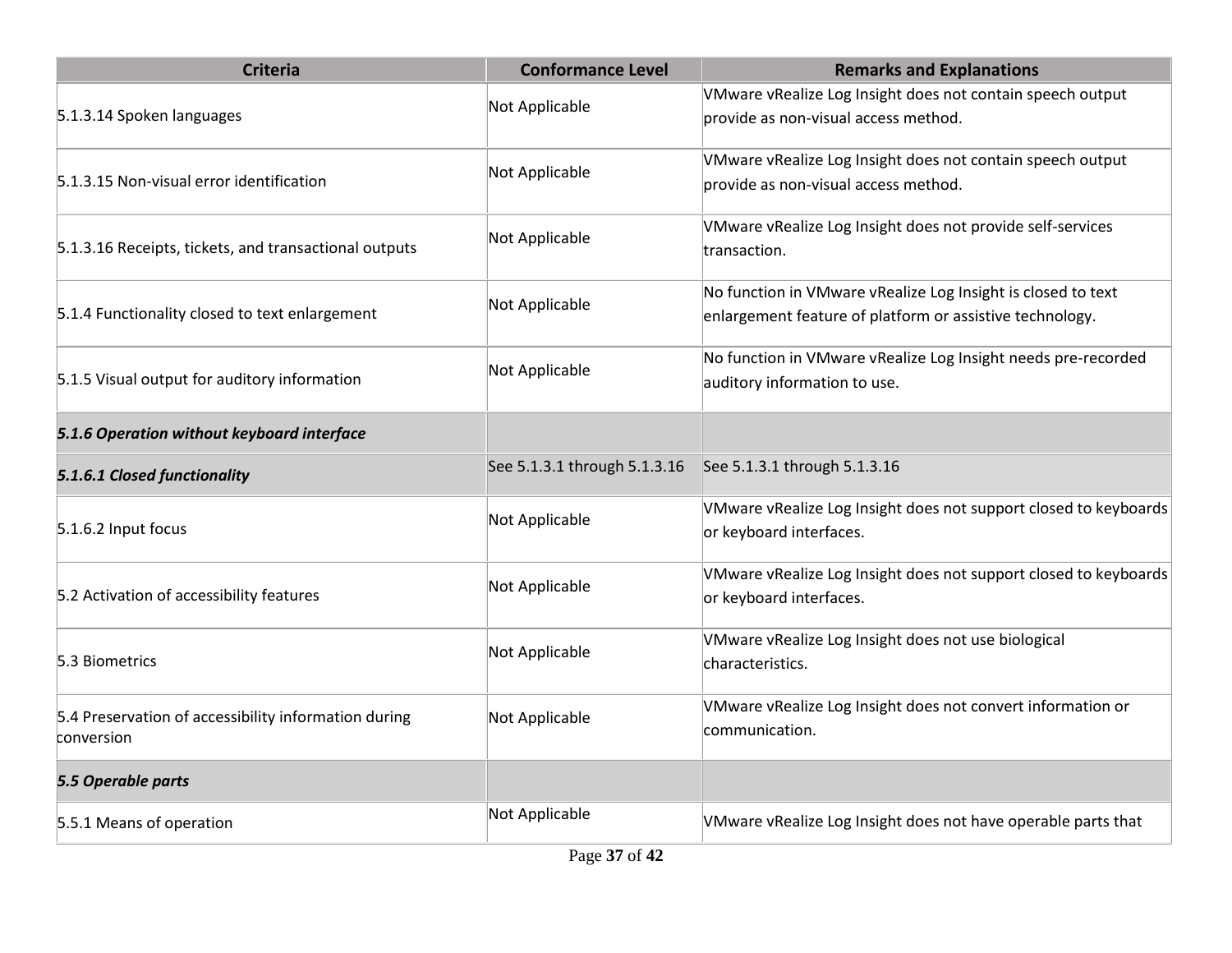| <b>Criteria</b>                     | <b>Conformance Level</b> | <b>Remarks and Explanations</b>                                                           |
|-------------------------------------|--------------------------|-------------------------------------------------------------------------------------------|
|                                     |                          | require grasping, pinching, or twisting of the wrist to operate.                          |
| 5.5.2 Operable parts discernibility | Not Applicable           | VMware vRealize Log Insight does not have operable parts.                                 |
| 5.6 Locking or toggle controls      |                          |                                                                                           |
| 5.6.1 Tactile or auditory status    | Not Applicable           | VMware vRealize Log Insight does not have locking or toggle<br>control.                   |
| 5.6.2 Visual status                 | Not Applicable           | VMware vRealize Log Insight does not have locking or toggle<br>control.                   |
| 5.7 Key repeat                      | Not Applicable           | VMware vRealize Log Insight does not have key repeat function.                            |
| 5.8 Double-strike key acceptance    | Not Applicable           | VMware vRealize Log Insight does not have key repeat function.                            |
| 5.9 Simultaneous user actions       | Not Applicable           | VMware vRealize Log Insight does not need simultaneous user<br>actions for its operation. |

#### **Chapter [6: ICT with Two-Way Voice Communication](http://www.etsi.org/deliver/etsi_en/301500_301599/301549/01.01.02_60/en_301549v010102p.pdf#page=28)**

All criteria of chapter 6 are Not Applicable for VMware vRealize Log Insight.

## **Chapter [7: ICT with Video Capabilities](http://www.etsi.org/deliver/etsi_en/301500_301599/301549/01.01.02_60/en_301549v010102p.pdf#page=31)**

All criteria of chapter 7 are Not Applicable for VMware vRealize Log Insight.

#### **Chapter [8: Hardware](http://www.etsi.org/deliver/etsi_en/301500_301599/301549/01.01.02_60/en_301549v010102p.pdf#page=32)**

All criteria of chapter 8 are Not Applicable for VMware vRealize Log Insight.

## **Chapter [9: Web](http://www.etsi.org/deliver/etsi_en/301500_301599/301549/01.01.02_60/en_301549v010102p.pdf#page=39)** *(see WCAG 2.1 section)*

Notes: See WCAG 2.1 section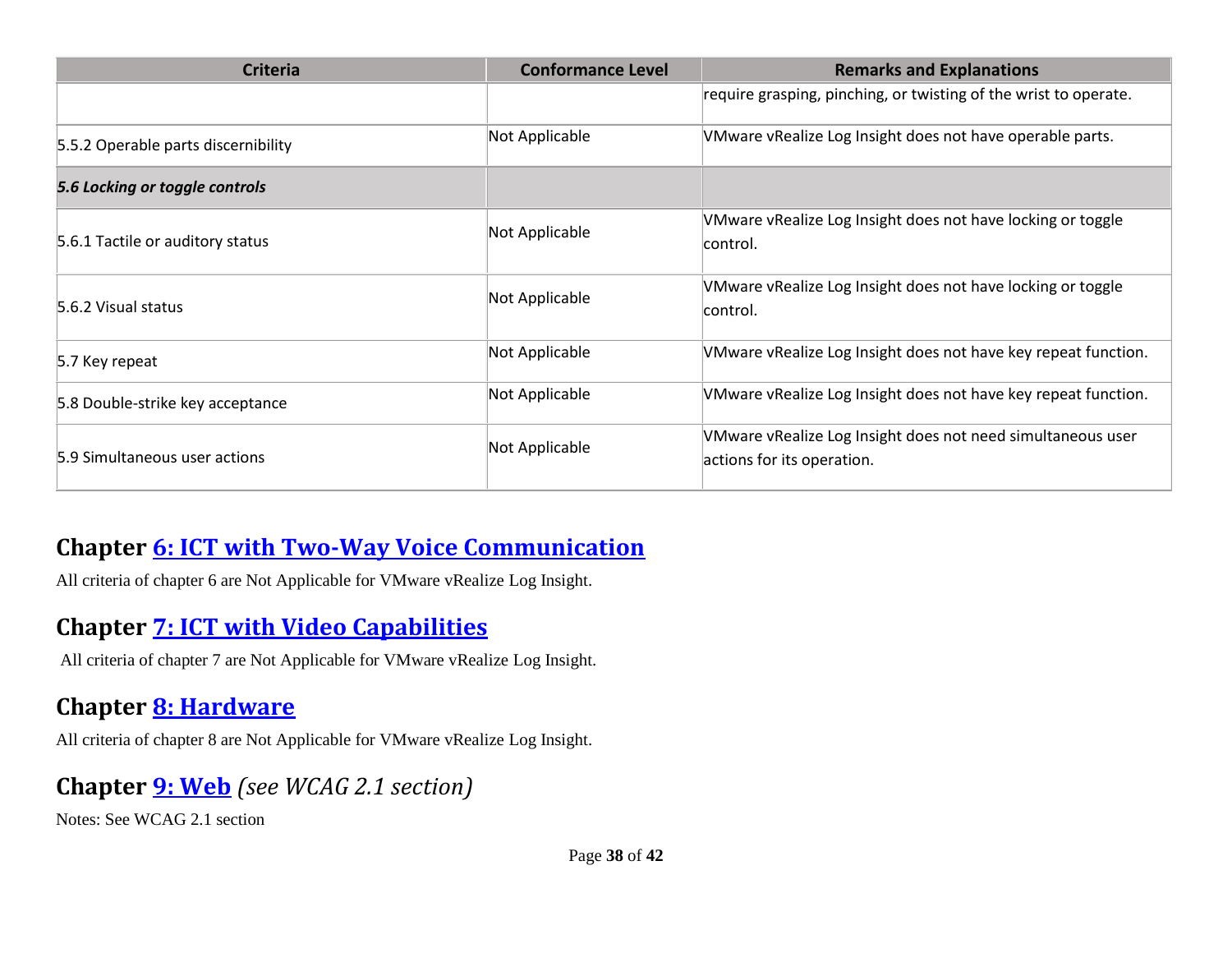# **Chapter [10: Non-web Documents](http://www.etsi.org/deliver/etsi_en/301500_301599/301549/01.01.02_60/en_301549v010102p.pdf#page=43)**

| <b>Criteria</b>               | <b>Conformance Level</b>               | <b>Remarks and Explanations</b>                                     |
|-------------------------------|----------------------------------------|---------------------------------------------------------------------|
| 10.0 General                  | Heading cell - no response<br>required | Heading cell - no response required                                 |
| 10.1.1.1 through 10.4.1.3     | See WCAG 2.1 section                   | See information in WCAG section                                     |
| 10.5 Caption positioning      | Not Applicable                         | VMware vRealize Log Insight does not contain synchronized<br>media. |
| 10.6 Audio description timing | Not Applicable                         | VMware vRealize Log Insight does not contain synchronized<br>media. |

## **Chapter [11: Software](http://www.etsi.org/deliver/etsi_en/301500_301599/301549/01.01.02_60/en_301549v010102p.pdf#page=53)**

| <b>Criteria</b>                                                                                | <b>Conformance Level</b>               | <b>Remarks and Explanations</b>                                                  |
|------------------------------------------------------------------------------------------------|----------------------------------------|----------------------------------------------------------------------------------|
| 11.0 General                                                                                   | Heading cell - no response<br>required | Heading cell - no response required                                              |
| 11.1.1.1 through 11.4.1.3                                                                      | See WCAG 2.1 section                   | See information in WCAG section                                                  |
| 11.5 Interoperability with assistive technology                                                | Heading cell - no response<br>required | Heading cell - no response required                                              |
| 11.5.1 Closed functionality (informative)                                                      | Heading cell - no response<br>required | Heading cell - no response required                                              |
| 11.5.2 Accessibility services                                                                  | Heading cell - no response<br>required | Heading cell - no response required                                              |
| 11.5.2.1 Platform accessibility service support for software<br>that provides a user interface |                                        | See 11.3.2.5 through 11.3.2.17 See information in 11.3.2.5 through 11.3.2.17     |
| 11.5.2.2 Platform accessibility service support for assistive<br>technologies                  |                                        | See 11.3.2.5 through 11.3.2.17 See information in 11.3.2.5 through 11.3.2.17     |
| 11.5.2.3 Use of accessibility services                                                         | Not Applicable                         | VMware vRealize Log Insight does not disrupt platform<br>accessibility features. |
| 11.5.2.4 Assistive technology                                                                  | Not Applicable                         | VMware vRealize Log Insight is not assistive technology.                         |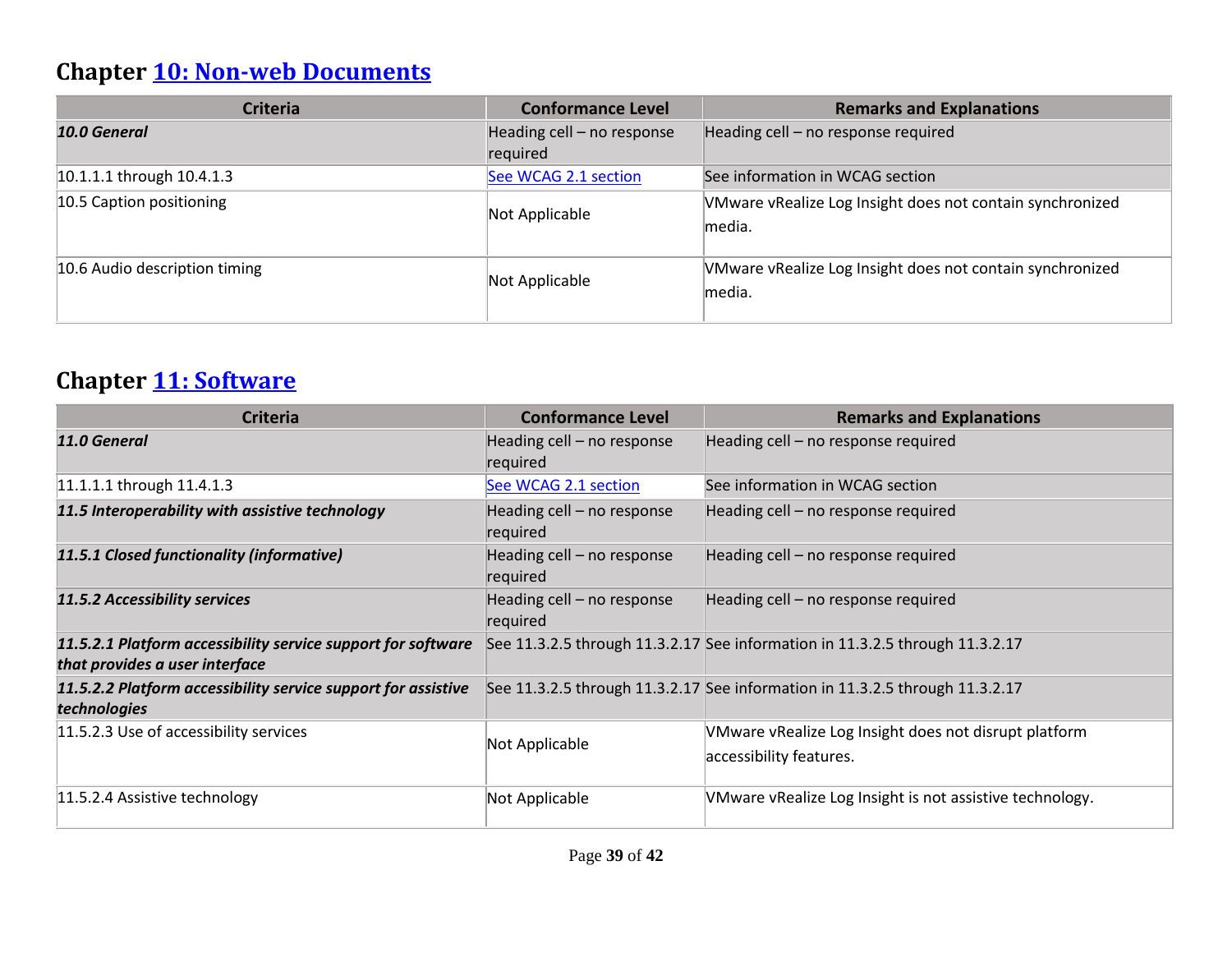| <b>Criteria</b>                     | <b>Conformance Level</b> | <b>Remarks and Explanations</b>                                                                                                                                                                                |
|-------------------------------------|--------------------------|----------------------------------------------------------------------------------------------------------------------------------------------------------------------------------------------------------------|
| 11.5.2.5 Object information         | Partially Supports       | For most objects in VMware vRealize Log Insight, the object role,<br>states, properties, boundary, name and description can be<br>programmatically determined.                                                 |
|                                     |                          | However, some elements such as some buttons in web pages, the<br>role of the object cannot be identified by screen reader.                                                                                     |
| 11.5.2.6 Row, column, and headers   | Partially Supports       | Most tables in VMware vRealize Log Insight, the table headers can<br>be programmatically determined. However, some tables' column<br>headers cannot be read by screen reader.                                  |
| 11.5.2.7 Values                     | Partially Supports       | The most values and set of allowable values of an object can be<br>identified by screen reader in VMware vRealize Log Insight.<br>However, some listed values of combo box cannot be read by<br>screen reader. |
| 11.5.2.8 Label relationships        | Partially Supports       | For most components in VMware vRealize Log Insight, the label<br>can be identified by screen reader.<br>But in some pages, the labels of some elements cannot be<br>identified.                                |
| 11.5.2.9 Parent-child relationships | Supports                 | For most components in VMware vRealize Log Insight, the<br>hierarchical relationship between components can be identified by<br>screen reader.                                                                 |
| 11.5.2.10 Text                      | Supports                 | For text objects in VMware vRealize Log Insight, its attributes and<br>boundary of text can be programmatically determinable.                                                                                  |
| 11.5.2.11 List of available actions | Partially Supports       | VMware vRealize Log Insight allows assistive technology to<br>execute actions on objects.<br>However, some clickable components cannot be focused and<br>operated through keyboard.                            |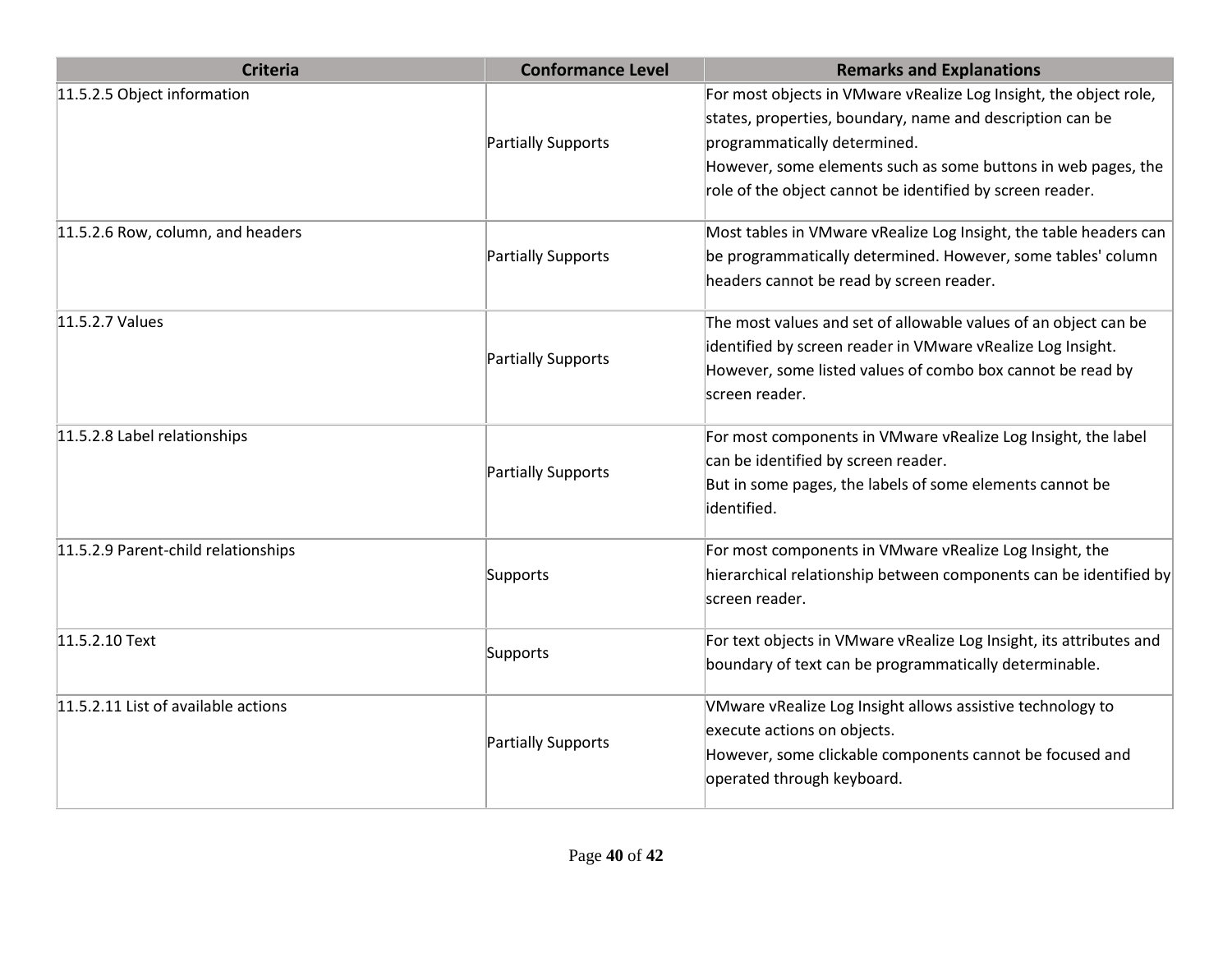| VMware vRealize Log Insight allows assistive technology to<br>execute actions on objects.<br>Partially Supports<br>However, some clickable components cannot be focused and<br>operated through keyboard.<br>VMware vRealize Log Insight shows text insertion point when<br>requires user input and have visible focus.<br>Partially Supports<br>However, some clickable components cannot be focused.<br>The focus cursor can be tracked and moved among interactive<br>Supports<br>interface elements as the input focus changes.<br>Most notification of events is available to assistive technology.<br>However, some page changes and alert/warning message is not<br>Partially Supports<br>available to screen reader.<br>For elements in VMware vRealize Log Insight, states and<br>properties can be set by user can also be set when using screen<br>Supports<br>reader.<br>For most elements in VMware vRealize Log Insight, the values can<br>be set through assistive technology.<br>Partially Supports<br>However, some drop-down list cannot be navigated via keyboard.<br>Heading cell - no response<br>Heading cell - no response required<br>required<br>Not Applicable<br>VMware vRealize Log Insight is not platform.<br>11.6.2 No disruption of accessibility features<br>VMware vRealize Log Insight does not disrupt the accessibility<br>Supports<br>features provided by platform.<br>Supports<br>VMware vRealize Log Insight permits user preferences from | <b>Criteria</b>                                          | <b>Conformance Level</b> | <b>Remarks and Explanations</b> |
|-------------------------------------------------------------------------------------------------------------------------------------------------------------------------------------------------------------------------------------------------------------------------------------------------------------------------------------------------------------------------------------------------------------------------------------------------------------------------------------------------------------------------------------------------------------------------------------------------------------------------------------------------------------------------------------------------------------------------------------------------------------------------------------------------------------------------------------------------------------------------------------------------------------------------------------------------------------------------------------------------------------------------------------------------------------------------------------------------------------------------------------------------------------------------------------------------------------------------------------------------------------------------------------------------------------------------------------------------------------------------------------------------------------------------------------------------------------------------------------|----------------------------------------------------------|--------------------------|---------------------------------|
|                                                                                                                                                                                                                                                                                                                                                                                                                                                                                                                                                                                                                                                                                                                                                                                                                                                                                                                                                                                                                                                                                                                                                                                                                                                                                                                                                                                                                                                                                     | 11.5.2.12 Execution of available actions                 |                          |                                 |
|                                                                                                                                                                                                                                                                                                                                                                                                                                                                                                                                                                                                                                                                                                                                                                                                                                                                                                                                                                                                                                                                                                                                                                                                                                                                                                                                                                                                                                                                                     |                                                          |                          |                                 |
|                                                                                                                                                                                                                                                                                                                                                                                                                                                                                                                                                                                                                                                                                                                                                                                                                                                                                                                                                                                                                                                                                                                                                                                                                                                                                                                                                                                                                                                                                     |                                                          |                          |                                 |
|                                                                                                                                                                                                                                                                                                                                                                                                                                                                                                                                                                                                                                                                                                                                                                                                                                                                                                                                                                                                                                                                                                                                                                                                                                                                                                                                                                                                                                                                                     |                                                          |                          |                                 |
|                                                                                                                                                                                                                                                                                                                                                                                                                                                                                                                                                                                                                                                                                                                                                                                                                                                                                                                                                                                                                                                                                                                                                                                                                                                                                                                                                                                                                                                                                     | 11.5.2.13 Tracking of focus and selection attributes     |                          |                                 |
|                                                                                                                                                                                                                                                                                                                                                                                                                                                                                                                                                                                                                                                                                                                                                                                                                                                                                                                                                                                                                                                                                                                                                                                                                                                                                                                                                                                                                                                                                     |                                                          |                          |                                 |
|                                                                                                                                                                                                                                                                                                                                                                                                                                                                                                                                                                                                                                                                                                                                                                                                                                                                                                                                                                                                                                                                                                                                                                                                                                                                                                                                                                                                                                                                                     |                                                          |                          |                                 |
|                                                                                                                                                                                                                                                                                                                                                                                                                                                                                                                                                                                                                                                                                                                                                                                                                                                                                                                                                                                                                                                                                                                                                                                                                                                                                                                                                                                                                                                                                     | 11.5.2.14 Modification of focus and selection attributes |                          |                                 |
|                                                                                                                                                                                                                                                                                                                                                                                                                                                                                                                                                                                                                                                                                                                                                                                                                                                                                                                                                                                                                                                                                                                                                                                                                                                                                                                                                                                                                                                                                     |                                                          |                          |                                 |
|                                                                                                                                                                                                                                                                                                                                                                                                                                                                                                                                                                                                                                                                                                                                                                                                                                                                                                                                                                                                                                                                                                                                                                                                                                                                                                                                                                                                                                                                                     | 11.5.2.15 Change notification                            |                          |                                 |
|                                                                                                                                                                                                                                                                                                                                                                                                                                                                                                                                                                                                                                                                                                                                                                                                                                                                                                                                                                                                                                                                                                                                                                                                                                                                                                                                                                                                                                                                                     |                                                          |                          |                                 |
|                                                                                                                                                                                                                                                                                                                                                                                                                                                                                                                                                                                                                                                                                                                                                                                                                                                                                                                                                                                                                                                                                                                                                                                                                                                                                                                                                                                                                                                                                     |                                                          |                          |                                 |
|                                                                                                                                                                                                                                                                                                                                                                                                                                                                                                                                                                                                                                                                                                                                                                                                                                                                                                                                                                                                                                                                                                                                                                                                                                                                                                                                                                                                                                                                                     | 11.5.2.16 Modifications of states and properties         |                          |                                 |
|                                                                                                                                                                                                                                                                                                                                                                                                                                                                                                                                                                                                                                                                                                                                                                                                                                                                                                                                                                                                                                                                                                                                                                                                                                                                                                                                                                                                                                                                                     |                                                          |                          |                                 |
|                                                                                                                                                                                                                                                                                                                                                                                                                                                                                                                                                                                                                                                                                                                                                                                                                                                                                                                                                                                                                                                                                                                                                                                                                                                                                                                                                                                                                                                                                     |                                                          |                          |                                 |
|                                                                                                                                                                                                                                                                                                                                                                                                                                                                                                                                                                                                                                                                                                                                                                                                                                                                                                                                                                                                                                                                                                                                                                                                                                                                                                                                                                                                                                                                                     | 11.5.2.17 Modifications of values and text               |                          |                                 |
|                                                                                                                                                                                                                                                                                                                                                                                                                                                                                                                                                                                                                                                                                                                                                                                                                                                                                                                                                                                                                                                                                                                                                                                                                                                                                                                                                                                                                                                                                     |                                                          |                          |                                 |
|                                                                                                                                                                                                                                                                                                                                                                                                                                                                                                                                                                                                                                                                                                                                                                                                                                                                                                                                                                                                                                                                                                                                                                                                                                                                                                                                                                                                                                                                                     |                                                          |                          |                                 |
|                                                                                                                                                                                                                                                                                                                                                                                                                                                                                                                                                                                                                                                                                                                                                                                                                                                                                                                                                                                                                                                                                                                                                                                                                                                                                                                                                                                                                                                                                     | 11.6 Documented accessibility usage                      |                          |                                 |
|                                                                                                                                                                                                                                                                                                                                                                                                                                                                                                                                                                                                                                                                                                                                                                                                                                                                                                                                                                                                                                                                                                                                                                                                                                                                                                                                                                                                                                                                                     |                                                          |                          |                                 |
|                                                                                                                                                                                                                                                                                                                                                                                                                                                                                                                                                                                                                                                                                                                                                                                                                                                                                                                                                                                                                                                                                                                                                                                                                                                                                                                                                                                                                                                                                     | 11.6.1 User control of accessibility features            |                          |                                 |
|                                                                                                                                                                                                                                                                                                                                                                                                                                                                                                                                                                                                                                                                                                                                                                                                                                                                                                                                                                                                                                                                                                                                                                                                                                                                                                                                                                                                                                                                                     |                                                          |                          |                                 |
|                                                                                                                                                                                                                                                                                                                                                                                                                                                                                                                                                                                                                                                                                                                                                                                                                                                                                                                                                                                                                                                                                                                                                                                                                                                                                                                                                                                                                                                                                     |                                                          |                          |                                 |
|                                                                                                                                                                                                                                                                                                                                                                                                                                                                                                                                                                                                                                                                                                                                                                                                                                                                                                                                                                                                                                                                                                                                                                                                                                                                                                                                                                                                                                                                                     | 11.7 User preferences                                    |                          |                                 |